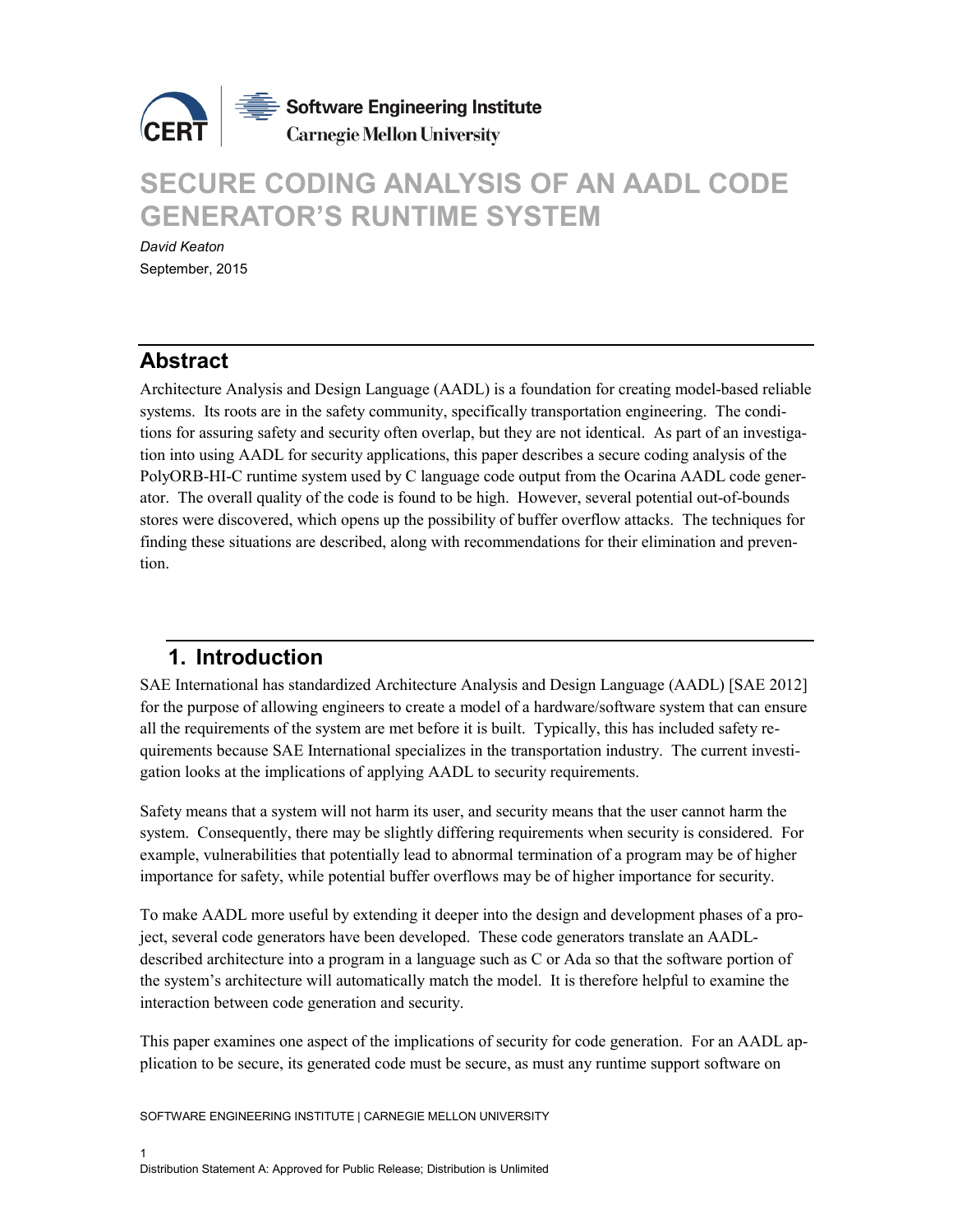which the generated code depends. The current project used CERT's Source Code Analysis Laboratory (SCALe) to evaluate the secure coding robustness of the PolyORB-HI-C runtime support system for C language code generated by the Ocarina AADL code generator. The purpose is not to find all possible flaws in the runtime code, but to concentrate on those types of statically-analyzable coding practices and errors that in the past have led to security vulnerabilities in other software.

SCALe checks software against the set of rules in the CERT Secure Coding Standards, in this case *The CERT C Coding Standard, 2nd ed* [Seacord 2014]. Typically no one analysis tool will find all secure coding violations in a program. SCALe addresses this problem by using several tools and combining the results to provide better coverage.

# **2. AADL Code Generators**

The following tools are able to generate C code from AADL.

### **Ocarina**

Ocarina [ISAE 2015] is open source and can generate either Ada or C for several operating systems, including POSIX [ISO 9945 2011]. Its runtime systems are PolyORB-HI-Ada and PolyORB-HI-C.

### **RAMSES**

RAMSES [TPT 2015] is open source and generates C code for ARINC653 and OSEK operating systems.

### **UCaG**

UCaG [Gui 2008] is an academic project generating C code for Delta OS.

# **2.1 Runtime Code Overview**

Ocarina was chosen for this study because it is readily available open-source code that can generate C for POSIX, making its output ideal for analysis using SCALe, which works on either Linux or Windows. Ocarina's C runtime system, PolyORB-HI-C, was analyzed.

The runtime system uses several header files that are generated by Ocarina for each translation of AADL into C. Consequently, PolyORB-HI-C must be recompiled separately for each such translation. To analyze the runtime code, the header files must be available just as if the code were being compiled, which means that analysis must be performed in the context of a sample AADL project that has been translated into C.

PolyORB-HI-C provides a set of example AADL projects for translation. These examples are designed to make use of all the general facilities of the runtime system, and therefore all of these can be analyzed.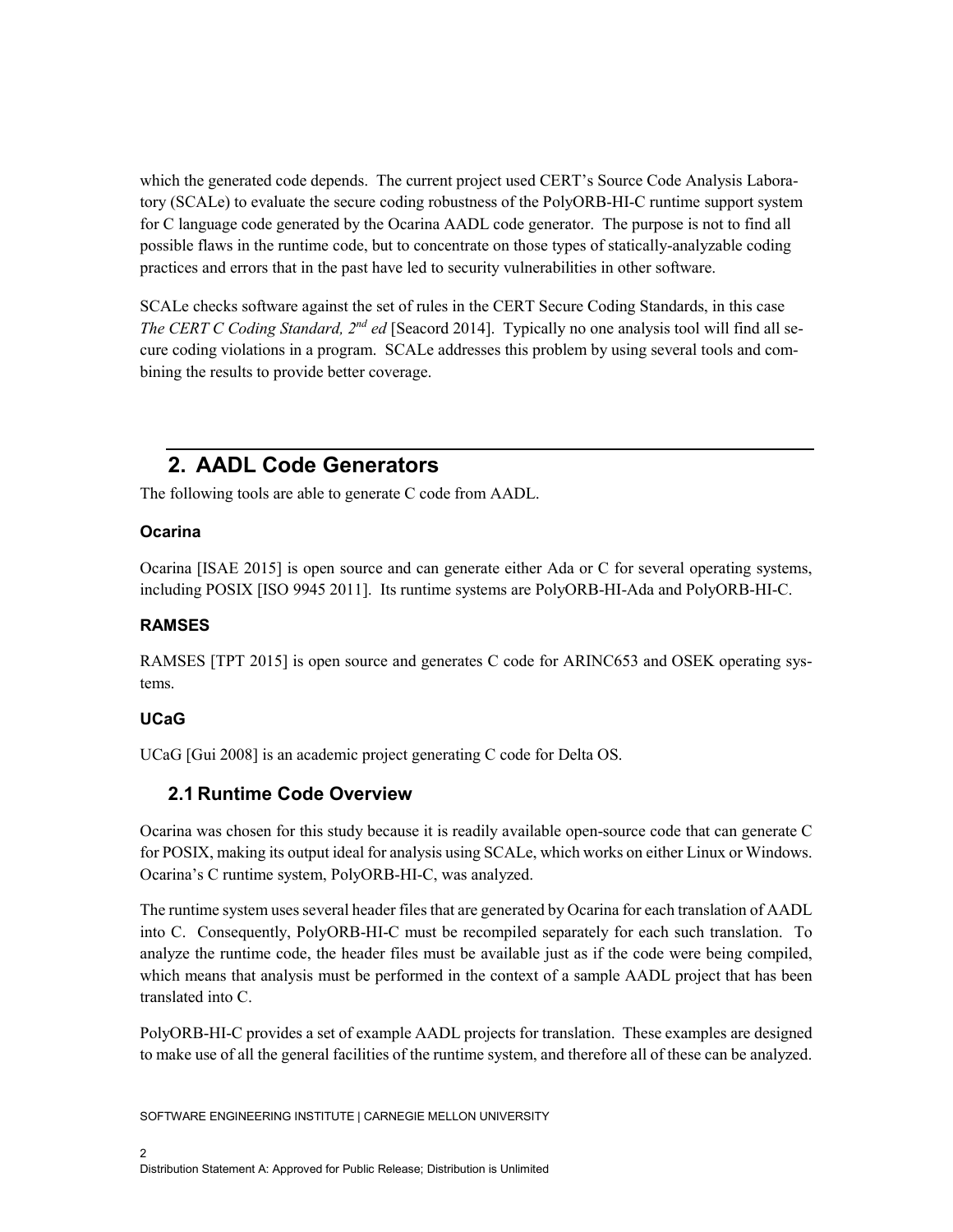Some target-specific features, low-level interfaces for the device drivers, cannot be analyzed because there are no examples that use them.

For this project, all the PolyORB-HI-C examples were compiled together with the runtime system on Mac OS X (to test the build process to ensure that the code could be analyzed) and on Linux (both to test the build process and to analyze the code with SCALe). On OS X, Ocarina's Makefile (the machinereadable instructions for building Ocarina) had to be modified to complete the final step of the build. On Linux, one example file, producer-consumer.c, had to be modified to include the time.h standard header, and one runtime file, po\_hi\_transport.c, had to be modified to include the stddef.h standard header before the software would build.

This indicates that PolyORB-HI-C and its examples were modified since the last time they were tested on OS X or Linux, or that those environments have changed since the last time PolyORB-HI-C was tested on them. This is a typical issue when a large software project has multiple target environments.

Table 1 describes the size of the analyzed codebase and Table 2 explains the headers. The code for the examples includes both hand-written C code and Ocarina-generated C code.

| <b>Portion of Code</b>    | <b>Files</b> | LoC   | sigLoC | <b>Size</b> |
|---------------------------|--------------|-------|--------|-------------|
| PolyORB-HI-C analyzed     | 69           | 15355 | 9325   | 471.8       |
| <b>Examples</b>           | 287          | 29373 | 17911  | 602.2       |
| <b>Total analyzed</b>     | 356          | 44728 | 27236  | 1074.0      |
| PolyORB-HI-C unanalyzable | 9            | 1404  | 940    | 44.9        |

*Table 1: Code Size Metrics*

*Table 2: Code Size Metrics Headers*

| <b>Heading</b> | <b>Definition</b>                                                   |
|----------------|---------------------------------------------------------------------|
| <b>Files</b>   | Number of C files in each portion of the code                       |
| LoC            | Lines of source code                                                |
| sigLoC         | Lines of significant source code (without blank lines and comments) |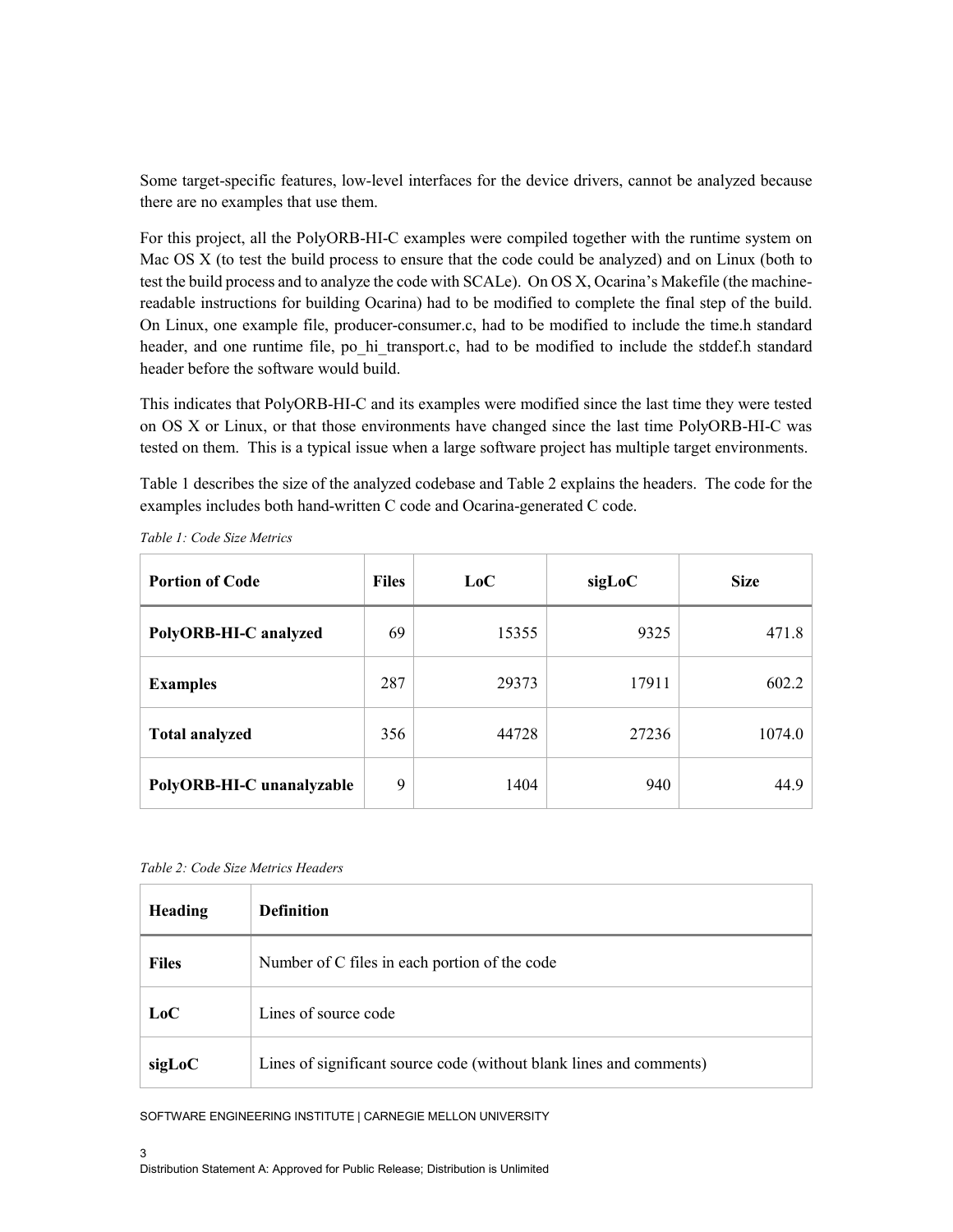| ' Size | Size, in kilobytes of C source code, ignoring non-code files |
|--------|--------------------------------------------------------------|
|--------|--------------------------------------------------------------|



*Figure 1: Higher priority is either urgent or inexpensive to fix. The maximum priority is 27.*

**Key finding:** Most violations are lower on the priority scale.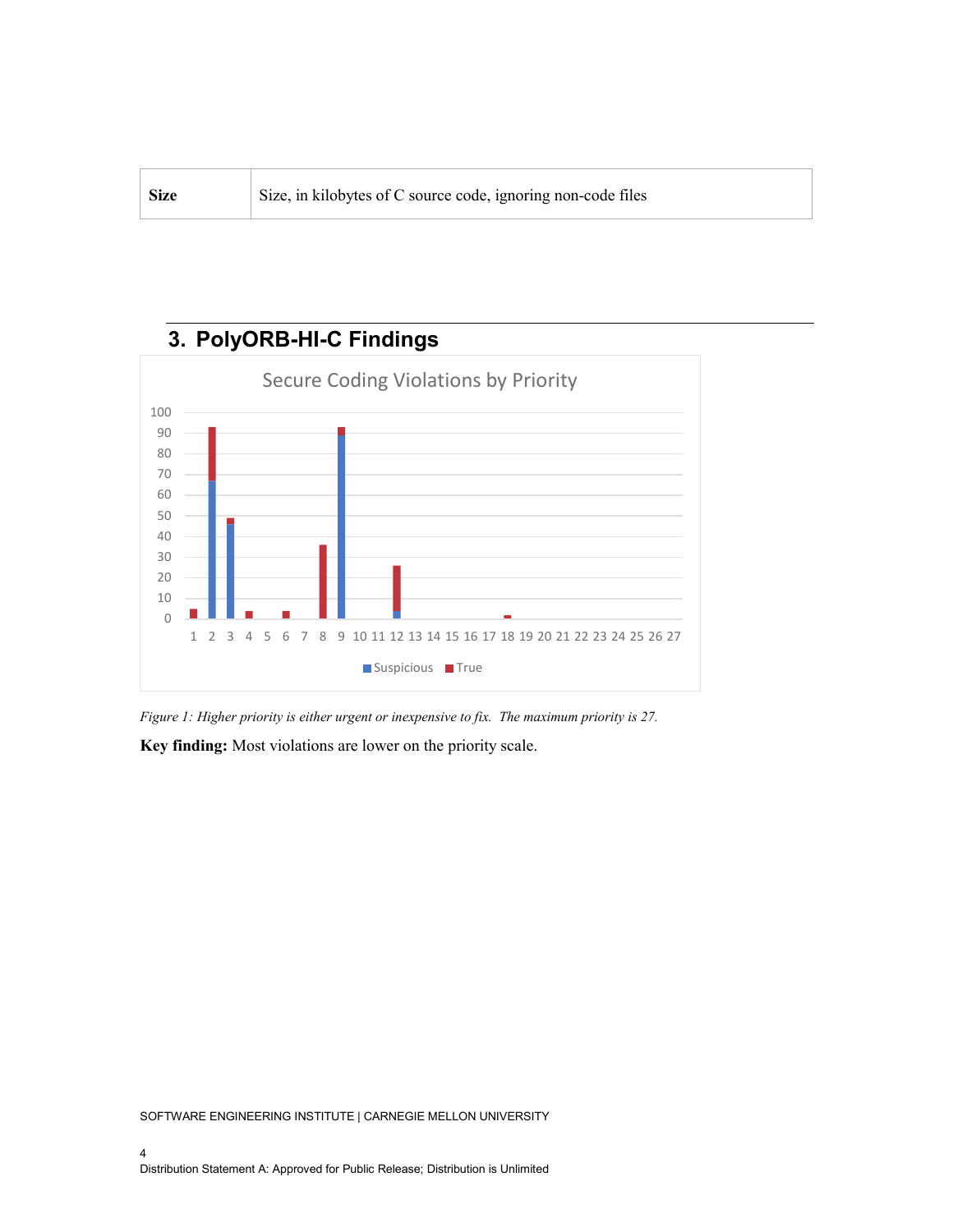

*Figure 2: Secure Coding Violations Discovered by Tool*

**Key finding:** All Linux-based tools available to SCALe were helpful in identifying violations.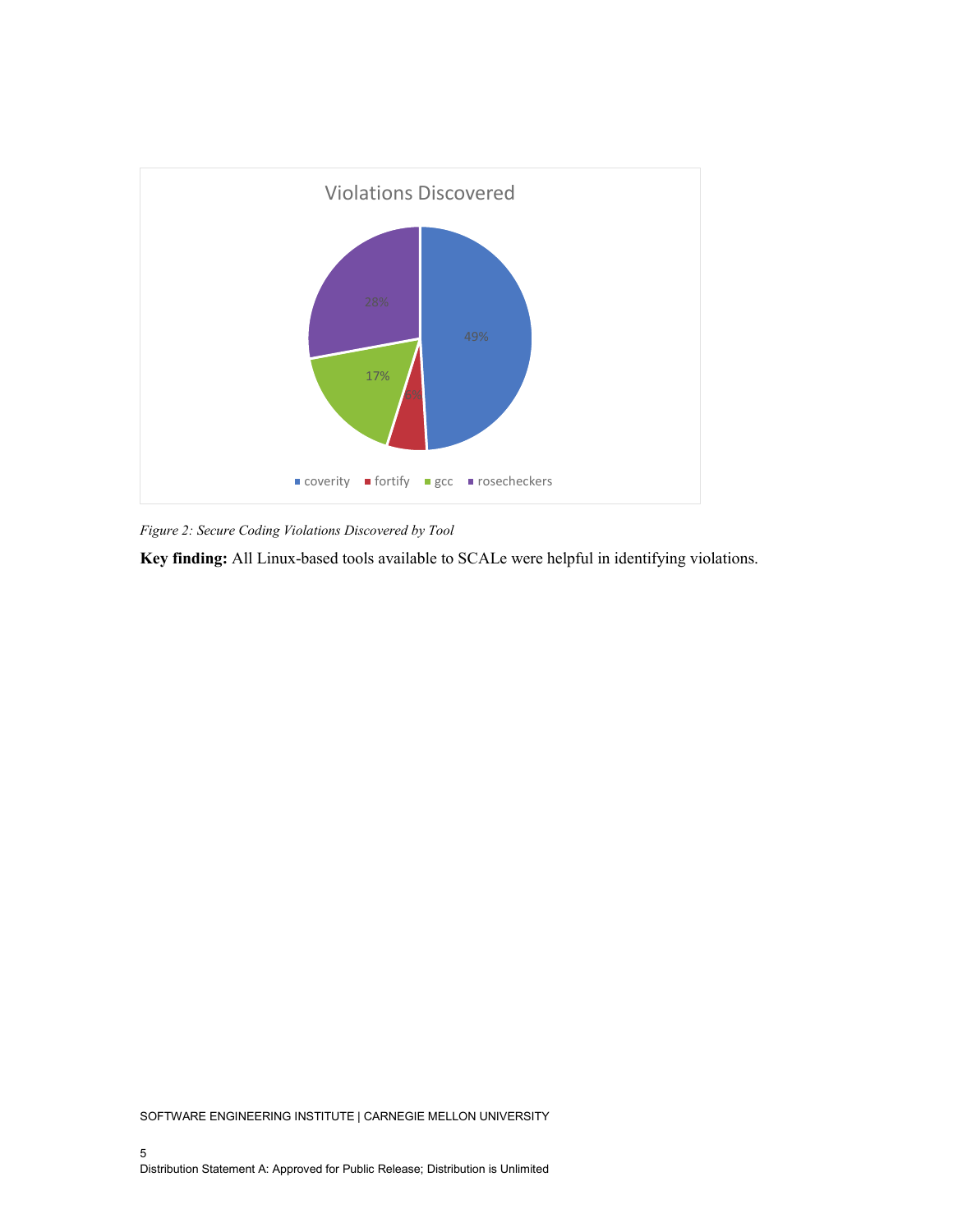

*Figure 3: Secure Coding Violations by CERT Rule*

**Key finding:** The largest category is out-of-bounds pointers.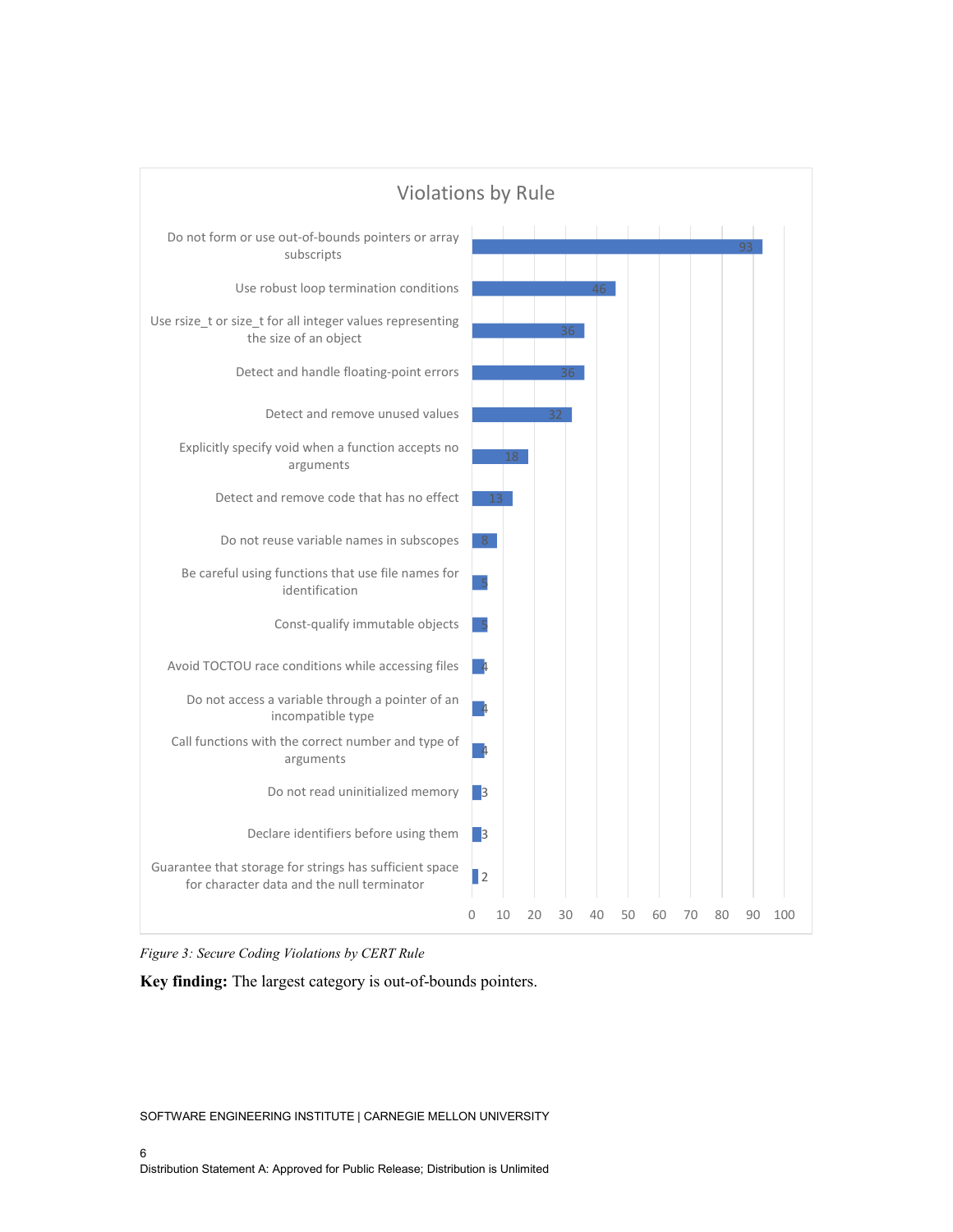

*Figure 4: Secure Coding Violations by Portion of Code*

**Key finding:** The runtime system itself comprises 34% of the significant lines of code and 34% of the secure coding violations. The violation density is uniform.

As noted in Section 6, the priority is the product of three metrics that measure the severity of the violation, the likelihood that the violation can be exploited, and the cost of remediating the violation. The maximum priority is theoretically 27, indicating a severe vulnerability that is most likely to be exploited and is least expensive to fix.

Table 3 lists some relevant summary metrics about this codebase in comparison with some other C and C++ codebases that have been audited using SCALe. The average and standard deviation numbers were originally presented in [Svoboda 2015]. Table 4 explains the summary statistics headers.

|                                            | <b>Files</b> | kLoC   | ksigLoC | <b>Rules</b> | <b>True</b> | <b>Susp</b> | <b>FileDens</b> | <b>LineDens</b> |
|--------------------------------------------|--------------|--------|---------|--------------|-------------|-------------|-----------------|-----------------|
| PolyORB-HI-C analyz-<br>able plus examples | 356          | 44.7   | 27.2    | 16.0         | 106.0       | 206.0       | 0.9             | 11.5            |
| Average                                    | 7606         | 4482.4 | 3237.1  | 19.3         | 99.0        | 6202.0      | 42.0            | 76.1            |
| <b>Std Dev</b>                             | 12516        | 7618.2 | 5497.5  | 8.1          | 54.7        | 9757.2      | 71.3            | 108.8           |

|  |  | Table 3: Audit Summary Statistics |  |
|--|--|-----------------------------------|--|
|--|--|-----------------------------------|--|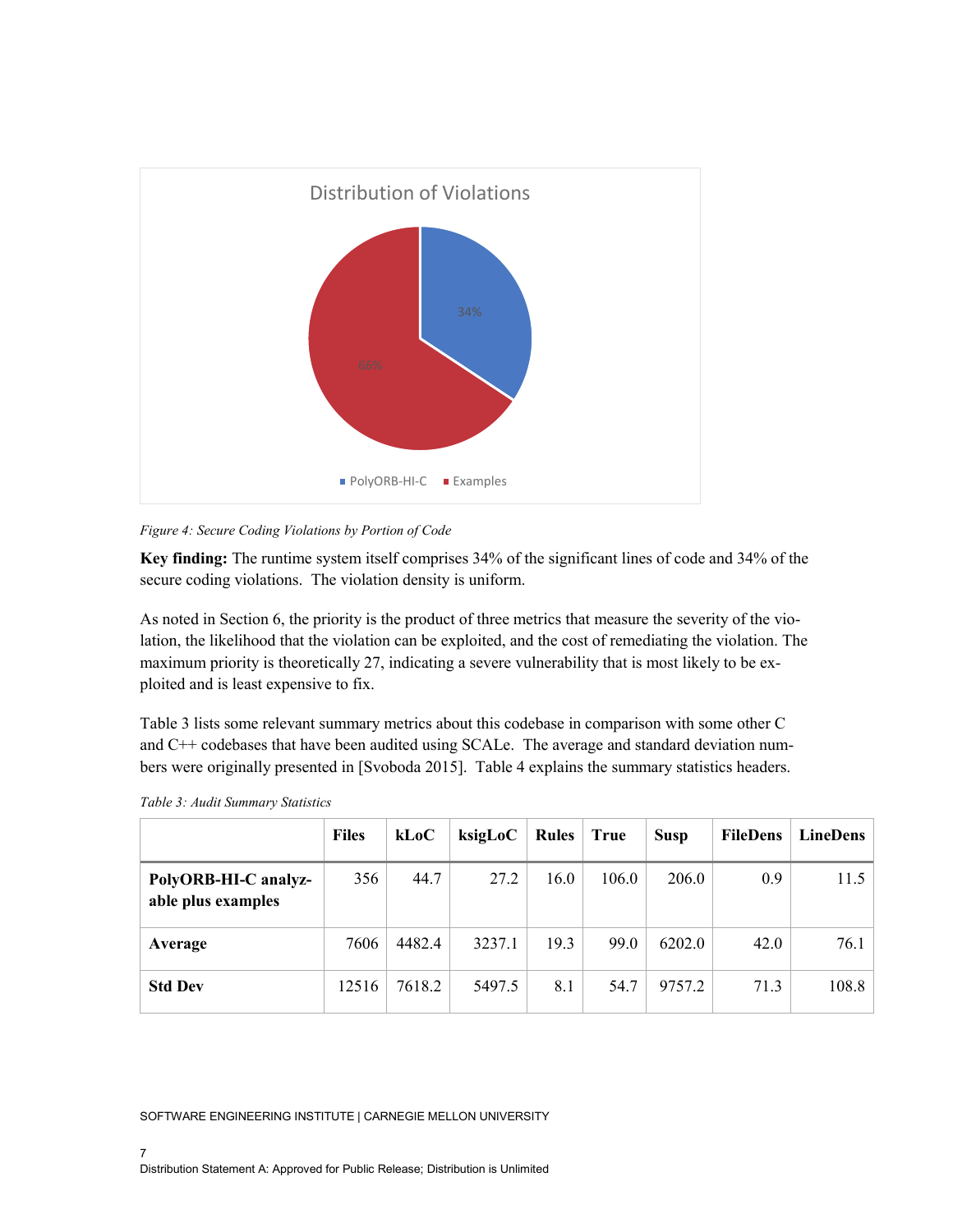*Table 4: Audit Summary Statistics Headers*

| <b>Heading</b>  | <b>Definition</b>                                                         |
|-----------------|---------------------------------------------------------------------------|
| kLoC            | Lines of source code /1000                                                |
| ksigLoC         | Lines of significant source code /1000 (without blank lines and comments) |
| <b>Rules</b>    | Number of CERT rules that were violated                                   |
| <b>True</b>     | Number of true violations                                                 |
| <b>Susp</b>     | Number of suspicious violations                                           |
| <b>FileDens</b> | Ratio of violations per file: number of diagnostics/number of files       |
| <b>LineDens</b> | Ratio of violations per code size: diagnostics/ksigLoC                    |

**Key finding:** This codebase has a much lower defect density than average. The code quality is significantly above average.

## **3.1 Future Work**

The spreadsheet in the appendix presents the known true violations first, followed by suspicious diagnostics, and then is sorted from highest priority to lowest priority. The diagnostics that occur earlier are more urgent and easier to fix than the diagnostics that occur later. Therefore, attending to the diagnostics in the order in which they appear within each category (true or suspicious) is recommended.

Suspicious diagnostics are those that appear to be true violations, but a deeper knowledge of the code is required in order to be certain. Suspicious diagnostics that turn out not to be actual violations may be ignored.

Furthermore, some diagnostics indicate code that may or may not be vulnerable due to external circumstances. For example, many concurrency diagnostics would not apply to code that is never run in a multithreaded environment. Likewise, some diagnostics apply to code only when it is run on certain platforms (such as 64-bit Linux). These diagnostics may be ignored if the code is only to be run on platforms where the code is not vulnerable.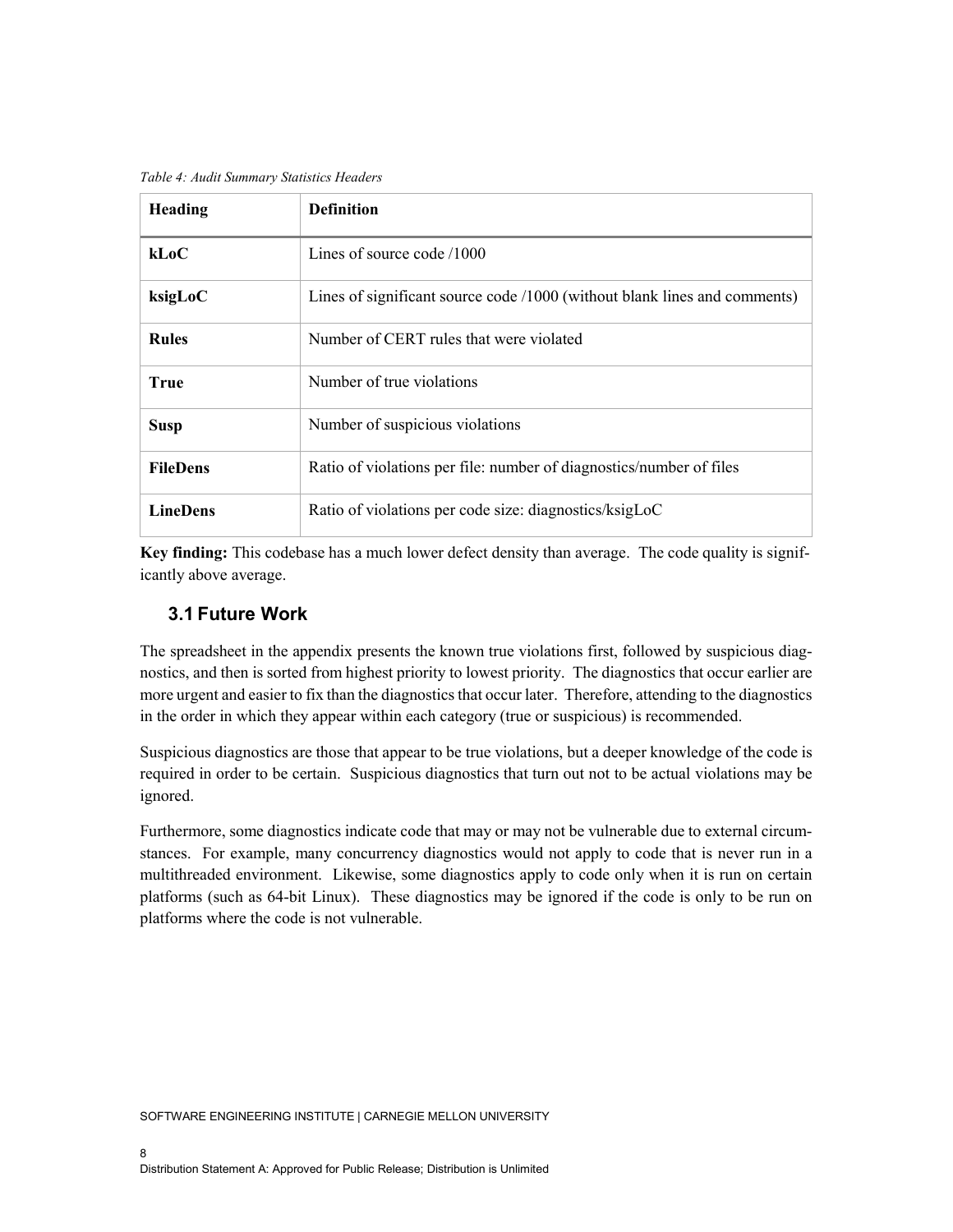# **4. Analysis of Findings**

This section provides an in-depth analysis of some of the confirmed diagnostics listed in the previous section. The following discussions explain why the code in question violates the rule, but the discussions do not attempt to explain the rules themselves because they are meant to be self-contained, and each rule provides ample rationale for its purpose. Every rule in the CERT coding standard has a page devoted to it on the CERT wiki, and at the bottom of each page is a section where the public can post comments related to the rule. Issues about the validity of any rule should be posted to the rule's Comments section. The CERT Division welcomes feedback about the rules and about the validity of each diagnostic.

# **4.1 Violation: Out of Bounds Array Subscript**

src/po hi transport.c has the following code:

```
43 po hi transport sending func
po hi transport devices sending funcs[ PO HI NB DEVICES];
...
  229 po hi transport sending func __po_hi_transport_get_sending_func (const
__po_hi_device_id device)
   230 {
  231 if (device > PO HI NB DEVICES)
  232 {
           return NULL;
   234 }
   235
  236 return po hi transport devices sending funcs[device];
   237 }
```
On line 43, the array po hi transport sending funcs is declared with a bound of PO HI\_NB\_DEVICES, which means the elements of the array are indexed from zero to  $PO$  HI\_NB\_DEVICES – 1. However, the test on line 231 checks that the array index is greater than the bound. This allows line 236 to read one element past the end of the array.

This code violates CERT rule *ARR30-C Do not form or use out-of-bounds pointers or array subscripts*.

#### **Solution: Adjust the Input Validation Test**

The off-by-one error can be eliminated by changing test on line 231 from  $>$  to  $>$ =.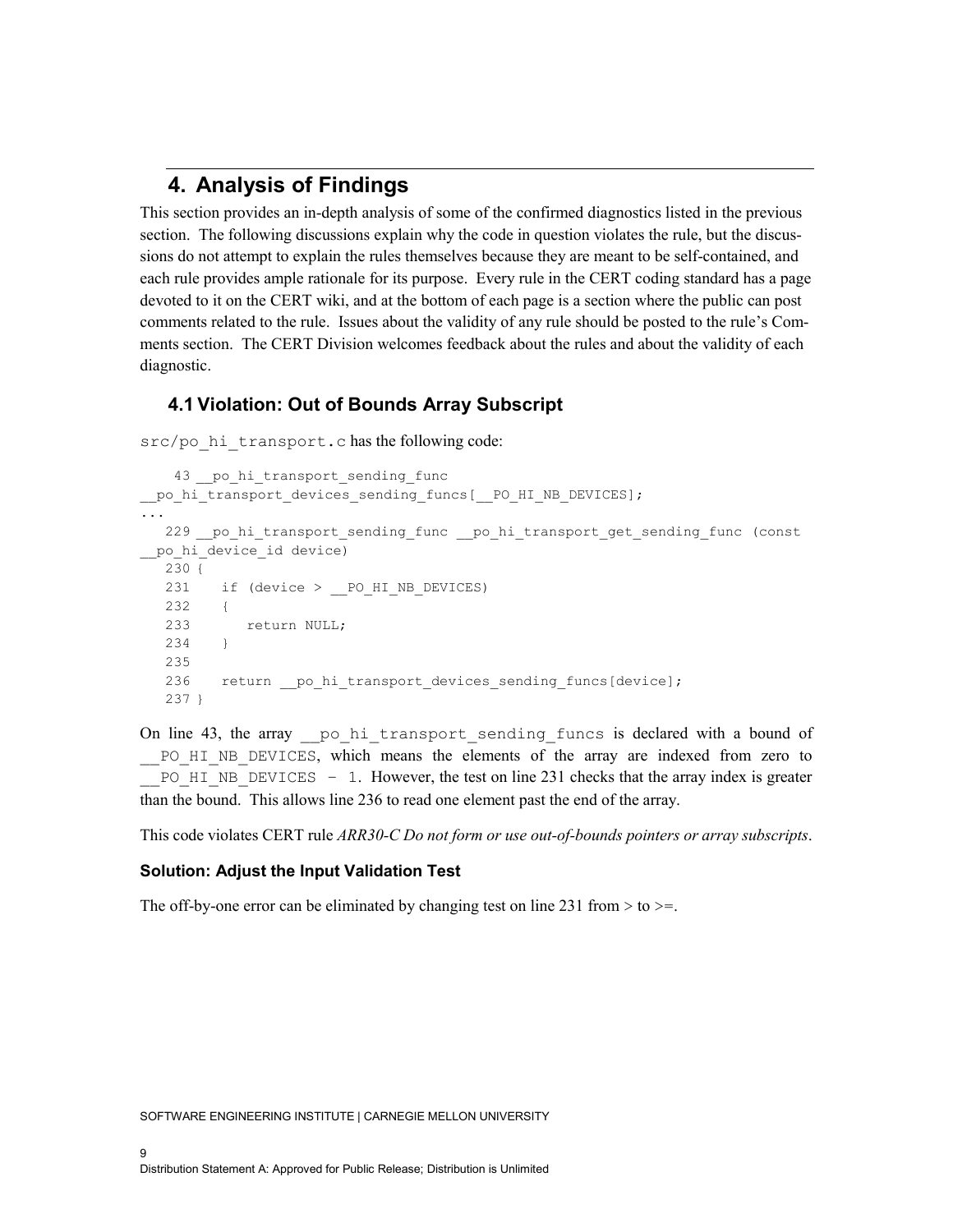### **4.2 Violation: TOCTOU Race Condition**

The function  $p$ o hi storage file create in  $src/p$ o hi storage.c contains the following code:

```
 115 if (stat (file->filename, &ss) == 0)
   116 {
  117 DEBUGMSG ("[STORAGE] __ po_ hi_storage_file_create: file %s already
exists\n", file->filename);
  118 return PO_HI_ERROR_EXISTS;
   119 }
   120
   121 /*
   122 * We assume the file is not open previously by a call to open().
  123 * Otherwise, we assume this is an error.
   124 */
  125 if (file->fd != -1)
   126 {
  127 DEBUGMSG ("[STORAGE] __ po_hi_storage_file_create: file_already
opened (%d)\n", file->fd);
   128 }
   129
  130 fd = open (file->filename, O_RDWR | O_CREAT | O_SYNC, S_IRWXU |
S_IRGRP | S_IROTH);
   131
  132 if (fd == -1) 133 {
  134 DEBUGMSG ("[STORAGE] Warning, cannot open file %s with create
attributes\n");
  135 return PO_HI_INVALID;
   136 }
```
The test on line 115 uses stat to test for the presence of a file. The same filename is used to open a file on line 130. In between lines 115 and 130, there is a Time-Of-Check/Time-Of-Use (TOCTOU) race condition, a window of vulnerability where a symbolic link could be created by another user (an attacker) using the same filename. This could cause the application to write to an unintended file, which could cause an information leak or modify an existing file to which the application has access.

This code violates CERT recommendation *FIO01-C Be careful using functions that use file names for identification*.

#### **Solution: Open with O\_CREAT|O\_EXCL**

The call to open on line 130 already includes the  $\circ$  CREAT flag. Adding the  $\circ$  EXCL flag would cause the open to fail if the file already exists, which is what the call to stat was trying to achieve. Lines 115-119 could then be deleted, and the race condition would be eliminated.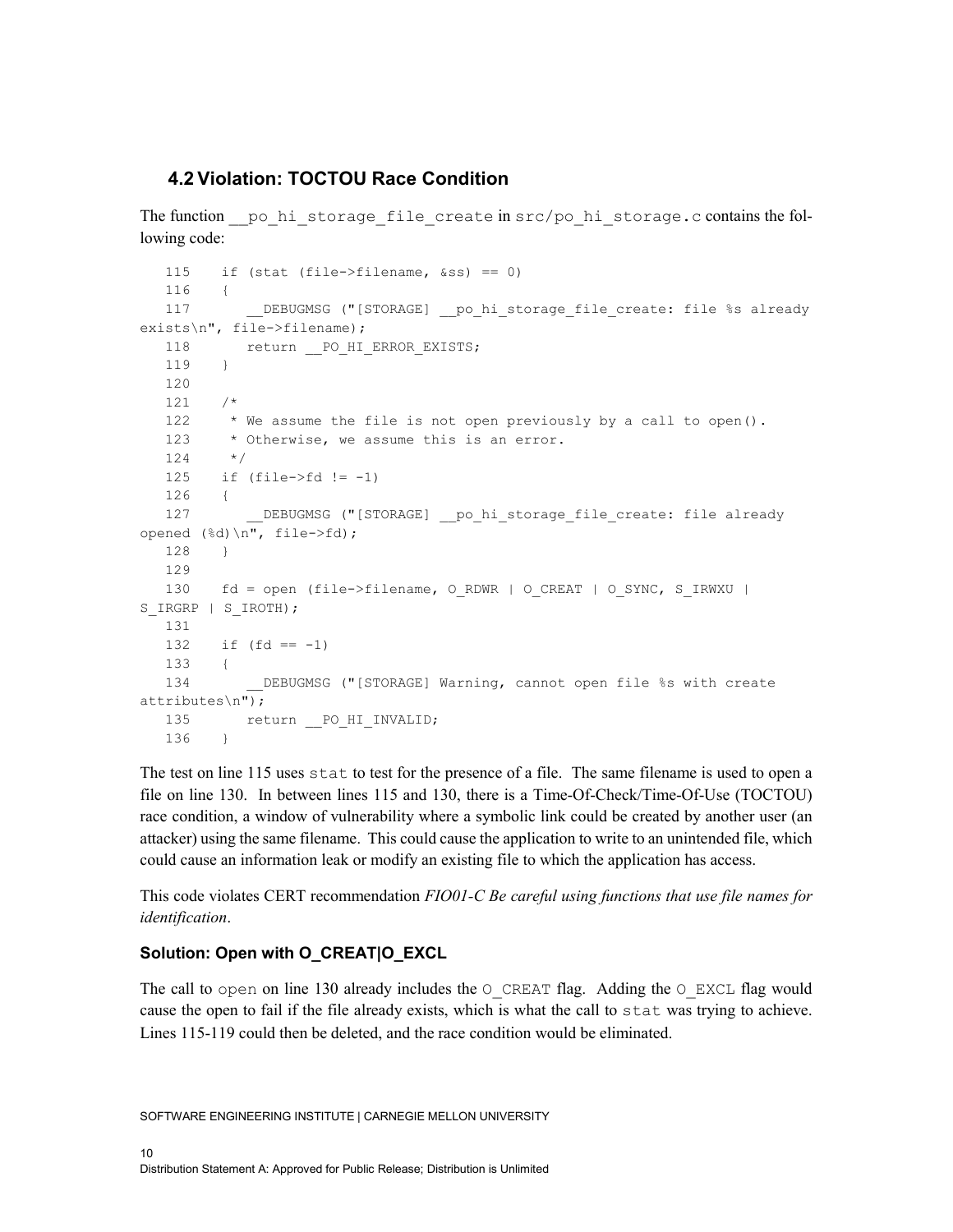### **4.3 Violation: Insufficient Storage Space for Data**

In  $src/drivers/po$  hi driver sockets.c, the following code appears inside the function po hi driver sockets init:

```
443 struct sockaddr in sa;
...
  587 hostinfo = gethostbyname ((char*)ipconf->address);
   588
   589 if (hostinfo == NULL )
   590 {
                DEBUGMSG ("[DRIVER SOCKETS] Error while getting host
informations for device %d\n", dev);
   592 }
   593
  594 sa.sin port = htons (ip port);
  595 sa.sin family = AF INET;
   596
...
  607 tmp = (char*) & (sa.sin addr);608 for (i=0 ; i<hostinfo->h length ; i++)
   609 {
  610 tmp[i] = hostinfo - \gt{h}addr[i]; 611 }
```
On line 587, the call to gethostbyname may return either IPv4 or IPv6 addresses. However, lines 607-611 unconditionally copy the result into a sockaddr in structure, which only holds IPv4 addresses. Specifically, the sin\_addr field is four bytes wide, which is too small to hold an IPv6 address. In the case of IPv6, hostinfo->h\_length will be 16 bytes and an overflow of sa.sin\_addr will occur.

This code was flagged as violating CERT rule *STR31-C Guarantee that storage for strings has sufficient space for character data and the null terminator*. A null terminator does not apply in this case, but there is insufficient space for the data when an IPv6 address is returned. This code is also a violation of CERT rule *ARR30-C Do not form or use out-of-bounds pointers or array subscripts*.

#### **Solution: Test the Address Length**

A thorough solution providing full support for IPv6 may require significant changes to large portions of the code. However, at a minimum, the result of gethostbyname must be tested to see if its address length is greater than four bytes. A temporary fix could reject any addresses that are larger than IPv4 so they would not overflow the buffer.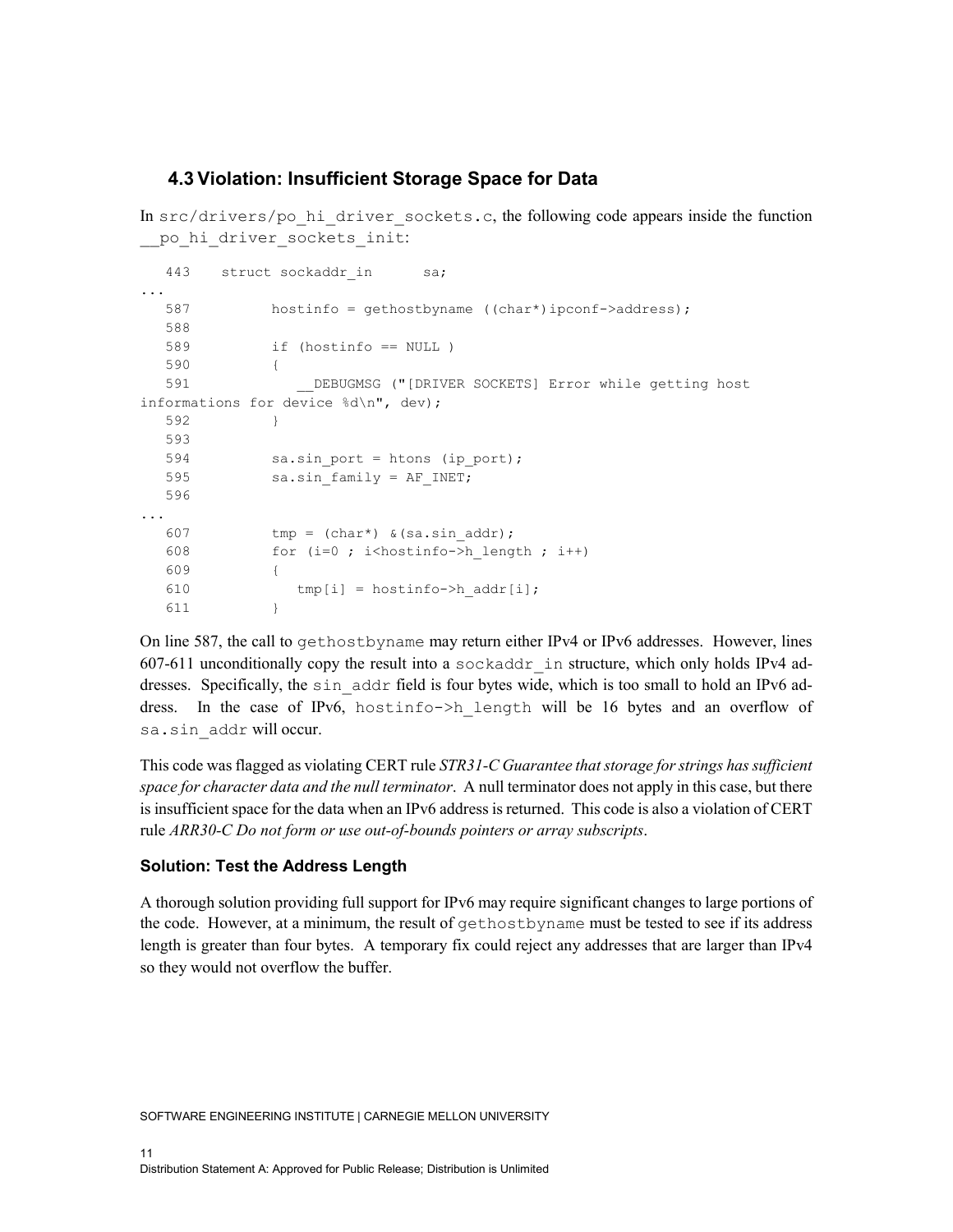# **5. Diagnostic Findings**

The analysis results are provided in the spreadsheet in the appendix. The "true" violations indicate flagged nonconformities that were verified to be violations of the *CERT C Coding Standard*. The "suspicious" diagnostics indicate flagged nonconformities that appear to be violations but must be verified by a deeper study of the source code. This section documents the contents of the spreadsheet.

# **5.1 Diagnostics**

The spreadsheet contains the columns listed in Table 5:

| <b>Header</b>  | <b>Definition</b>                                                                |
|----------------|----------------------------------------------------------------------------------|
| <b>Verdict</b> | Indicates whether a diagnostic violation is a known true violation or suspicious |
| Path           | Path name to the source file                                                     |
| Line           | Line number where violation occurs                                               |
| <b>Message</b> | Diagnostic message describing the violation                                      |
| Rule           | ID of the CERT guideline that is violated                                        |

Some violations may have two or more diagnostic messages. For instance, a checker that warns of the use of an uninitialized variable might provide two messages. The first would be at the location where the variable is declared, and the second would indicate the location where the variable is read (while never being initialized).

# **6. Procedure**

C can be analyzed by an extensive number of *static analysis* (SA) tools. CERT's experience with C static analysis tools has led us to the conclusion that each SA tool has its own strengths and weaknesses, and every tool can detect faults undetectable by other tools. Consequently, running only one SA tool Is likely to miss many faults that other tools can detect.

CERT therefore employs a coverage analysis technique, where we use several SA tools to detect vulnerabilities and merge their results. This technique has several advantages, the biggest one being that we minimize the risk of overlooking critical vulnerabilities (that is, false negatives). Because of the different strengths of different tools, we can also gain new perspectives on vulnerabilities identified by multiple analyzers.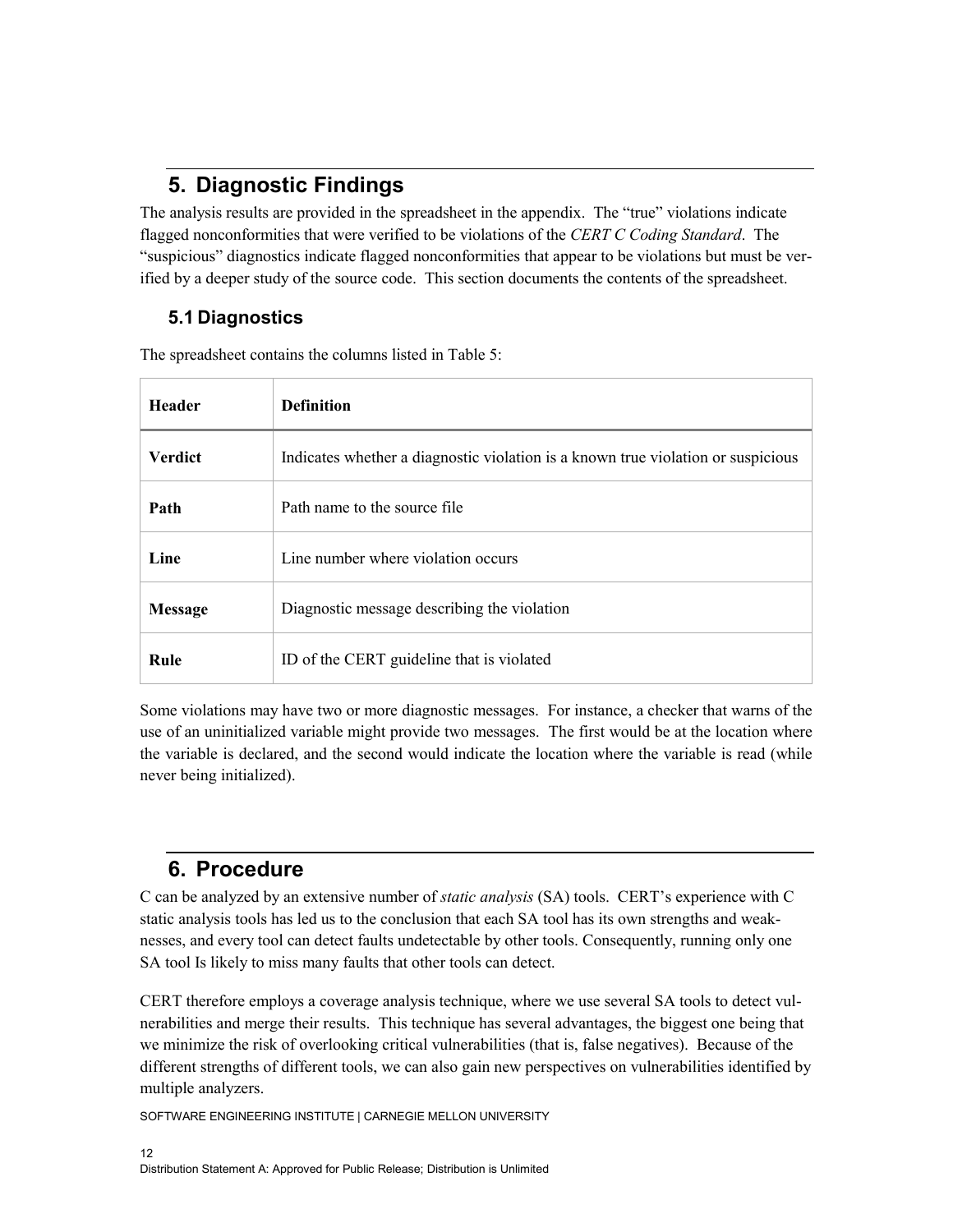Many tools rely on the assumption that it is more prudent for an SA tool, when encountering some questionable code, to report it as a potential vulnerability than to ignore it. This assumption also enables a security analyst to manually inspect the code and confirm the vulnerability or eliminate it. It minimizes the possibility of *false negatives*, that is, uncaught vulnerabilities. However, it does increase the number of false positives; that is, code constructs that might be vulnerable, but turn out to be perfectly legitimate when taken in their total context.

Several tools yield many false positives. Validating each of these diagnostics requires an inspection of the code in question, but sometimes it is necessary to inspect the entire function or file containing the code, or all functions that invoke the function containing the questionable code. Consequently, an auditor has no hope of thoroughly validating each and every diagnostic that may be generated by an automated SA tool.

# **6.1 CERT Secure Coding Rules**

An essential element of secure coding in any programming language is well-documented and enforceable coding standards. Coding standards encourage programmers to follow a uniform set of rules and guidelines determined by the requirements of the project and organization, rather than by the programmer's familiarity or preference. Once established, these standards can be used as a metric to evaluate source code (using manual or automated processes).

The CERT Division has published *The CERT C Coding Standard, 2nd ed*. This book provides rules and recommendations for secure coding in the C programming language. The goal of these rules and recommendations is to eliminate insecure coding practices. The application of the secure coding standard will lead to higher quality systems that are robust and more resistant to attack. This coding standard affects the wide range of products coded in C, such as PCs, game players, mobile phones, home appliances, and automotive electronics. It is designed specifically for code conforming to the C standard [ISO 9899 2011], with some support for POSIX. The CERT Division provides certification for code that is conformant with *The CERT C Coding Standard*,which is available at the following web address:

#### <https://www.securecoding.cert.org/confluence/x/HQE>

This standard consists of nearly 300 rules and recommendations. Coding practices are defined to be rules when the following conditions are met:

- 1. Violation of the coding practice is likely to result in a security flaw that may result in an exploitable vulnerability.
- 2. Conformance to the coding practice can be determined through automated analysis, formal methods, or manual inspection techniques.

Implementation of the secure coding rules defined in this standard are necessary (but not sufficient) to ensure the security of software systems developed in the C programming language.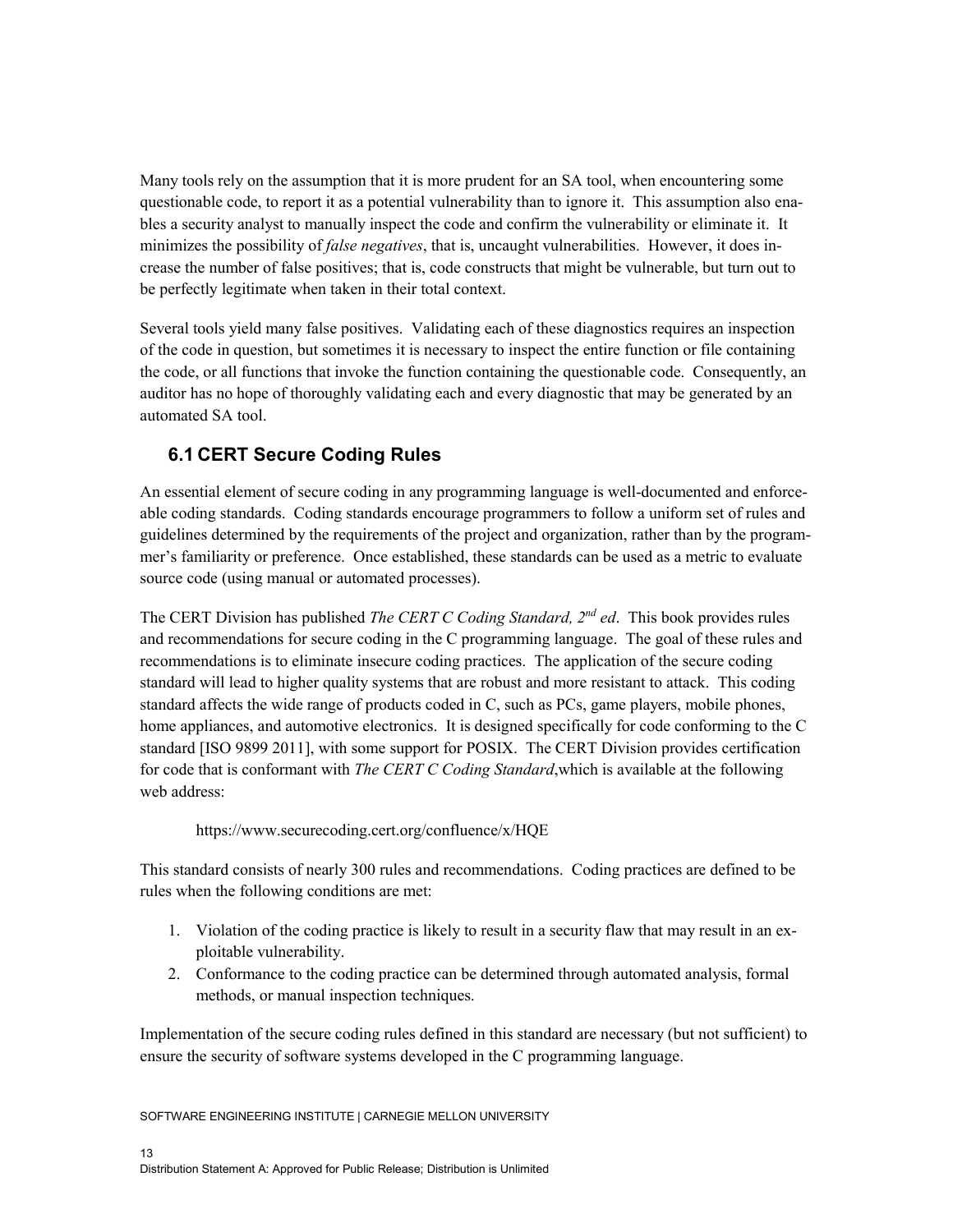Recommendations are guidelines or suggestions. Coding practices are defined to be recommendations when all of the following conditions are met:

- 1. Application of the coding practice is likely to improve system security.
- 2. One or more of the requirements necessary for a coding practice to be considered a rule cannot be met.

The set of recommendations that a particular development effort adopts depends on the security requirements of the final software product. Projects with high-security requirements can dedicate more resources to security and are consequently likely to adopt a larger set of recommendations.

To ensure that the source code conforms to this secure coding standard, it is necessary to have measures in place that check for rule violations. The most effective means of achieving this conformance is to use one or more static analysis tools. Where a rule cannot be checked by a tool, then a manual review is required.

#### **6.1.1 Risk Assessment**

Each guideline has an assigned priority. Priorities are assigned using a metric based on Failure Mode, Effects, and Criticality Analysis (FMECA) [IEC 60812 2006]. Three values are assigned for each guideline on a scale of 1 to 3 for

**severity** – how serious are the consequences of the guideline being ignored

- $1 =$ low (denial of service attack, abnormal termination)
- $2 =$  medium (data integrity violation, unintentional information disclosure)
- $3 =$ high (run arbitrary code, privilege escalation)

**likelihood** – how likely is it that a flaw introduced by ignoring the guideline could lead to an exploitable vulnerability

- $1 =$  unlikely
- $2 =$ probable

 $3 =$ likely

**remediation cost** – how expensive it is to comply with the guideline

 $1 =$ high (manual detection and correction)

 $2 =$  medium (automatic detection and manual correction)

 $3 =$ low (automatic detection and correction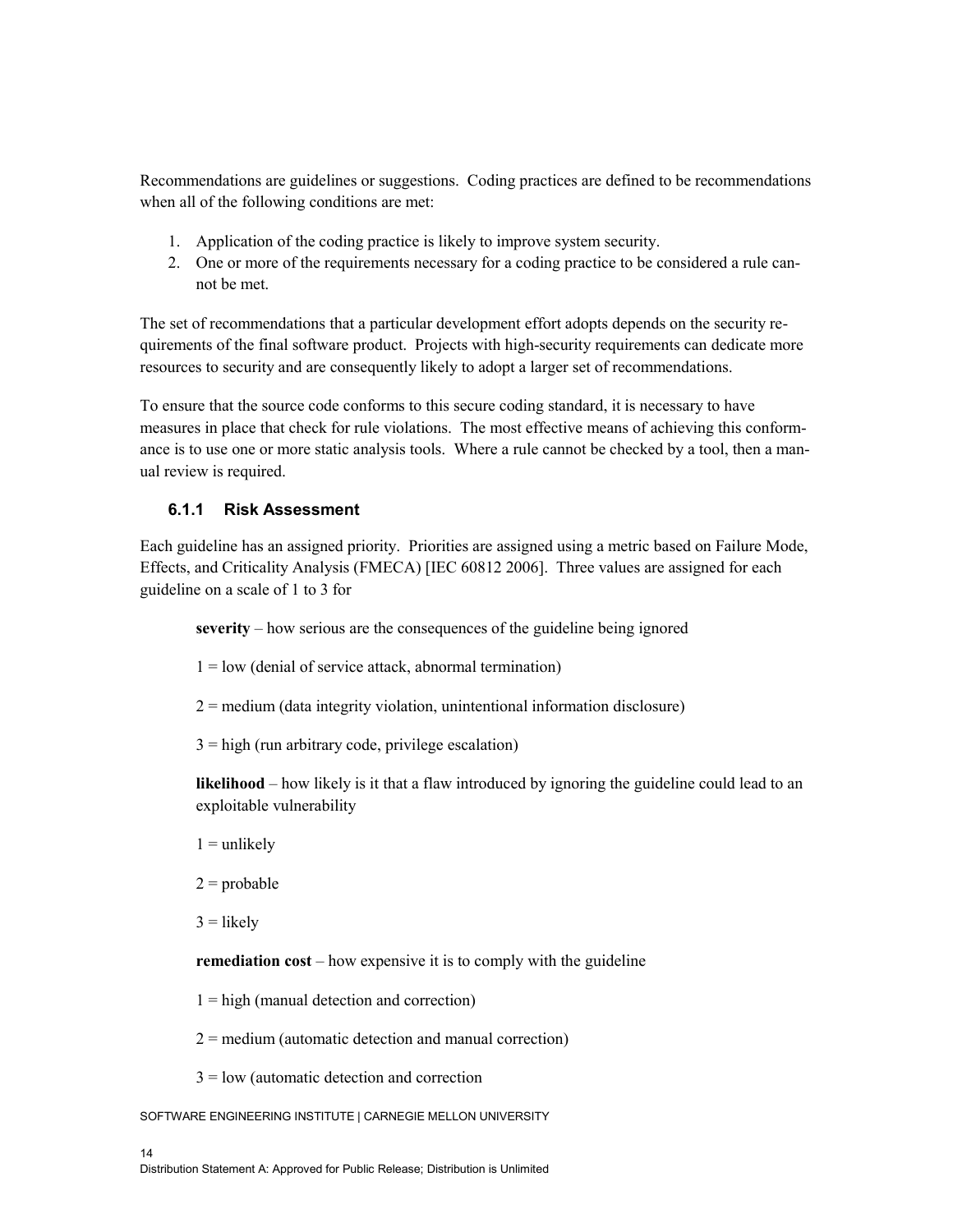The three values are then multiplied together for each guideline. This product provides a measure that can be used in prioritizing the application of the guidelines. These products range from 1 to 27. Guidelines with a priority in the range of 1-4 are level 3 guidelines, 6-9 are level 2, and 12-27 are level 1. As a result, it is possible to claim level 1, level 2, or complete compliance (level 3) with a standard by implementing all guidelines in a level.

## **6.2 Diagnostic Categorization**

Fortunately, many vulnerabilities rely on a relatively small number of errors in coding technique, and many SA tools rely on a handful of heuristics to identify vulnerabilities. SA tools typically provide their own categorization of diagnostics and often assign a unique identifier for each diagnostic category. Furthermore, the diagnostics produced by SA tools can be associated easily with CERT secure coding guidelines, where a valid diagnostic indicates a violation of the associated CERT guideline. While our SA tools produced many diagnostics, these diagnostics could be classified into violations of a few secure coding guidelines.

Therefore, our approach involves collecting all diagnostics produced by all of the SA tools at our disposal and classifying them by the secure coding guideline with which they can be associated. Within each secure coding guideline, normally a representative sample of diagnostics is examined. However, in studying PolyORB-HI-C, all of the diagnostics were examined. Any diagnostic that turns out to be a *true positive*, that is, indicates a true vulnerability in the code, is added to a table of confirmed vulnerabilities.

Some diagnostics are labeled as suspicious. In the evaluation of PolyORB-HI-C, this label signifies either

- 1. that a diagnostic is believed to indicate a true violation of a guideline, but a definite determination requires a more comprehensive knowledge of the code than the auditor possesses, or
- 2. that a diagnostic indicates a true violation of a guideline but this has no effect because the questionable function is a stub, and the code will need to be reexamined when the function's implementation is completed.

In the former case, the code might possibly be safe but difficult to analyze. In the latter case, the code is currently safe but might not remain so once it is completed.

In either case, the code merits attention, and should probably be modified. It is likely that the code may be passed to a maintainer who fails to understand the code and makes incorrect assumptions about its security. Such an occurrence increases the maintenance costs of the code, as the maintainer might modify it unnecessarily, or might use it improperly, creating one or more new vulnerabilities.

The appendix of this report provides the complete table of confirmed and suspicious diagnostics, providing details associated with each.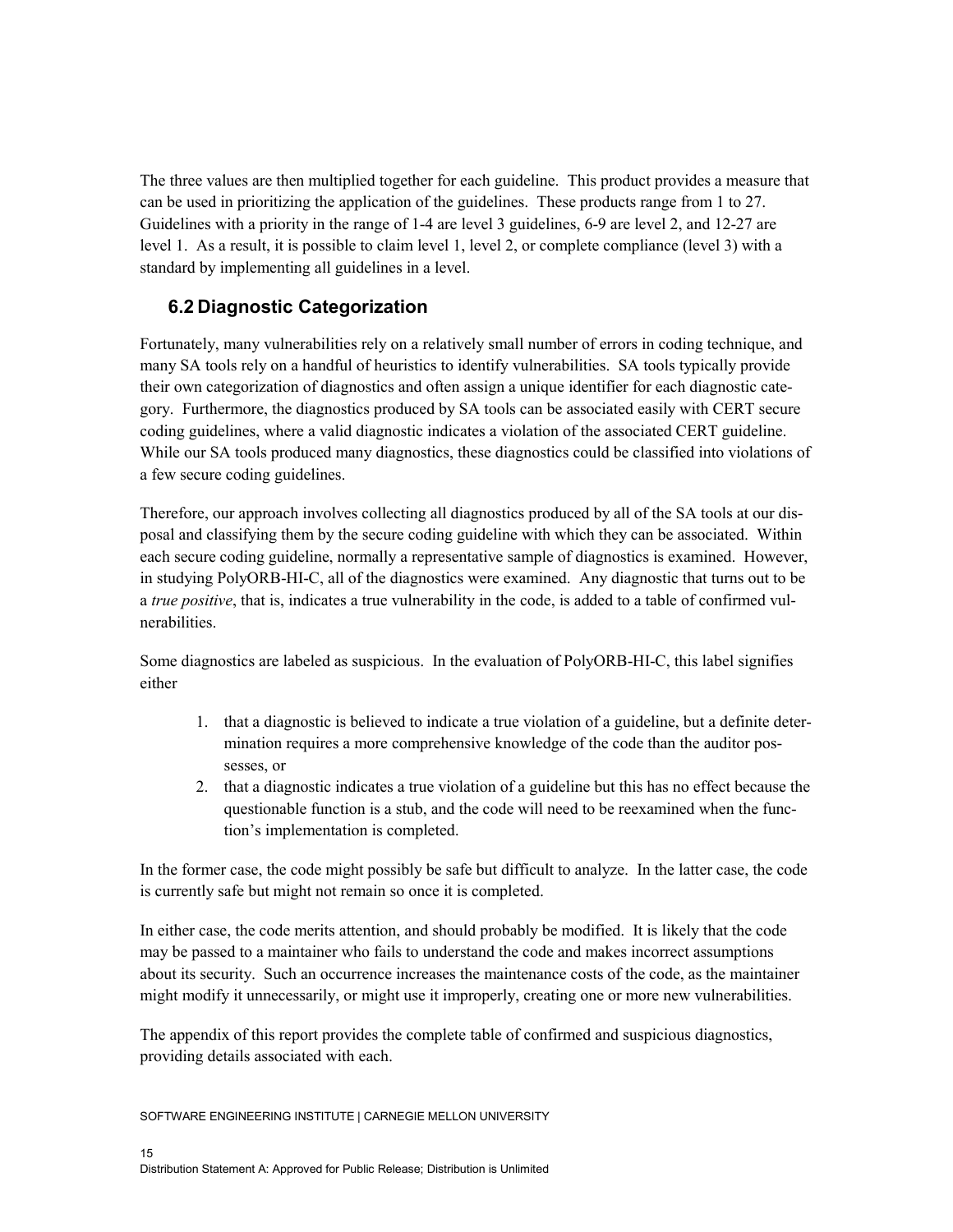# **6.3 Static Analysis Tools**

The SCALe analysis employed the following SA tools, as described below.

### **6.3.1 Fortify 360 SCA**

Fortify 360 is a commercial product developed by Fortify Software (now a part of Hewlett Packard). The product provides an extensive suite of tools for software security assurance. SCALe focuses on the *static code analyzer* (SCA) tool. It can be used to analyze software written in C, C++, Java, .NET, ASP.NET, Cold-Fusion, "Classic" ASP, PHP, VB6, VBScript, JavaScript, PL/SQL, T-SQL, and COBOL, as well as configuration files. More information on Fortify SCA is available at

<http://www8.hp.com/us/en/software-solutions/static-code-analysis-sast/>

### **6.3.2 Coverity Prevent**

Coverity Prevent is a commercial product developed by Coverity, Inc. (now a part of Synopsis). The product also provides an extensive suite of tools for software security assurance. SCALe focuses on the Coverity Static Analysis tool, which can be used to analyze software written in C, C++, Java, or C#. More information on Coverity is available at

[http://www.coverity.com](http://www.coverity.com/)

### **6.3.3 Rosecheckers**

The Rosecheckers project has been internally developed at the CERT Division to provide a static analysis tool for analyzing C and C++ code. The project was designed to enforce the rules in *The CERT C Coding Standard* and *The CERT C++ Coding Standard*. Each rule in the standard that can be analyzed statically has one or more code checkers as part of the Rosecheckers project. The source for the Rosecheckers project is freely downloadable at

[http://rosecheckers.sourceforge.net](http://rosecheckers.sourceforge.net/)

The website also provides a virtual machine containing a complete build of the Rosecheckers project on Linux.

The Rosecheckers project leverages the Compass/ROSE project developed at Lawrence Livermore National Laboratory. This project provides a high-level API for accessing the abstract syntax tree (AST) of a C or C++ source code file. More information on Compass/ROSE is available at

[http://rosecompiler.org](http://rosecompiler.org/)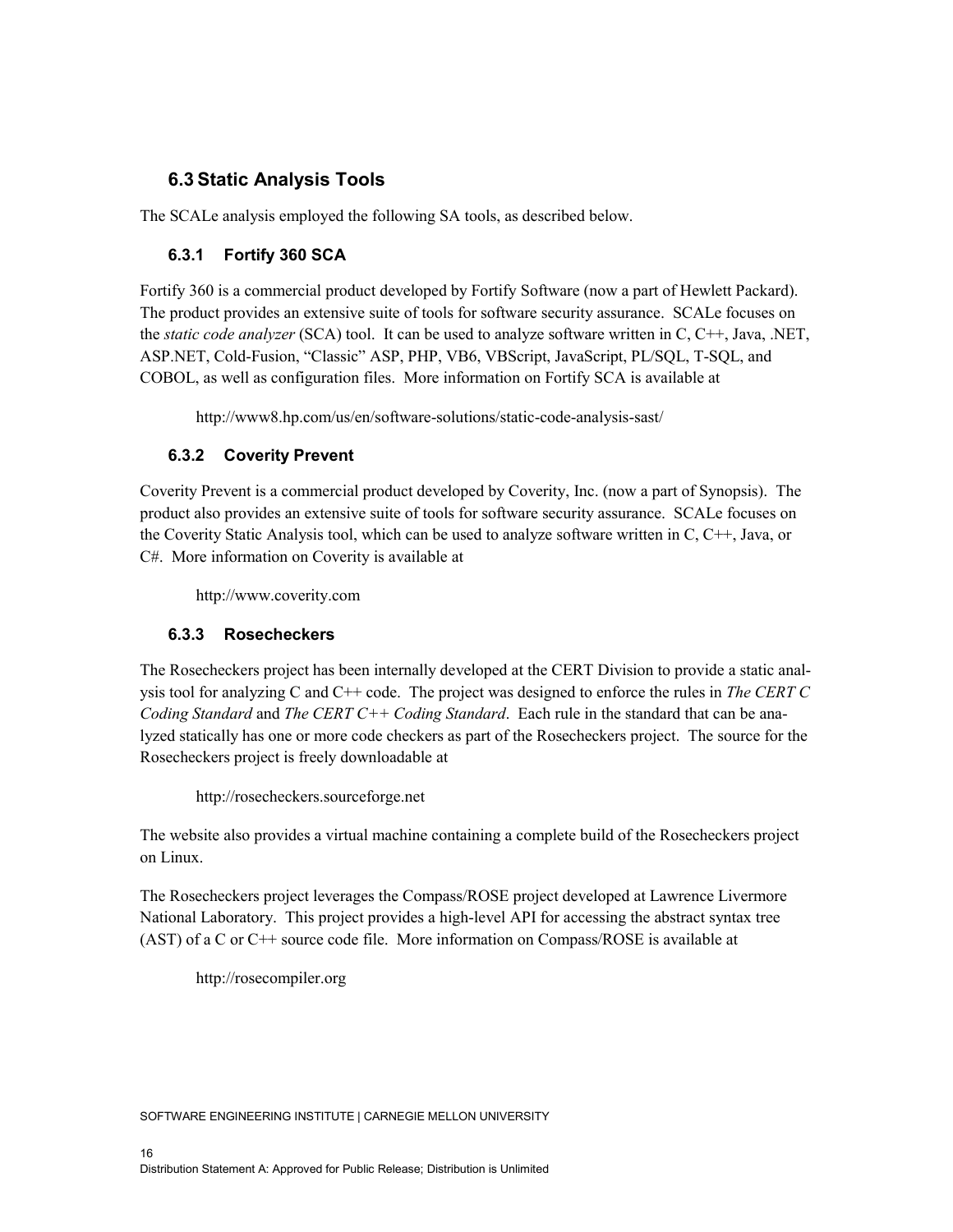#### **6.3.4 Other Tools**

Most compilers provide warnings for questionable code. Consequently, a compiler can serve as a simple SA tool, although compilers provide significantly fewer diagnostics than dedicated tools. Furthermore, several SA tools require the software to be compiled in order to function. Coverity, for instance, operates by monitoring the build as it progresses, and running its analysis on each file as it is compiled. Consequently, a program that cannot be completely built cannot be completely analyzed by Coverity.

Because of this liability, compilation of the software is a crucial first step, and CERT harvests any diagnostics produced by the compiler and performs the same analysis on them as for other SA tools.

# **Conclusion**

The code in PolyORB-HI-C is shown to be of high quality. However, even high quality code can contain important secure coding violations that need to be addressed, as shown in the findings. AADL code generators and their runtime systems should receive a secure coding analysis if they will be used in security-sensitive applications

# **Acknowledgments**

Thanks to David Svoboda for providing background on SCALe and the tools within it.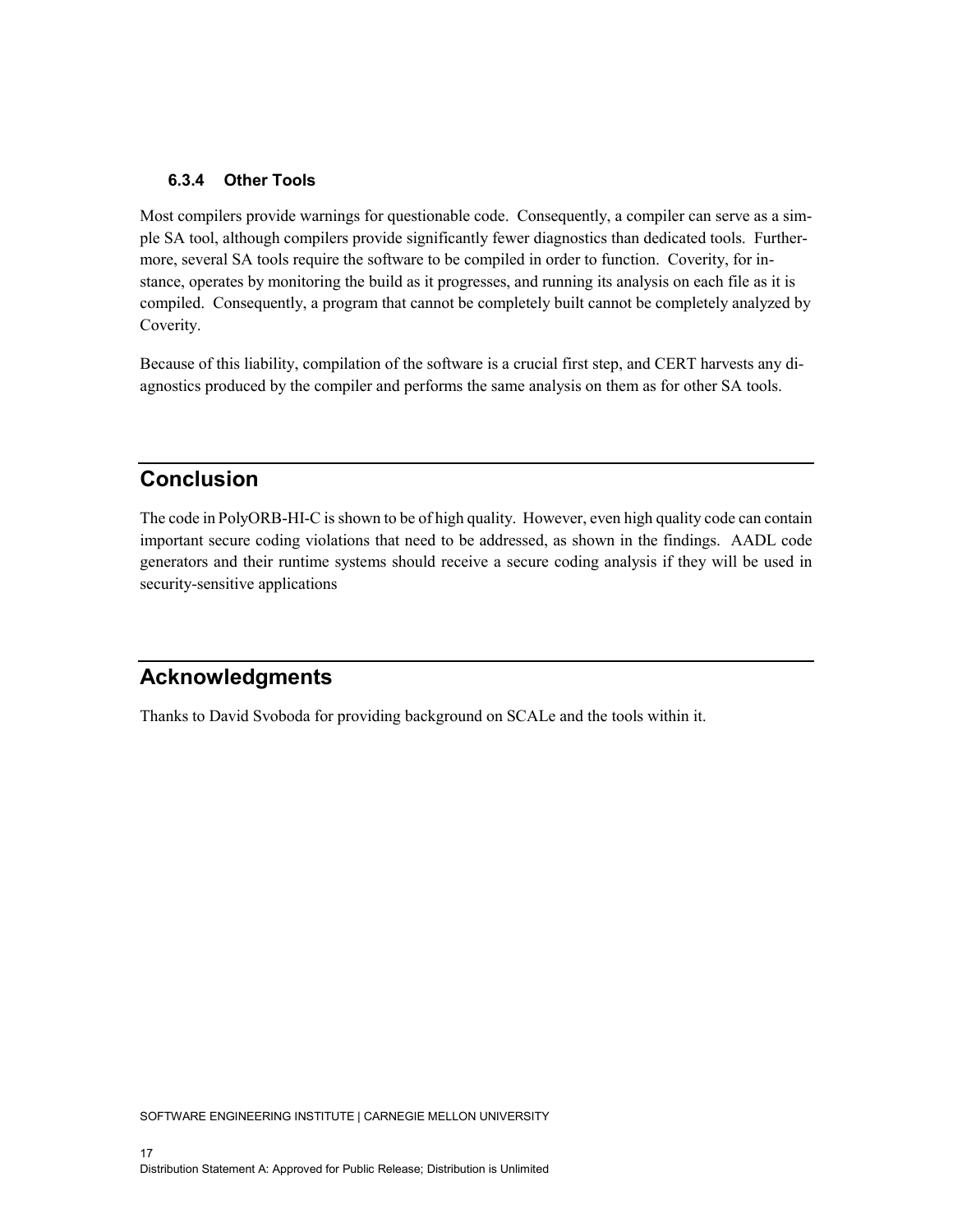# **References**

#### [Gui 2008]

Shenglin Gui, Liang Ma, Lei Luo, Limeng Yin, Yun Li. "UCaG: An Automatic C Code Generator for AADL Based Upon DeltaOS," *Proceedings, International Conference on Advanced Computer Theory and Engineering*. IEEE, 2008.

#### [IEC 60812 2006]

International Electrotechnical Commission (IEC). *Analysis techniques for system reliability – Procedure for failure mode and effects analysis (FMEA)*, 2nd ed. (IEC 60812:2006(E)). IEC, 2006.

#### [ISAE 2015]

Institute for Space and Aeronautics Engineering. Ocarina AADL model processor. ISAE, 2015. <http://www.openaadl.org/ocarina.html>

#### [ISO 9899 2011]

International Organization for Standardization/International Electrotechnical Commission (ISO/IEC). *Information technology – Programming languages – C* (ISO/IEC 9899:2011). ISO/IEC, 2011.

#### [ISO 9945 2009]

International Organization for Standardization/International Electrotechnical Commission/Institute for Electrical and Electronics Engineers (ISO/IEC/IEEE). *Information technology – Portable Operating System Interface (POSIX) Base Specifications, Issue 7* (ISO/IEC/IEEE 9945:2009). ISO/IEC/IEEE, 2009.

#### [SAE 2012]

SAE International. *Architecture Analysis & Design Language (AADL)*, 3rd ed. (SAE AS 5506B). SAE, 2012.

[Seacord 2014] Robert Seacord. *The CERT C Coding Standard*, 2<sup>nd</sup> ed. Addison-Wesley Professional, 2014. https://www.securecoding.cert.org/confluence/x/HQE

[Svoboda 2015] David Svoboda. *SCALe Analysis of JasPer Codebase*. Software Engineering Institute, 2015.

#### [TPT 2015]

Telecom ParisTech. Refinement of AADL Models for Synthesis of Embedded Systems (RAMSES). TPT, 2015. http://penelope.enst.fr/aadl/wiki/Projects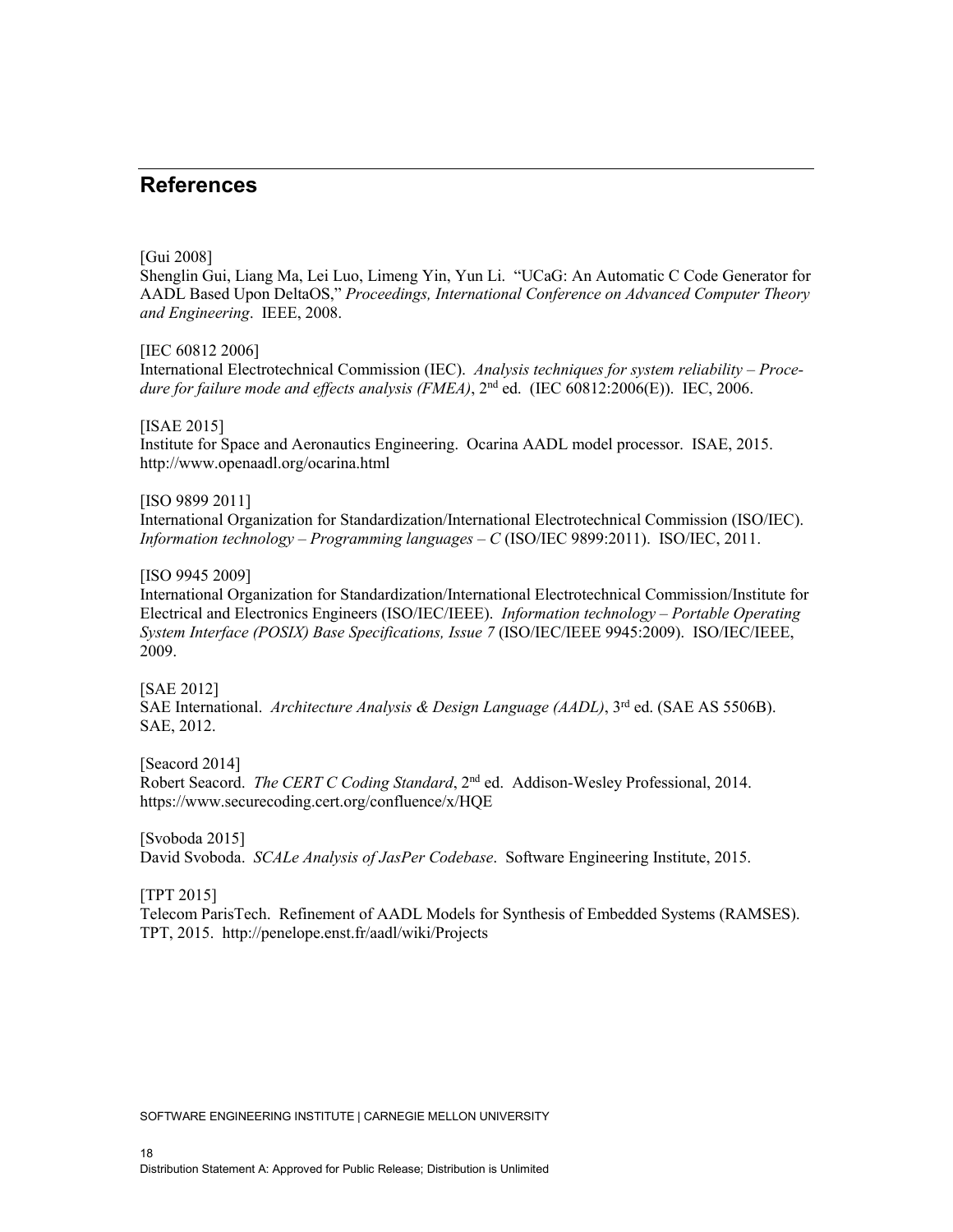|                | <b>Appendix: Complete List of Secure Coding Violations</b> |      |                                                                                                                                                                                                                                                                                     |                |  |  |
|----------------|------------------------------------------------------------|------|-------------------------------------------------------------------------------------------------------------------------------------------------------------------------------------------------------------------------------------------------------------------------------------|----------------|--|--|
| <b>Verdict</b> | Path                                                       | Line | <b>Message</b>                                                                                                                                                                                                                                                                      | Rule           |  |  |
| <b>True</b>    | src/driv-<br>ers/po hi dri<br>ver_sockets.c                | 610  | The<br>___po_hi_driver_sockets_init()<br>function<br>in.<br>po_hi_driver_sockets.c might be able to write outside<br>the bounds of allocated memory on line 610, which<br>could corrupt data, cause the program to crash, or<br>lead to the execution of malicious code.            | STR31-C        |  |  |
| <b>True</b>    | src/po_hi_tra<br>nsport.c                                  | 246  | The function __po_hi_transport_set_sending_func()<br>in po_hi_transport.c writes one location past the<br>bounds of po_hi_transport_devices_sending_funcs<br>on line 246, which could corrupt data, cause the pro-<br>gram to crash, or lead to the execution of malicious<br>code. | STR31-C        |  |  |
| <b>True</b>    | src/po_hi_tra<br>nsport.c                                  | 247  | warning: control reaches end of non-void function [-<br>Wreturn-type]                                                                                                                                                                                                               | <b>EXP33-C</b> |  |  |
| <b>True</b>    | src/po_hi_ma<br>in.c                                       | 88   | warning: function declaration isn"t a prototype [-<br>Wstrict-prototypes]                                                                                                                                                                                                           | DCL20-C        |  |  |
| <b>True</b>    | src/po_hi_ma<br>in.c                                       | 95   | warning: function declaration isn"t a prototype [-<br>Wstrict-prototypes]                                                                                                                                                                                                           | DCL20-C        |  |  |
| <b>True</b>    | src/po_hi_ma<br>in.c                                       | 221  | warning: function declaration isn"t a prototype [-<br>Wstrict-prototypes]                                                                                                                                                                                                           | DCL20-C        |  |  |
| <b>True</b>    | src/po_hi_ma<br>in.c                                       | 290  | warning: function declaration isn"t a prototype [-<br>Wstrict-prototypes]                                                                                                                                                                                                           | DCL20-C        |  |  |
| <b>True</b>    | exam-<br>ples/aadlv1/d<br>$3.1.3 - 1/toy.c$                | 34   | warning: function declaration isn"t a prototype [-<br>Wstrict-prototypes]                                                                                                                                                                                                           | DCL20-C        |  |  |
| <b>True</b>    | exam-<br>ples/aadlv1/d<br>$3.1.3 - 1/toy.c$                | 41   | warning: function declaration isn"t a prototype [-<br>Wstrict-prototypes]                                                                                                                                                                                                           | DCL20-C        |  |  |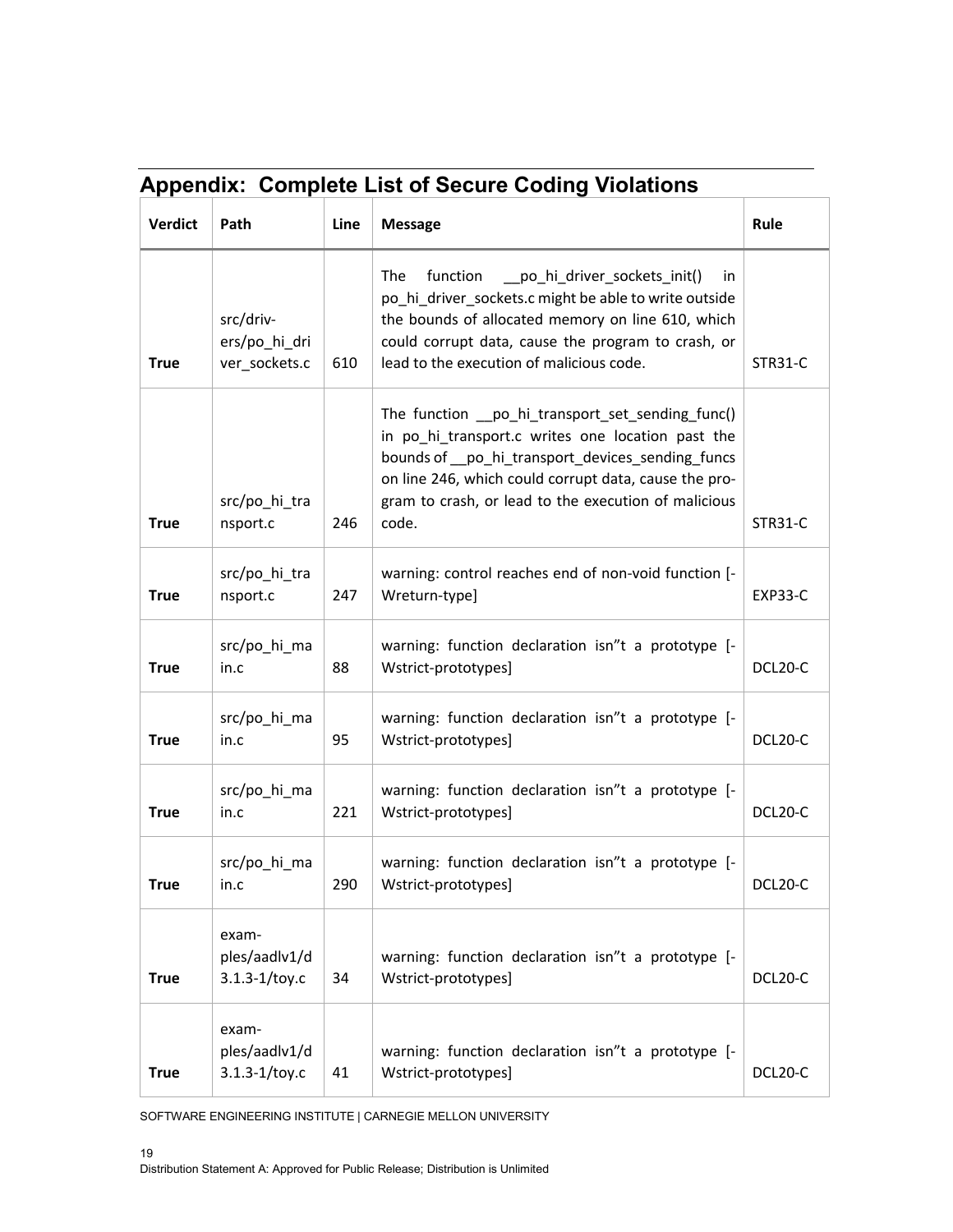| <b>True</b> | exam-<br>ples/aadlv1/d<br>$3.1.3 - 1/toy.c$      | 48 | warning: function declaration isn"t a prototype [-<br>Wstrict-prototypes] | DCL20-C |
|-------------|--------------------------------------------------|----|---------------------------------------------------------------------------|---------|
| <b>True</b> | exam-<br>ples/aadlv1/d<br>$3.1.3 - 1/toy.c$      | 62 | warning: function declaration isn"t a prototype [-<br>Wstrict-prototypes] | DCL20-C |
| <b>True</b> | exam-<br>ples/aadlv2/d<br>$3.1.3 - 1/toy.c$      | 34 | warning: function declaration isn"t a prototype [-<br>Wstrict-prototypes] | DCL20-C |
| <b>True</b> | exam-<br>ples/aadlv2/d<br>$3.1.3 - 1/toy.c$      | 41 | warning: function declaration isn"t a prototype [-<br>Wstrict-prototypes] | DCL20-C |
| <b>True</b> | exam-<br>ples/aadlv2/d<br>$3.1.3 - 1/toy.c$      | 48 | warning: function declaration isn"t a prototype [-<br>Wstrict-prototypes] | DCL20-C |
| <b>True</b> | exam-<br>ples/aadlv2/d<br>$3.1.3 - 1/toy.c$      | 62 | warning: function declaration isn"t a prototype [-<br>Wstrict-prototypes] | DCL20-C |
| <b>True</b> | exam-<br>ples/aadlv2/fi<br>le-<br>store/pinger.c | 11 | warning: function declaration isn"t a prototype [-<br>Wstrict-prototypes] | DCL20-C |
| <b>True</b> | exam-<br>ples/aadlv2/fi<br>le-<br>store/pinger.c | 34 | warning: function declaration isn"t a prototype [-<br>Wstrict-prototypes] | DCL20-C |
| <b>True</b> | exam-<br>ples/aadlv2/fi<br>le-<br>store/pinger.c | 58 | warning: function declaration isn"t a prototype [-<br>Wstrict-prototypes] | DCL20-C |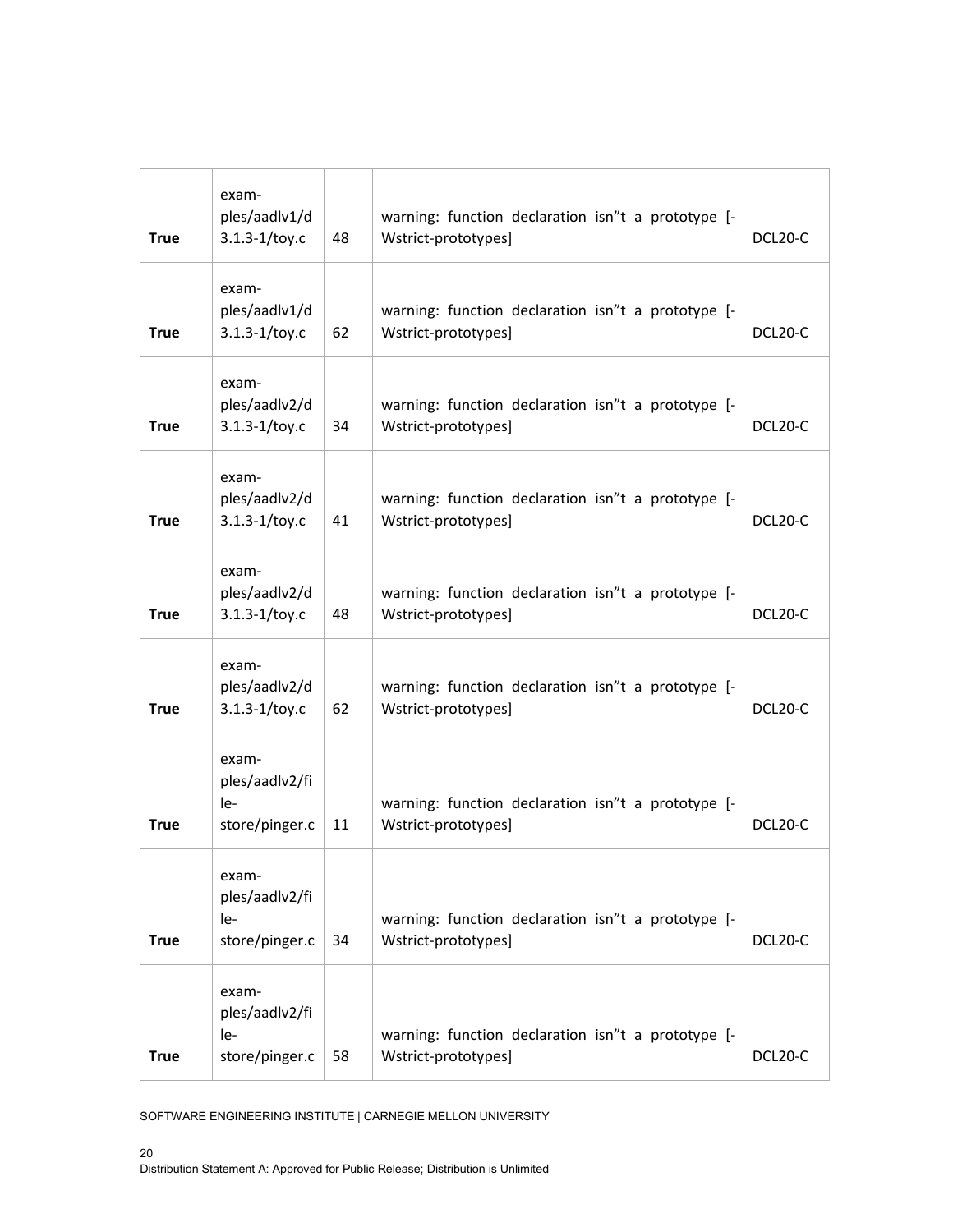| <b>True</b> | exam-<br>ples/aadlv2/p<br>acket-<br>store/pinger.c | 10  | warning: function declaration isn"t a prototype [-<br>Wstrict-prototypes]                                                                                                      | DCL20-C        |
|-------------|----------------------------------------------------|-----|--------------------------------------------------------------------------------------------------------------------------------------------------------------------------------|----------------|
| <b>True</b> | exam-<br>ples/aadlv2/p<br>acket-<br>store/pinger.c | 21  | warning: function declaration isn"t a prototype [-<br>Wstrict-prototypes]                                                                                                      | DCL20-C        |
| <b>True</b> | exam-<br>ples/aadlv2/p<br>acket-<br>store/pinger.c | 44  | warning: function declaration isn"t a prototype [-<br>Wstrict-prototypes]                                                                                                      | DCL20-C        |
| <b>True</b> | src/po_hi_sto<br>rage.c                            | 115 | Calling function "stat" to perform check on "file->file-<br>name".                                                                                                             | <b>FIO01-C</b> |
| <b>True</b> | src/po hi sto<br>rage.c                            | 265 | Calling function "stat" to perform check on "oldfile-<br>>filename".                                                                                                           | <b>FIO01-C</b> |
| <b>True</b> | src/po_hi_sto<br>rage.c                            | 448 | Calling function "stat" to perform check on "olddir-<br>>dirname".                                                                                                             | <b>FIO01-C</b> |
| <b>True</b> | src/po_hi_tra<br>nsport.c                          | 236 | The function __ po_hi_transport_get_sending_func()<br>in po hi transport.c reads data from just outside the<br>bounds of po hi transport devices sending funcs<br>on line 236. | ARR30-C        |
| <b>True</b> | src/po_hi_tra<br>nsport.c                          | 370 | The function __ po_hi_get_device_configuration() in<br>po_hi_transport.c reads data from just outside the<br>bounds of po_hi_devices_configuration_values on<br>line 370.      | ARR30-C        |
| <b>True</b> | src/po_hi_tas<br>k.c                               | 492 | Guarantee that array indices are within the valid<br>range                                                                                                                     | ARR30-C        |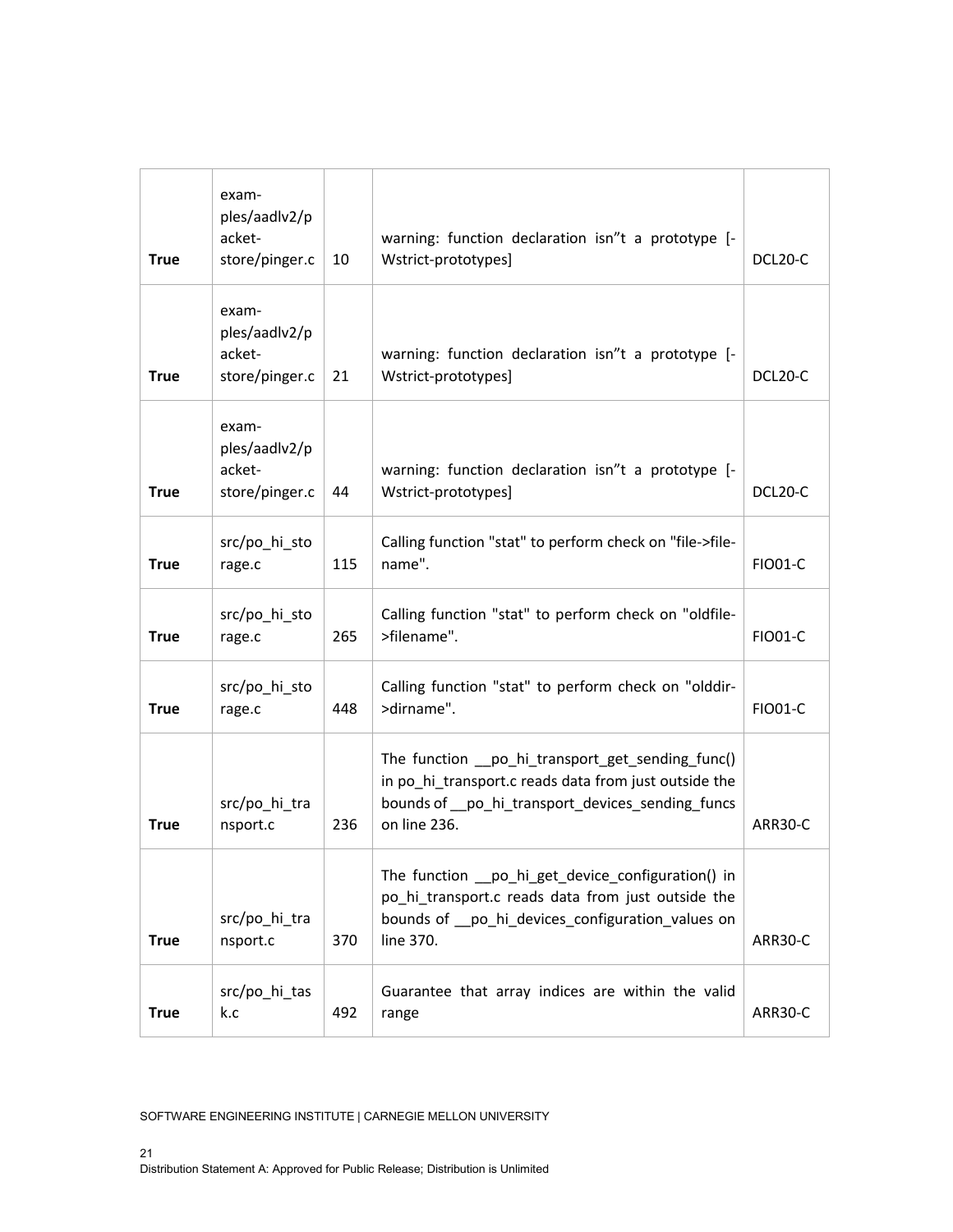| <b>True</b> | src/po_hi_tra<br>nsport.c                   | 246 | Guarantee that array indices are within the valid<br>range                         | ARR30-C |
|-------------|---------------------------------------------|-----|------------------------------------------------------------------------------------|---------|
| True        | src/driv-<br>ers/po_hi_dri<br>ver_sockets.c | 320 | Use rsize_t or size_t for all integer values representing<br>the size of an object | INTO1-C |
| <b>True</b> | src/driv-<br>ers/po_hi_dri<br>ver_sockets.c | 646 | Use rsize_t or size_t for all integer values representing<br>the size of an object | INTO1-C |
| <b>True</b> | src/po_hi_ma<br>rshallers.c                 | 77  | Use rsize_t or size_t for all integer values representing<br>the size of an object | INTO1-C |
| <b>True</b> | src/po_hi_ma<br>rshallers.c                 | 84  | Use rsize_t or size_t for all integer values representing<br>the size of an object | INT01-C |
| <b>True</b> | src/po_hi_ma<br>rshallers.c                 | 85  | Use rsize_t or size_t for all integer values representing<br>the size of an object | INT01-C |
| <b>True</b> | src/po_hi_ma<br>rshallers.c                 | 94  | Use rsize_t or size_t for all integer values representing<br>the size of an object | INT01-C |
| <b>True</b> | src/po_hi_ma<br>rshallers.c                 | 99  | Use rsize_t or size_t for all integer values representing<br>the size of an object | INT01-C |
| <b>True</b> | src/po_hi_ma<br>rshallers.c                 | 100 | Use rsize_t or size_t for all integer values representing<br>the size of an object | INT01-C |
| <b>True</b> | src/po_hi_ma<br>rshallers.c                 | 115 | Use rsize_t or size_t for all integer values representing<br>the size of an object | INT01-C |
| <b>True</b> | src/po_hi_ma<br>rshallers.c                 | 122 | Use rsize_t or size_t for all integer values representing<br>the size of an object | INT01-C |
| <b>True</b> | src/po_hi_ma<br>rshallers.c                 | 129 | Use rsize_t or size_t for all integer values representing<br>the size of an object | INT01-C |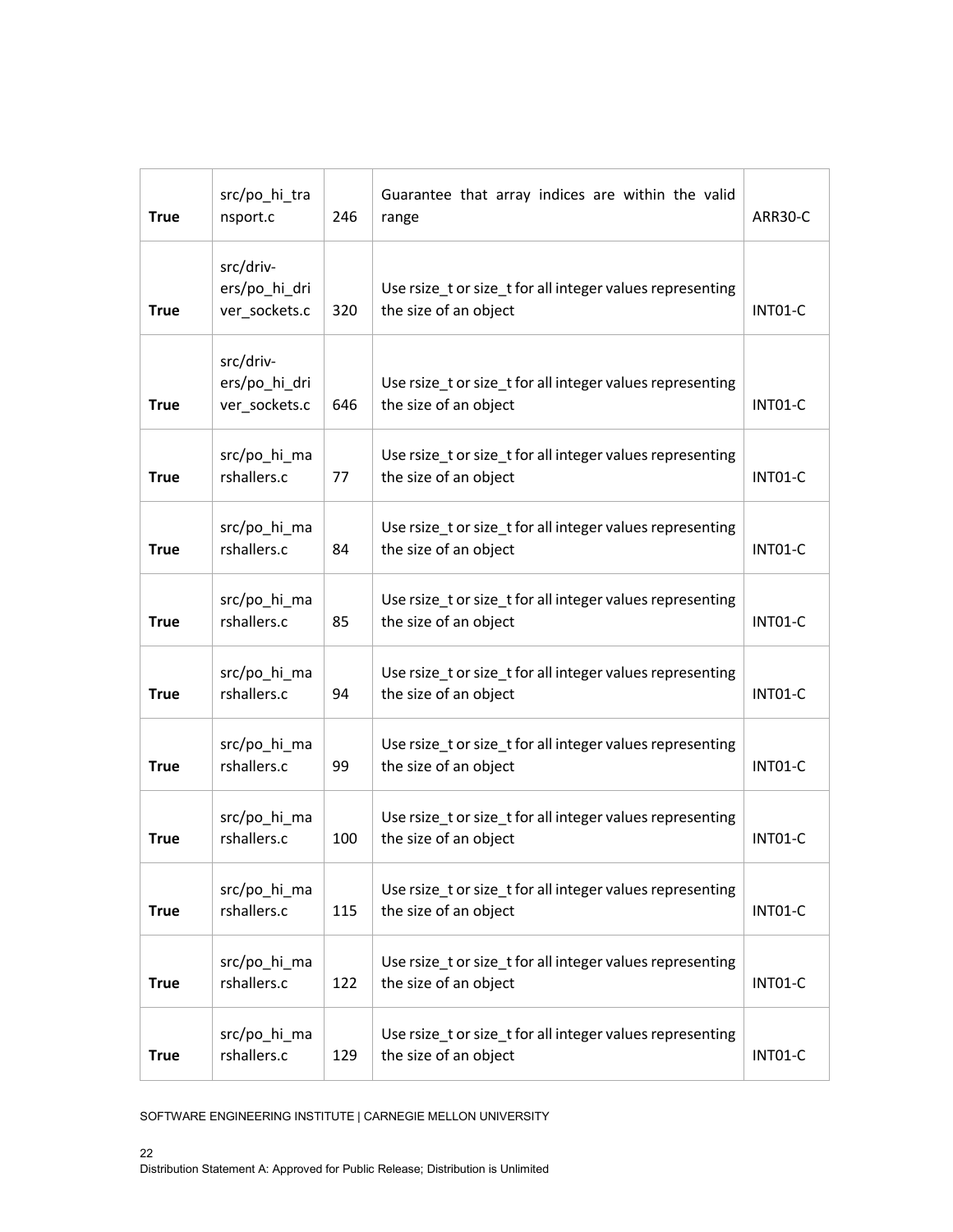| <b>True</b> | src/po_hi_ma<br>rshallers.c | 143 | Use rsize_t or size_t for all integer values representing<br>the size of an object | INT01-C |
|-------------|-----------------------------|-----|------------------------------------------------------------------------------------|---------|
| <b>True</b> | src/po_hi_ma<br>rshallers.c | 150 | Use rsize_t or size_t for all integer values representing<br>the size of an object | INT01-C |
| <b>True</b> | src/po_hi_ma<br>rshallers.c | 157 | Use rsize_t or size_t for all integer values representing<br>the size of an object | INT01-C |
| <b>True</b> | src/po_hi_ma<br>rshallers.c | 162 | Use rsize_t or size_t for all integer values representing<br>the size of an object | INT01-C |
| <b>True</b> | src/po_hi_ma<br>rshallers.c | 163 | Use rsize_t or size_t for all integer values representing<br>the size of an object | INT01-C |
| <b>True</b> | src/po_hi_ma<br>rshallers.c | 167 | Use rsize_t or size_t for all integer values representing<br>the size of an object | INT01-C |
| <b>True</b> | src/po_hi_ma<br>rshallers.c | 168 | Use rsize_t or size_t for all integer values representing<br>the size of an object | INT01-C |
| <b>True</b> | src/po_hi_ma<br>rshallers.c | 172 | Use rsize_t or size_t for all integer values representing<br>the size of an object | INT01-C |
| <b>True</b> | src/po_hi_ma<br>rshallers.c | 173 | Use rsize_t or size_t for all integer values representing<br>the size of an object | INT01-C |
| True        | src/po_hi_ma<br>rshallers.c | 177 | Use rsize_t or size_t for all integer values representing<br>the size of an object | INT01-C |
| <b>True</b> | src/po_hi_ma<br>rshallers.c | 178 | Use rsize_t or size_t for all integer values representing<br>the size of an object | INT01-C |
| <b>True</b> | src/po_hi_ma<br>rshallers.c | 182 | Use rsize tor size t for all integer values representing<br>the size of an object  | INT01-C |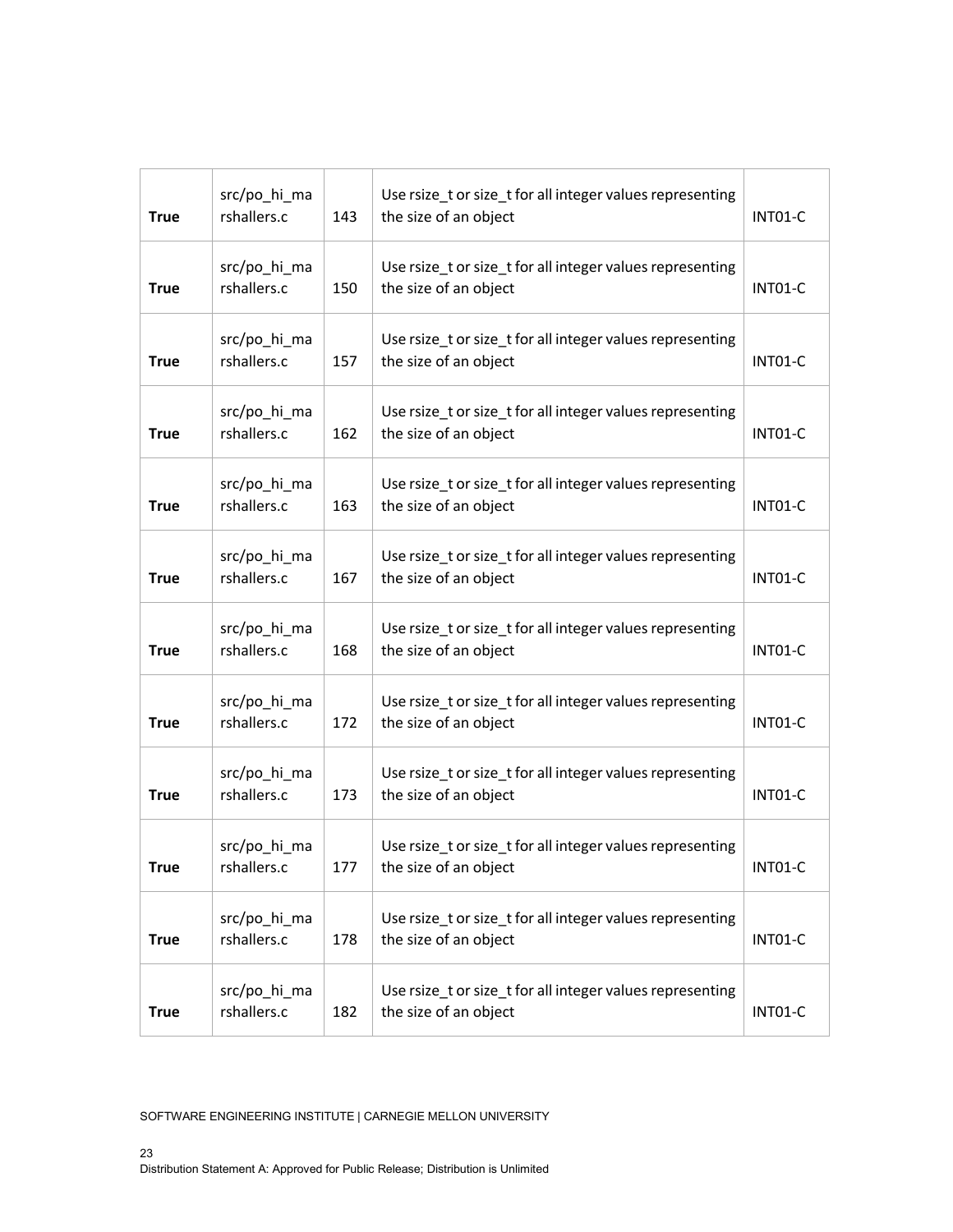| <b>True</b> | src/po_hi_ma<br>rshallers.c | 183 | Use rsize_t or size_t for all integer values representing<br>the size of an object | INT01-C |
|-------------|-----------------------------|-----|------------------------------------------------------------------------------------|---------|
| <b>True</b> | src/po_hi_ma<br>rshallers.c | 188 | Use rsize_t or size_t for all integer values representing<br>the size of an object | INT01-C |
| <b>True</b> | src/po_hi_ma<br>rshallers.c | 189 | Use rsize_t or size_t for all integer values representing<br>the size of an object | INT01-C |
| <b>True</b> | src/po_hi_ma<br>rshallers.c | 194 | Use rsize_t or size_t for all integer values representing<br>the size of an object | INT01-C |
| <b>True</b> | src/po_hi_ma<br>rshallers.c | 195 | Use rsize_t or size_t for all integer values representing<br>the size of an object | INT01-C |
| <b>True</b> | src/po_hi_ma<br>rshallers.c | 199 | Use rsize_t or size_t for all integer values representing<br>the size of an object | INT01-C |
| <b>True</b> | src/po_hi_ma<br>rshallers.c | 200 | Use rsize_t or size_t for all integer values representing<br>the size of an object | INT01-C |
| <b>True</b> | src/po_hi_ma<br>rshallers.c | 204 | Use rsize_t or size_t for all integer values representing<br>the size of an object | INT01-C |
| <b>True</b> | src/po_hi_ma<br>rshallers.c | 205 | Use rsize_t or size_t for all integer values representing<br>the size of an object | INT01-C |
| <b>True</b> | src/po_hi_ma<br>rshallers.c | 210 | Use rsize_t or size_t for all integer values representing<br>the size of an object | INT01-C |
| <b>True</b> | src/po_hi_ma<br>rshallers.c | 211 | Use rsize tor size t for all integer values representing<br>the size of an object  | INT01-C |
| <b>True</b> | src/po_hi_sto<br>rage.c     | 628 | Use rsize tor size t for all integer values representing<br>the size of an object  | INT01-C |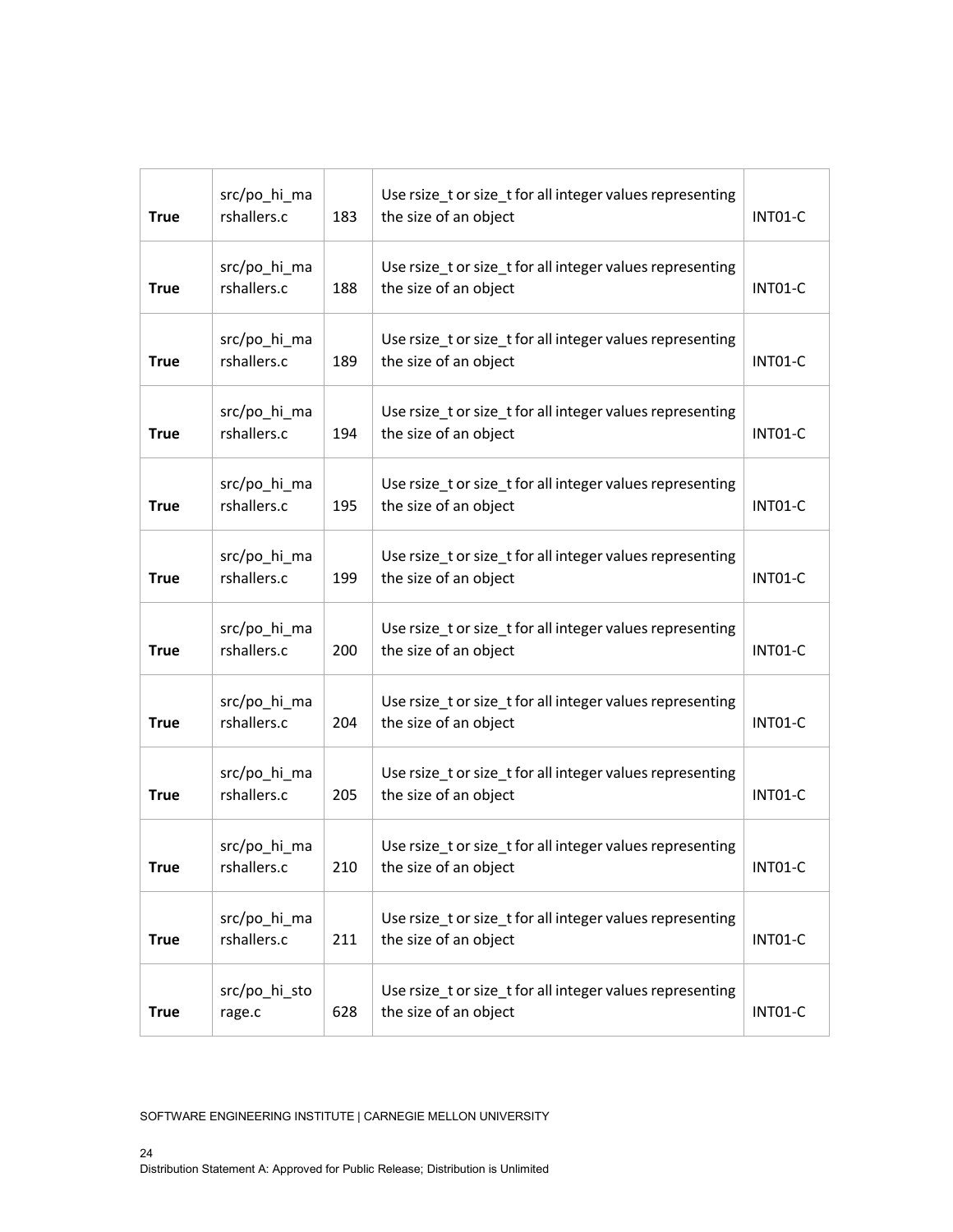| <b>True</b> | src/po_hi_sto<br>rage.c          | 672 | Use rsize_t or size_t for all integer values representing<br>the size of an object                                                                                                                                                                                                             | INT01-C        |
|-------------|----------------------------------|-----|------------------------------------------------------------------------------------------------------------------------------------------------------------------------------------------------------------------------------------------------------------------------------------------------|----------------|
| <b>True</b> | src/po_hi_sto<br>rage.c          | 232 | The window of time between the call to <a href="lo-&lt;br&gt;cation:///usr/in-&lt;br&gt;clude/sys/stat.h###210###0###0">stat()</a> and <a<br>href="location:///usr/in-<br/>clude/unistd.h###848###0###0"&gt;unlink() can be<br/>exploited to launch a privilege escalation attack.</a<br>      | <b>FIO45-C</b> |
| <b>True</b> | src/po_hi_sto<br>rage.c          | 277 | The window of time between the call to <a href="lo-&lt;br&gt;cation:///usr/in-&lt;br&gt;clude/sys/stat.h###210###0###0">stat()</a> and <a<br>href="location:///usr/in-<br/>clude/stdio.h###180###0###0"&gt;rename()<br/>can<br/>be exploited to launch a privilege escalation attack.</a<br>   | <b>FIO45-C</b> |
| <b>True</b> | src/po_hi_sto<br>rage.c          | 395 | The window of time between the call to <a href="lo-&lt;br&gt;cation:///usr/in-&lt;br&gt;clude/sys/stat.h###210###0###0">stat()</a> and <a<br>href="location:///usr/in-<br/>clude/sys/stat.h###322###0###0"&gt;mkdir()<br/>can<br/>be exploited to launch a privilege escalation attack.</a<br> | <b>FIO45-C</b> |
| <b>True</b> | src/po_hi_sto<br>rage.c          | 460 | The window of time between the call to <a href="lo-&lt;br&gt;cation:///usr/in-&lt;br&gt;clude/sys/stat.h###210###0###0">stat()</a> and <a<br>href="location:///usr/in-<br/>clude/stdio.h###180###0###0"&gt;rename()<br/>can<br/>be exploited to launch a privilege escalation attack.</a<br>   | <b>FIO45-C</b> |
| <b>True</b> | in-<br>clude/po hi s<br>torage.h | 152 | note: expected "char *" but argument is of type<br>"struct __po_hi_request_t *"                                                                                                                                                                                                                | <b>EXP37-C</b> |
| <b>True</b> | in-<br>clude/po_hi_s<br>torage.h | 168 | note: expected "char *" but argument is of type<br>"struct __po_hi_request_t *"                                                                                                                                                                                                                | <b>EXP37-C</b> |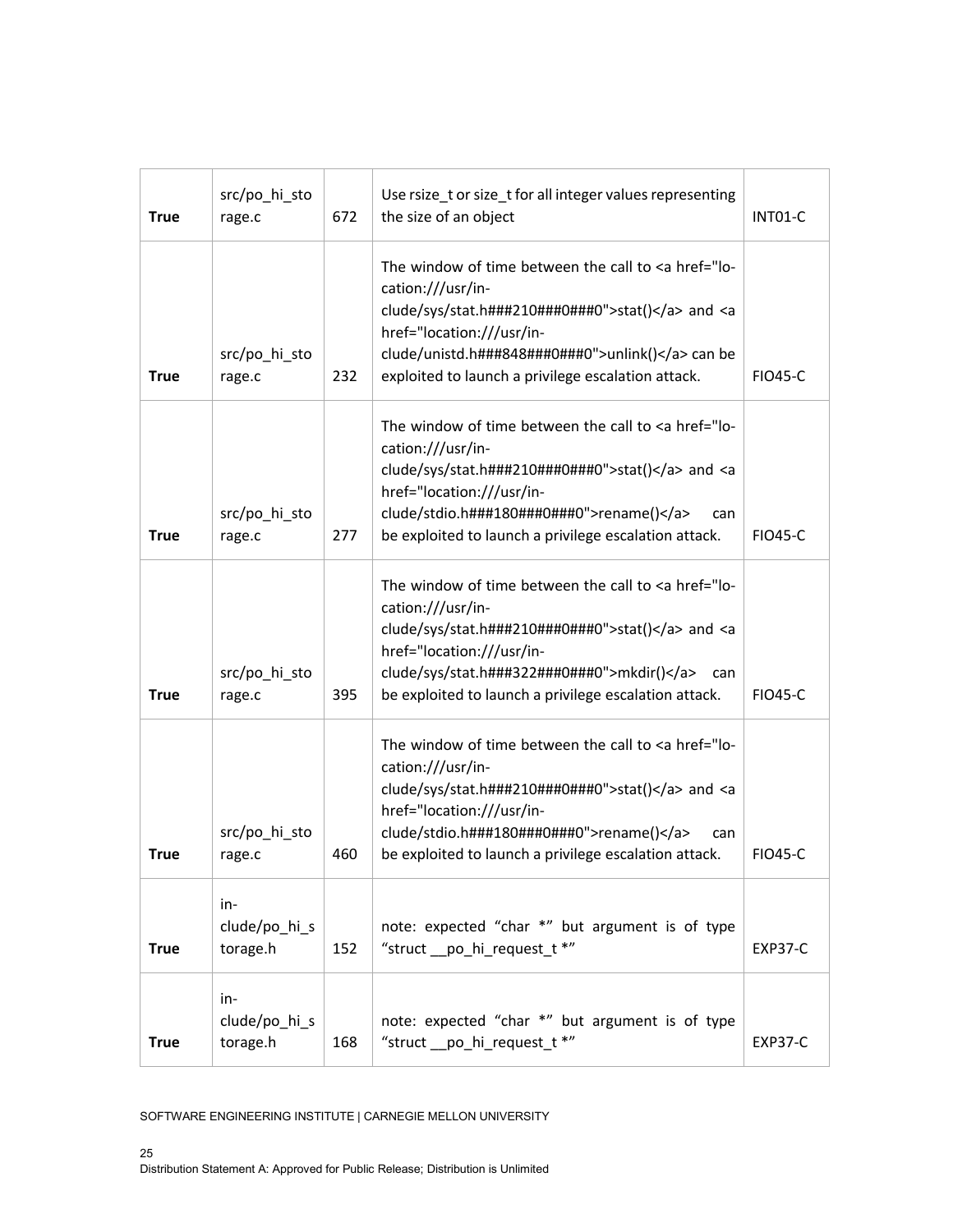| <b>True</b> | in-<br>clude/po_hi_s<br>torage.h                   | 523 | note: expected "_po_hi_storage_packet_t *" but ar-<br>gument is of type "struct _po_hi_request_t *"                            | <b>EXP37-C</b> |
|-------------|----------------------------------------------------|-----|--------------------------------------------------------------------------------------------------------------------------------|----------------|
| <b>True</b> | in-<br>clude/po_hi_s<br>torage.h                   | 546 | note: expected "_po_hi_storage_packet_t *" but ar-<br>gument is of type "struct _po_hi_request_t *"                            | EXP37-C        |
| <b>True</b> | src/po_hi_ma<br>rshallers.c                        | 84  | warning: implicit declaration<br>function<br>of<br>"_po_hi_msg_swap_value" [-Wimplicit-function-<br>declaration]               | DCL31-C        |
| <b>True</b> | exam-<br>ples/aadlv2/fi<br>le-<br>store/pinger.c   | 79  | warning: implicit declaration<br>of function<br>"_po_hi_gqueue_store_out" [-Wimplicit-function-<br>declaration]                | DCL31-C        |
| <b>True</b> | exam-<br>ples/aadlv2/p<br>acket-<br>store/pinger.c | 63  | warning: implicit declaration<br>of<br>function<br>"_po_hi_gqueue_store_out" [-Wimplicit-function-<br>declaration]             | DCL31-C        |
| <b>True</b> | exam-<br>ples/aadlv2/fi<br>le-<br>store/pinger.c   | 46  | warning: passing argument 2 of "_po_hi_stor-<br>age_file_write" from incompatible pointer type [ena-<br>bled by default]       | <b>EXP39-C</b> |
| <b>True</b> | exam-<br>ples/aadlv2/fi<br>le-<br>store/pinger.c   | 64  | warning: passing argument 2 of "_po_hi_stor-<br>age_file_read" from incompatible pointer type [ena-<br>bled by default]        | <b>EXP39-C</b> |
| <b>True</b> | exam-<br>ples/aadlv2/p<br>acket-<br>store/pinger.c | 33  | warning: passing argument 2 of "_po_hi_stor-<br>age_packet_store_write" from incompatible pointer<br>type [enabled by default] | <b>EXP39-C</b> |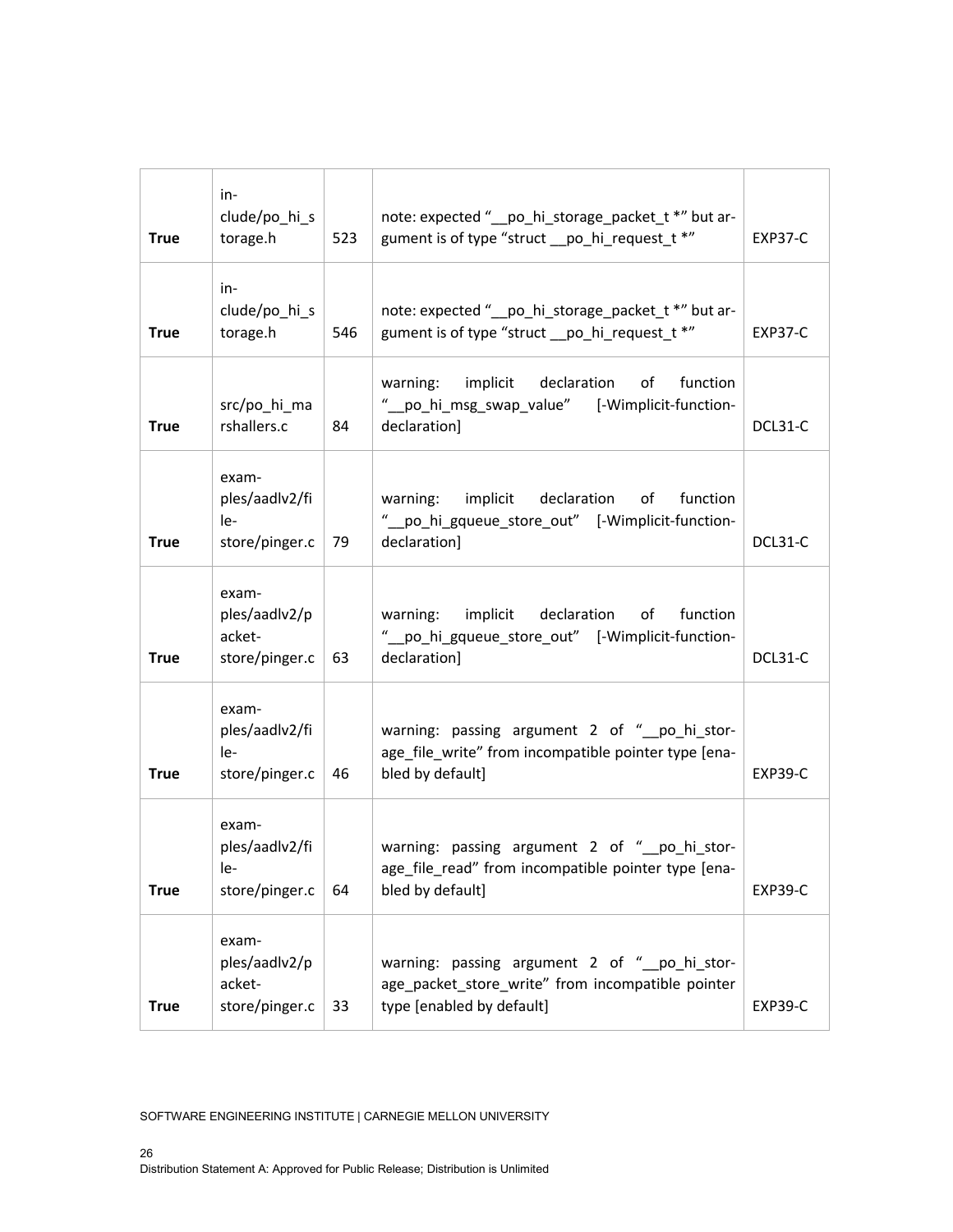| <b>True</b> | exam-<br>ples/aadlv2/p<br>acket-<br>store/pinger.c | 49  | warning: passing argument 2 of "_po_hi_stor-<br>age_packet_store_read" from incompatible pointer<br>type [enabled by default] | <b>EXP39-C</b> |
|-------------|----------------------------------------------------|-----|-------------------------------------------------------------------------------------------------------------------------------|----------------|
| <b>True</b> | src/po_hi_gq<br>ueue.c                             | 389 | Do not reuse variable names in subscopes: error                                                                               | DCL01-C        |
| <b>True</b> | src/po_hi_me<br>ssages.c                           | 71  | Do not reuse variable names in subscopes: index                                                                               | DCL01-C        |
| <b>True</b> | src/po_hi_tas<br>k.c                               | 556 | Do not reuse variable names in subscopes: time                                                                                | DCL01-C        |
| <b>True</b> | src/po_hi_tas<br>k.c                               | 597 | Do not reuse variable names in subscopes: time                                                                                | DCL01-C        |
| <b>True</b> | src/po_hi_tim<br>e.c                               | 154 | Do not reuse variable names in subscopes: time                                                                                | DCL01-C        |
| <b>True</b> | src/po_hi_tim<br>e.c                               | 161 | Do not reuse variable names in subscopes: time                                                                                | DCL01-C        |
| <b>True</b> | src/po_hi_tim<br>e.c                               | 168 | Do not reuse variable names in subscopes: time                                                                                | DCL01-C        |
| <b>True</b> | src/po_hi_tim<br>e.c                               | 175 | Do not reuse variable names in subscopes: time                                                                                | DCL01-C        |
| <b>True</b> | src/po hi sto<br>rage.c                            | 73  | Comparing an array to null is not useful: "file->file-<br>name == NULL".                                                      | MSC12-C        |
| <b>True</b> | src/po_hi_sto<br>rage.c                            | 108 | Comparing an array to null is not useful: "file->file-<br>name == NULL".                                                      | MSC12-C        |
| <b>True</b> | src/po_hi_sto<br>rage.c                            | 149 | Comparing an array to null is not useful: "file->file-<br>name == NULL".                                                      | MSC12-C        |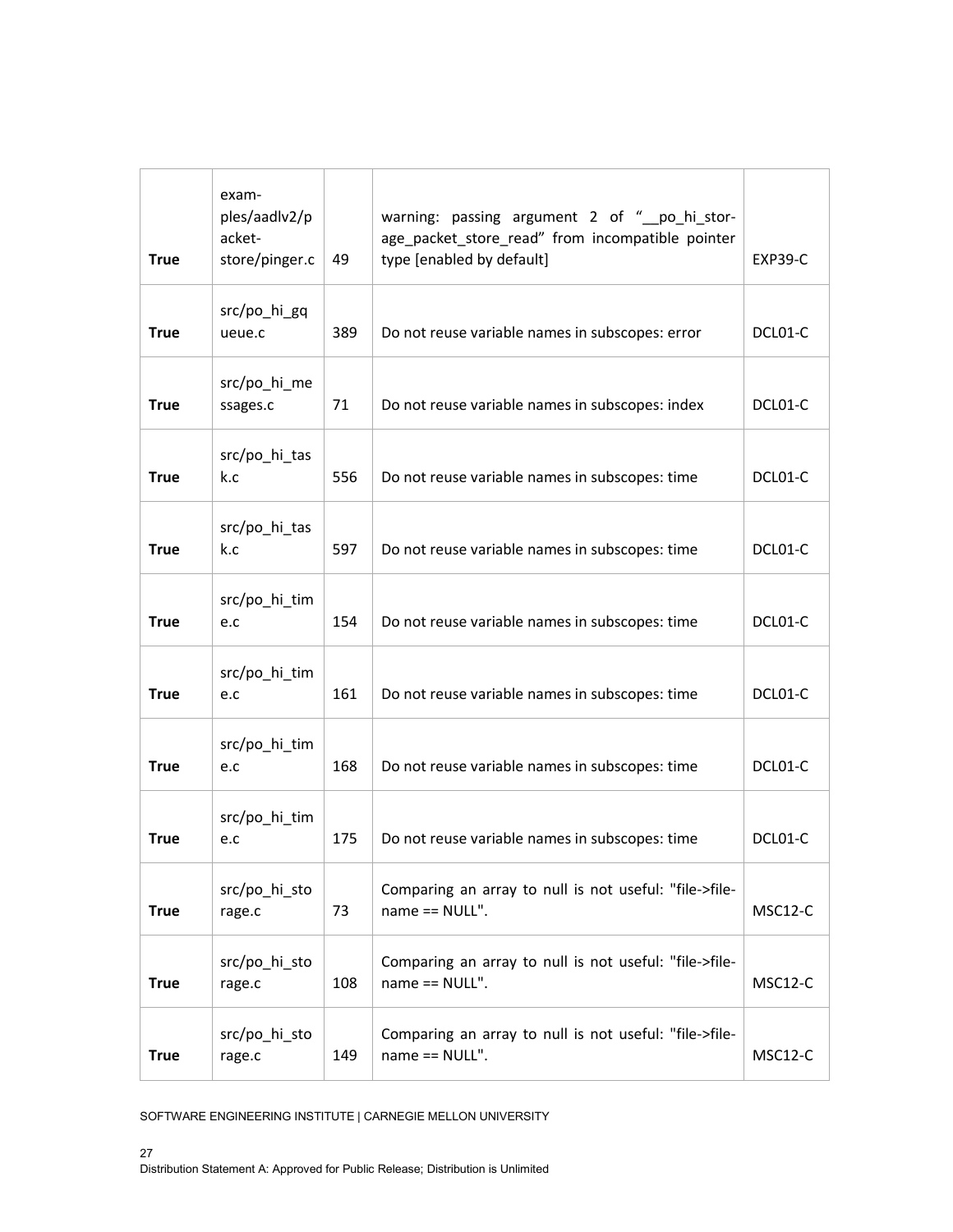| <b>True</b> | src/po_hi_sto<br>rage.c                     | 178 | Comparing an array to null is not useful: "file->file-<br>name == NULL".                 | MSC12-C |
|-------------|---------------------------------------------|-----|------------------------------------------------------------------------------------------|---------|
| <b>True</b> | src/po_hi_sto<br>rage.c                     | 210 | Comparing an array to null is not useful: "file->file-<br>name == NULL".                 | MSC12-C |
| <b>True</b> | src/po_hi_sto<br>rage.c                     | 248 | Comparing an array to null is not useful: "oldfile->file-<br>name == NULL".              | MSC12-C |
| <b>True</b> | src/po_hi_sto<br>rage.c                     | 253 | Comparing an array to null is not useful: "newfile-<br>>filename == NULL".               | MSC12-C |
| <b>True</b> | src/po_hi_sto<br>rage.c                     | 293 | Comparing an array to null is not useful: "file->file-<br>name == NULL".                 | MSC12-C |
| <b>True</b> | src/po_hi_sto<br>rage.c                     | 431 | Comparing an array to null is not useful: "olddir->dir-<br>name == NULL".                | MSC12-C |
| <b>True</b> | src/po_hi_sto<br>rage.c                     | 436 | Comparing an array to null is not useful: "newdir->dir-<br>name == NULL".                | MSC12-C |
| <b>True</b> | src/po_hi_sto<br>rage.c                     | 481 | Comparing an array to null is not useful: "dir->dir-<br>name == NULL".                   | MSC12-C |
| <b>True</b> | src/po_hi_sto<br>rage.c                     | 540 | Comparing an array to null is not useful: "new_cur-<br>rent_directory->dirname == NULL". | MSC12-C |
| True        | src/po hi sto<br>rage.c                     | 556 | Comparing an array to null is not useful: "current_di-<br>rectory->dirname == NULL".     | MSC12-C |
| <b>True</b> | src/driv-<br>ers/po_hi_dri<br>ver_sockets.c | 251 | parameter "dev_id_addr" [-<br>warning:<br>unused<br>Wunused-parameter]                   | MSC13-C |
| <b>True</b> | src/po_hi_tra<br>nsport.c                   | 206 | Const-qualify immutable objects: device                                                  | DCL00-C |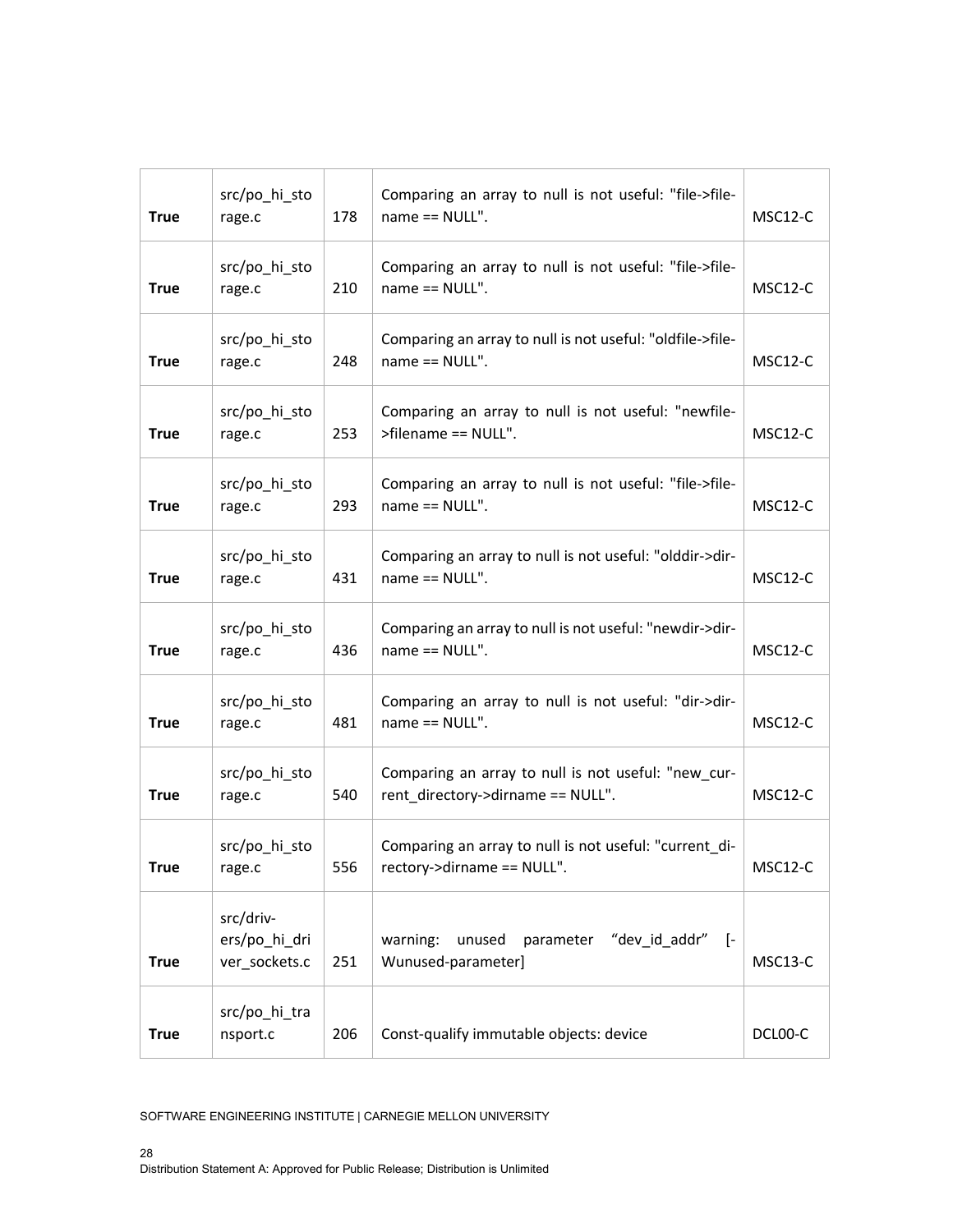| <b>True</b>     | exam-<br>ples/aadlv1/fl<br>ight-<br>mgmt/flight_<br>mgmt_rs/mg<br>mt/flight-<br>mgmt.c | 64  | Const-qualify immutable objects: cr_v                                                                                                       | DCL00-C        |
|-----------------|----------------------------------------------------------------------------------------|-----|---------------------------------------------------------------------------------------------------------------------------------------------|----------------|
| <b>True</b>     | exam-<br>ples/aadlv1/fl<br>ight-<br>mgmt/flight_<br>mgmt_rs/mg<br>mt/flight-<br>mgmt.c | 65  | Const-qualify immutable objects: aoa_v                                                                                                      | DCL00-C        |
| <b>True</b>     | exam-<br>ples/aadlv2/fl<br>ight-<br>mgmt/flight_<br>mgmt_rs/mg<br>mt/flight-<br>mgmt.c | 64  | Const-qualify immutable objects: cr_v                                                                                                       | DCL00-C        |
| <b>True</b>     | exam-<br>ples/aadlv2/fl<br>ight-<br>mgmt/flight_<br>mgmt_rs/mg<br>mt/flight-<br>mgmt.c | 65  | Const-qualify immutable objects: aoa_v                                                                                                      | DCL00-C        |
| Suspi-<br>cious | src/driv-<br>ers/po_hi_dri<br>ver_sockets.c                                            | 337 | The<br>function<br>__po_hi_sockets_poller()<br>in<br>po_hi_driver_sockets.c uses the variable dev_init be-<br>fore it has been initialized. | EXP33-C        |
| Suspi-<br>cious | src/driv-<br>ers/po_hi_dri<br>ver sockets.c                                            | 337 | The<br>function<br>po_hi_sockets_poller()<br>in<br>po_hi_driver_sockets.c uses the variable sock before<br>it has been initialized.         | <b>EXP33-C</b> |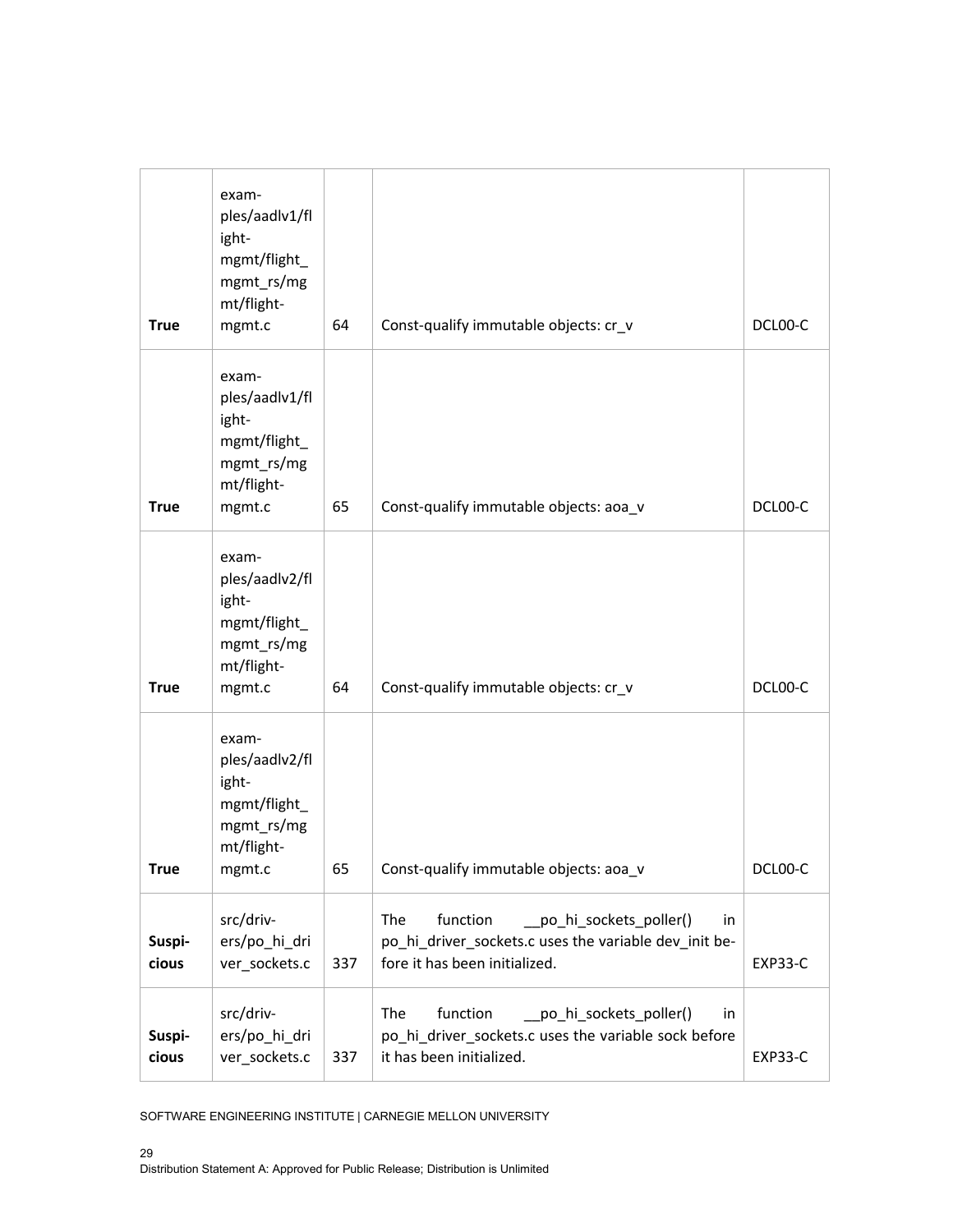| Suspi-<br>cious | src/po_hi_sto<br>rage.c                                                         | 217 | Calling function "stat" to perform check on "file->file-<br>name".                                                                   | <b>FIO01-C</b> |
|-----------------|---------------------------------------------------------------------------------|-----|--------------------------------------------------------------------------------------------------------------------------------------|----------------|
| Suspi-<br>cious | src/po_hi_sto<br>rage.c                                                         | 389 | Calling function "stat" to perform check on "dir->dir-<br>name".                                                                     | <b>FIO01-C</b> |
| Suspi-<br>cious | exam-<br>ples/aadlv1/fl<br>ight-<br>mgmt/flight_<br>mgmt_rs/mg<br>mt/activity.c | 144 | Overrunning callee's array of size 4 by passing argu-<br>ment "stall_monitor_global_stall_warn" in call to<br>po_hi_transport_send". | ARR30-C        |
| Suspi-<br>cious | exam-<br>ples/aadlv1/fl<br>ight-<br>mgmt/flight_<br>mgmt_rs/mg<br>mt/activity.c | 180 | Overrunning callee's array of size 2 by passing argu-<br>"mgmt hci k"<br>call<br>ment<br>in<br>to<br>po_hi_gqueue_store_in".         | ARR30-C        |
| Suspi-<br>cious | exam-<br>ples/aadlv1/fl<br>ight-<br>mgmt/flight_<br>mgmt_rs/mg<br>mt/activity.c | 186 | Overrunning callee's array of size 2 by passing argu-<br>"mgmt_hci_k"<br>call<br>ment<br>in<br>to<br>.po_hi_gqueue_store_in".        | ARR30-C        |
| Suspi-<br>cious | exam-<br>ples/aadlv1/fl<br>ight-<br>mgmt/flight_<br>mgmt_rs/mg<br>mt/activity.c | 192 | Overrunning callee's array of size 2 by passing argu-<br>"mgmt_hci_k"<br>call<br>ment<br>in<br>to<br>po_hi_gqueue_store_in".         | ARR30-C        |
| Suspi-<br>cious | exam-<br>ples/aadlv1/fl<br>ight-<br>mgmt/flight_                                | 198 | Overrunning callee's array of size 2 by passing argu-<br>"mgmt_hci_k"<br>call<br>ment<br>in<br>to<br>_po_hi_gqueue_store_in".        | ARR30-C        |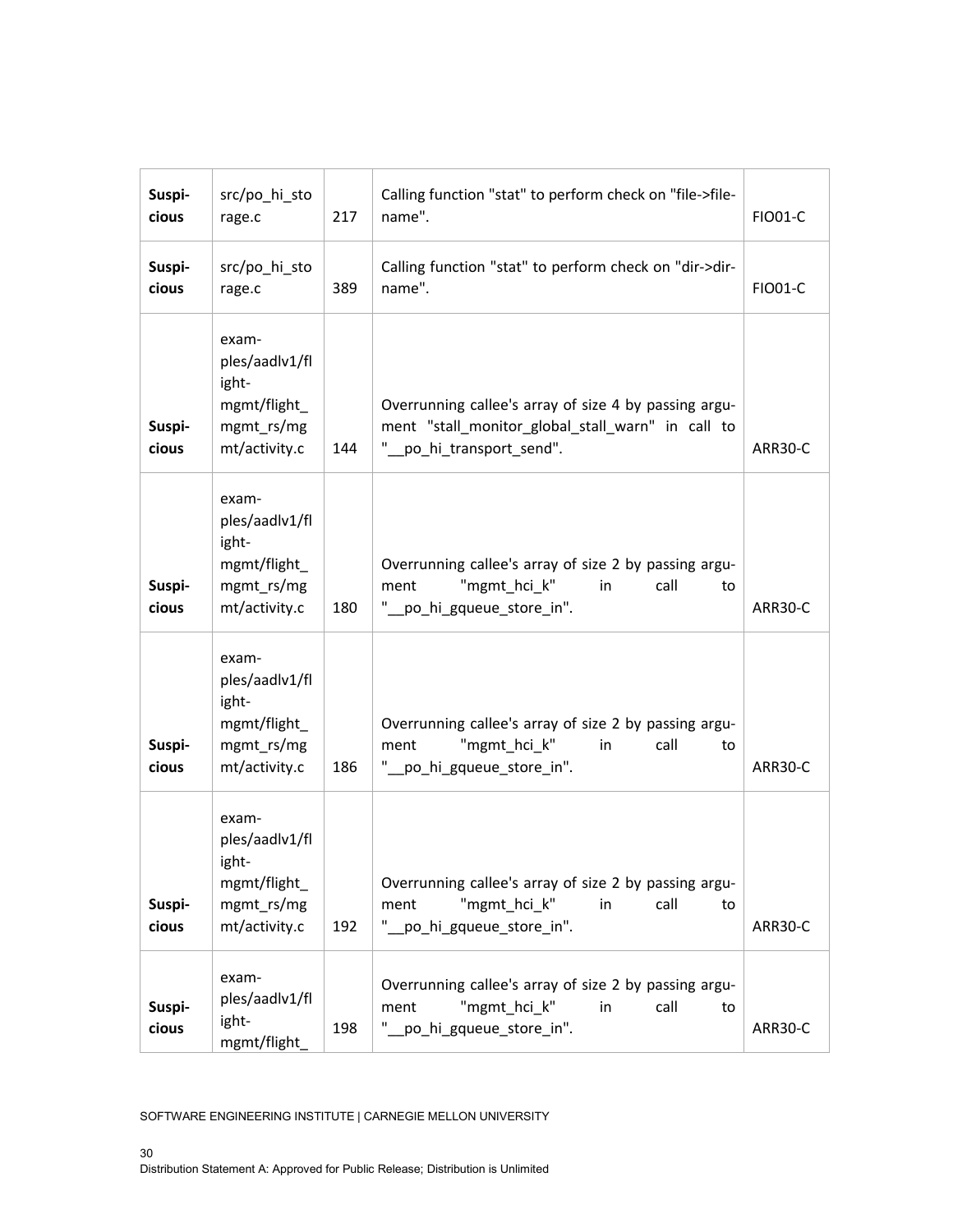| Suspi-<br>cious | exam-<br>ples/aadlv1/fl<br>ight-<br>mgmt/flight_<br>mgmt_rs/mg<br>mt/activity.c | 250 | Overrunning callee's array of size 2 by passing argu-<br>"mgmt hci k"<br>call<br>in<br>ment<br>to<br>po_hi_gqueue_get_count".                 | ARR30-C |
|-----------------|---------------------------------------------------------------------------------|-----|-----------------------------------------------------------------------------------------------------------------------------------------------|---------|
| Suspi-<br>cious | exam-<br>ples/aadlv1/fl<br>ight-<br>mgmt/flight_<br>mgmt_rs/mg<br>mt/activity.c | 244 | Overrunning callee's array of size 2 by passing argu-<br>ment "mgmt_hci_k" in call to "_po_hi_com-<br>pute_next_period".                      | ARR30-C |
| Suspi-<br>cious | exam-<br>ples/aadlv1/fl<br>ight-<br>mgmt/flight_<br>mgmt_rs/mg<br>mt/activity.c | 243 | Overrunning callee's array of size 2 by passing argu-<br>"mgmt_hci_k"<br>call<br>ment<br>in<br>to<br>" po hi gqueue wait for incoming event". | ARR30-C |
| Suspi-<br>cious | exam-<br>ples/aadlv1/fl<br>ight-<br>mgmt/flight_<br>mgmt rs/mg<br>mt/activity.c | 240 | Overrunning callee's array of size 2 by passing argu-<br>ment "mgmt_hci_k" in call to "_po_hi_com-<br>pute_next_period".                      | ARR30-C |
| Suspi-<br>cious | exam-<br>ples/aadlv1/fl<br>ight-<br>mgmt/flight_<br>mgmt rs/mg<br>mt/activity.c | 234 | Overrunning callee's array of size 2 by passing argu-<br>ment "mgmt_hci_k" in call to "_po_hi_gqueue_init".                                   | ARR30-C |
|                 | mgmt_rs/mg<br>mt/activity.c                                                     |     |                                                                                                                                               |         |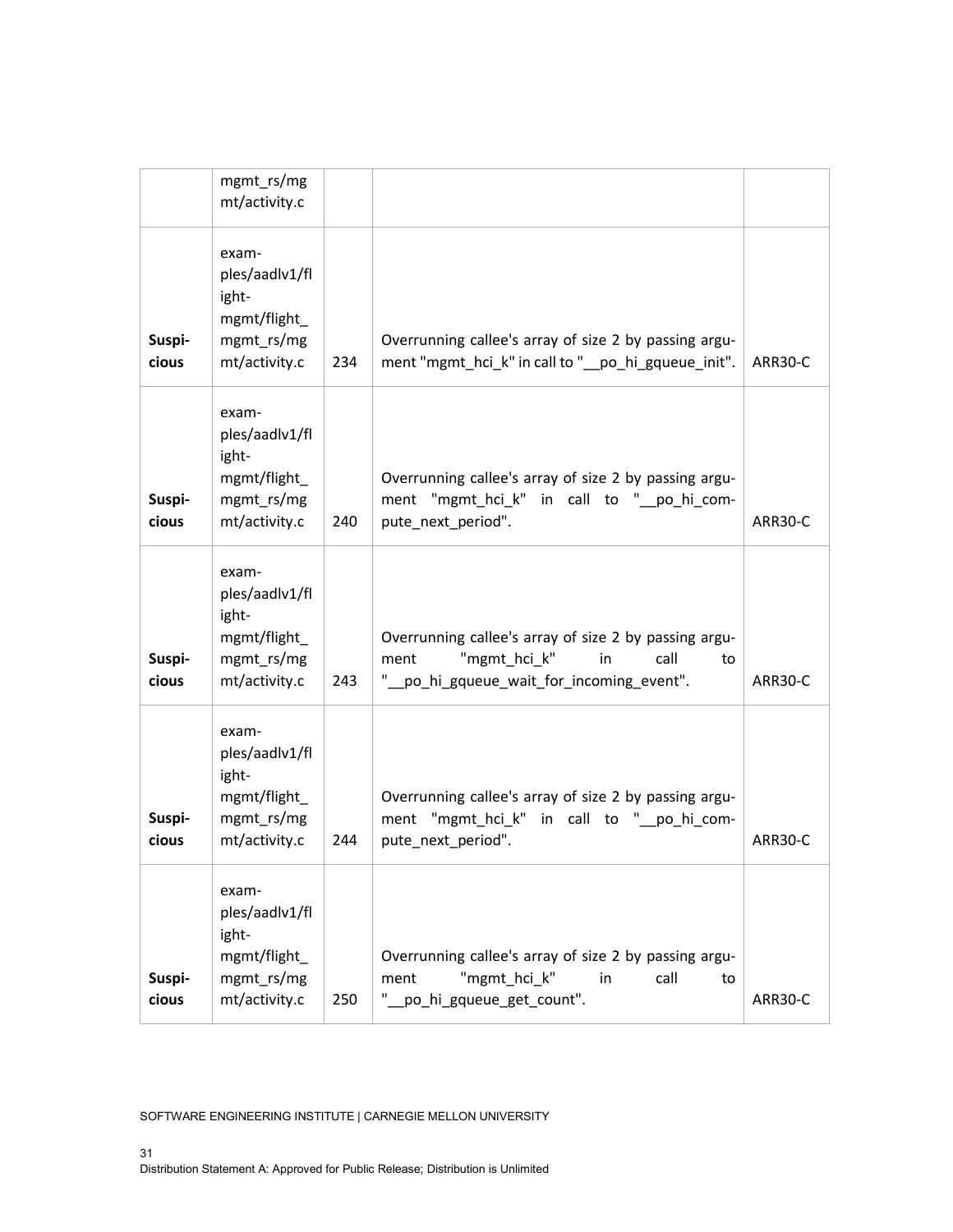| Suspi-<br>cious | exam-<br>ples/aadlv1/fl<br>ight-<br>mgmt/flight_<br>mgmt_rs/mg<br>mt/activity.c | 252 | Overrunning callee's array of size 2 by passing argu-<br>"mgmt_hci_k"<br>ment<br>in<br>call<br>to<br>"_po_hi_gqueue_get_value".  | ARR30-C |
|-----------------|---------------------------------------------------------------------------------|-----|----------------------------------------------------------------------------------------------------------------------------------|---------|
| Suspi-<br>cious | exam-<br>ples/aadlv1/fl<br>ight-<br>mgmt/flight_<br>mgmt_rs/mg<br>mt/activity.c | 253 | Overrunning callee's array of size 2 by passing argu-<br>"mgmt_hci_k"<br>ment<br>in<br>call<br>to<br>" po_hi_gqueue_next_value". | ARR30-C |
| Suspi-<br>cious | exam-<br>ples/aadlv1/fl<br>ight-<br>mgmt/flight_<br>mgmt_rs/mg<br>mt/activity.c | 263 | Overrunning callee's array of size 2 by passing argu-<br>"mgmt_hci_k"<br>ment<br>in<br>call<br>to<br>" po_hi_gqueue_next_value". | ARR30-C |
| Suspi-<br>cious | exam-<br>ples/aadlv1/fl<br>ight-<br>mgmt/flight_<br>mgmt_rs/mg<br>mt/activity.c | 271 | Overrunning callee's array of size 2 by passing argu-<br>"mgmt_hci_k"<br>call<br>ment<br>in<br>to<br>"_po_hi_gqueue_next_value". | ARR30-C |
| Suspi-<br>cious | exam-<br>ples/aadlv1/fl<br>ight-<br>mgmt/flight_<br>mgmt_rs/mg<br>mt/activity.c | 273 | Overrunning callee's array of size 2 by passing argu-<br>ment "mgmt_hci_k" in call to "on_gear_cmd".                             | ARR30-C |
| Suspi-<br>cious | exam-<br>ples/aadlv1/fl<br>ight-<br>mgmt/flight_                                | 279 | Overrunning callee's array of size 2 by passing argu-<br>"mgmt hci k"<br>ment<br>call<br>in<br>to<br>"_po_hi_gqueue_next_value". | ARR30-C |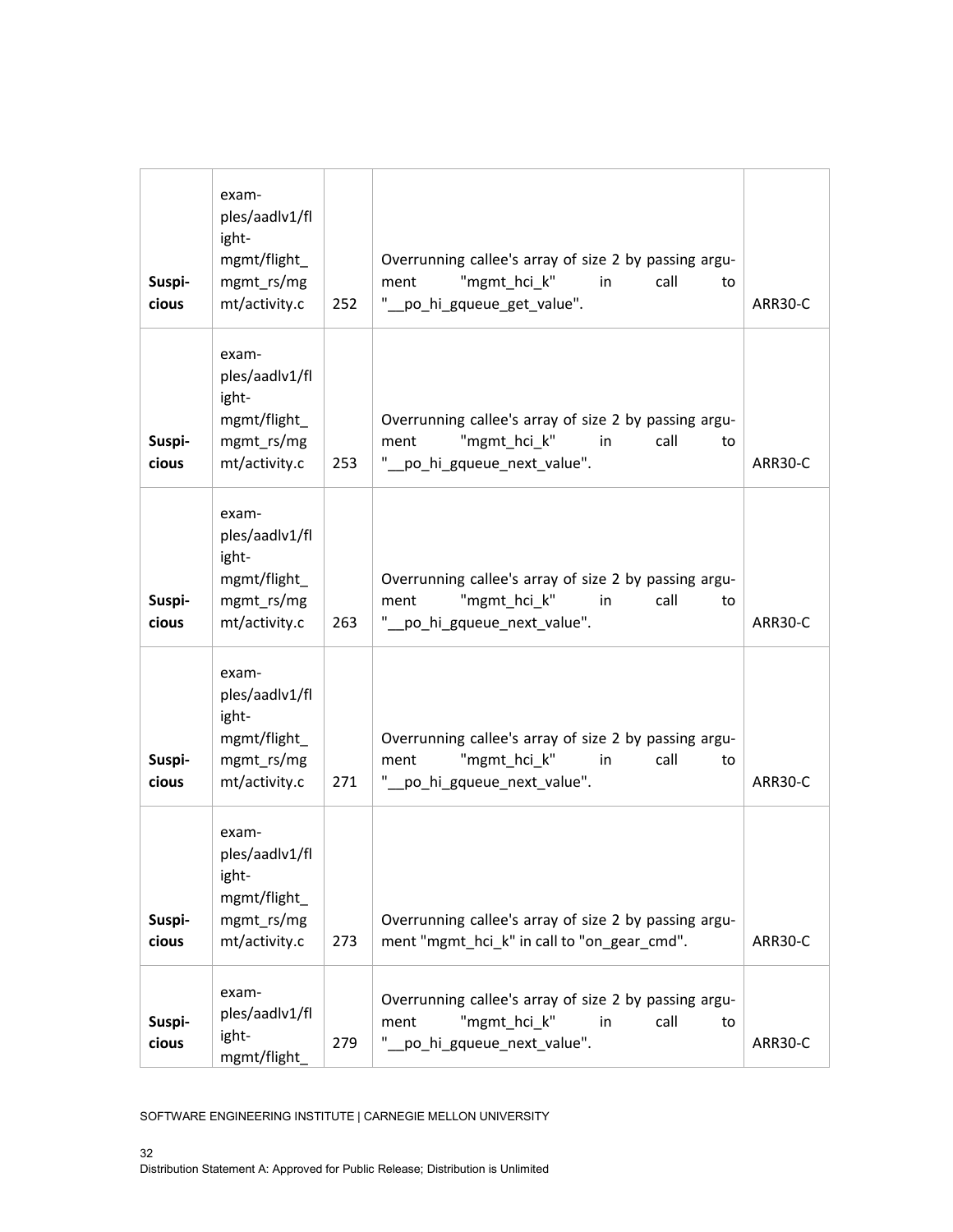|                 | mgmt_rs/mg<br>mt/activity.c                                                     |     |                                                                                                                                        |         |
|-----------------|---------------------------------------------------------------------------------|-----|----------------------------------------------------------------------------------------------------------------------------------------|---------|
| Suspi-<br>cious | exam-<br>ples/aadlv1/fl<br>ight-<br>mgmt/flight_<br>mgmt_rs/mg<br>mt/activity.c | 291 | Overrunning callee's array of size 4 by passing argu-<br>"hci_global_gear_req"<br>ment<br>in<br>call<br>to<br>"_po_hi_transport_send". | ARR30-C |
| Suspi-<br>cious | exam-<br>ples/aadlv1/fl<br>ight-<br>mgmt/flight_<br>mgmt rs/mg<br>mt/activity.c | 291 | Overrunning callee's array of size 2 by passing argu-<br>"mgmt_hci_k"<br>call<br>ment<br>in<br>to<br>"_po_hi_transport_send".          | ARR30-C |
| Suspi-<br>cious | exam-<br>ples/aadlv1/fl<br>ight-<br>mgmt/flight_<br>mgmt_rs/mg<br>mt/activity.c | 293 | Overrunning callee's array of size 2 by passing argu-<br>"mgmt_hci_k"<br>ment<br>in<br>call<br>to<br>po_hi_wait_for_next_period".      | ARR30-C |
| Suspi-<br>cious | exam-<br>ples/aadlv1/fl<br>ight-<br>mgmt/flight_<br>mgmt_rs/mg<br>mt/activity.c | 328 | Overrunning callee's array of size 2 by passing argu-<br>"mgmt landing gear k"<br>call<br>in<br>ment<br>to<br>po_hi_gqueue_store_in".  | ARR30-C |
| Suspi-<br>cious | exam-<br>ples/aadlv1/fl<br>ight-<br>mgmt/flight_<br>mgmt_rs/mg<br>mt/activity.c | 334 | Overrunning callee's array of size 2 by passing argu-<br>"mgmt_landing_gear k"<br>call<br>in<br>ment<br>to<br>po_hi_gqueue_store_in".  | ARR30-C |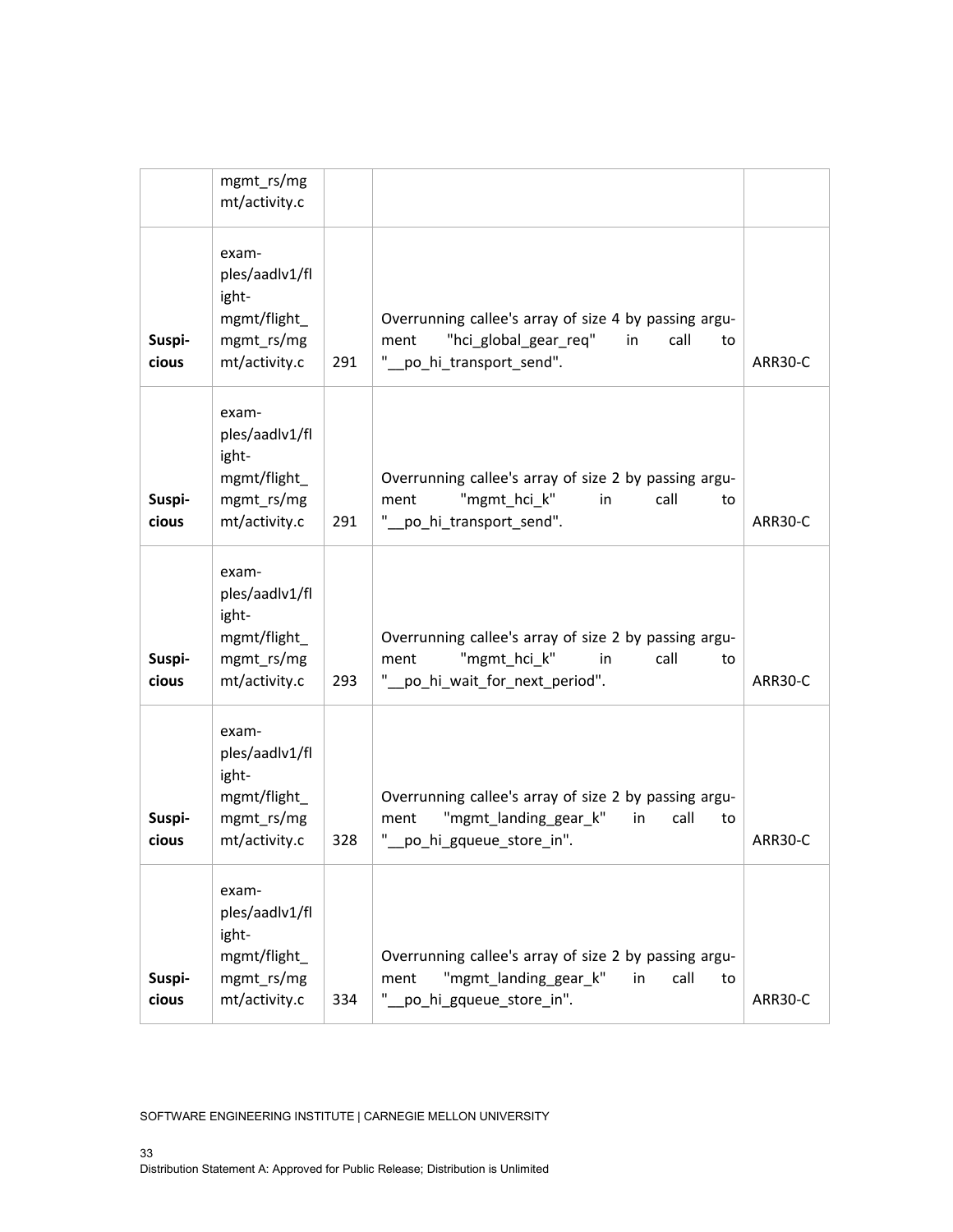| Suspi-<br>cious | exam-<br>ples/aadlv1/fl<br>ight-<br>mgmt/flight<br>mgmt_rs/mg<br>mt/activity.c  | 364 | Overrunning callee's array of size 2 by passing argu-<br>"mgmt_landing_gear_k"<br>call<br>ment<br>in<br>to<br>" po_hi_gqueue_init".                    | ARR30-C |
|-----------------|---------------------------------------------------------------------------------|-----|--------------------------------------------------------------------------------------------------------------------------------------------------------|---------|
| Suspi-<br>cious | exam-<br>ples/aadlv1/fl<br>ight-<br>mgmt/flight_<br>mgmt_rs/mg<br>mt/activity.c | 370 | Overrunning callee's array of size 2 by passing argu-<br>"mgmt_landing_gear_k"<br>call<br>ment<br>in<br>to<br>" po_hi_compute_next_period".            | ARR30-C |
| Suspi-<br>cious | exam-<br>ples/aadlv1/fl<br>ight-<br>mgmt/flight_<br>mgmt_rs/mg<br>mt/activity.c | 373 | Overrunning callee's array of size 2 by passing argu-<br>"mgmt landing gear k"<br>call<br>ment<br>in<br>to<br>" po hi gqueue wait for incoming event". | ARR30-C |
| Suspi-<br>cious | exam-<br>ples/aadlv1/fl<br>ight-<br>mgmt/flight_<br>mgmt_rs/mg<br>mt/activity.c | 374 | Overrunning callee's array of size 2 by passing argu-<br>"mgmt_landing_gear_k"<br>call<br>ment<br>in<br>to<br>" po_hi_compute_next_period".            | ARR30-C |
| Suspi-<br>cious | exam-<br>ples/aadlv1/fl<br>ight-<br>mgmt/flight_<br>mgmt_rs/mg<br>mt/activity.c | 380 | Overrunning callee's array of size 2 by passing argu-<br>"mgmt_landing_gear_k"<br>call<br>in<br>ment<br>to<br>po hi gqueue next value".                | ARR30-C |
| Suspi-<br>cious | exam-<br>ples/aadlv1/fl<br>ight-<br>mgmt/flight_                                | 382 | Overrunning callee's array of size 2 by passing argu-<br>ment "mgmt_landing_gear_k" in call to "on_req".                                               | ARR30-C |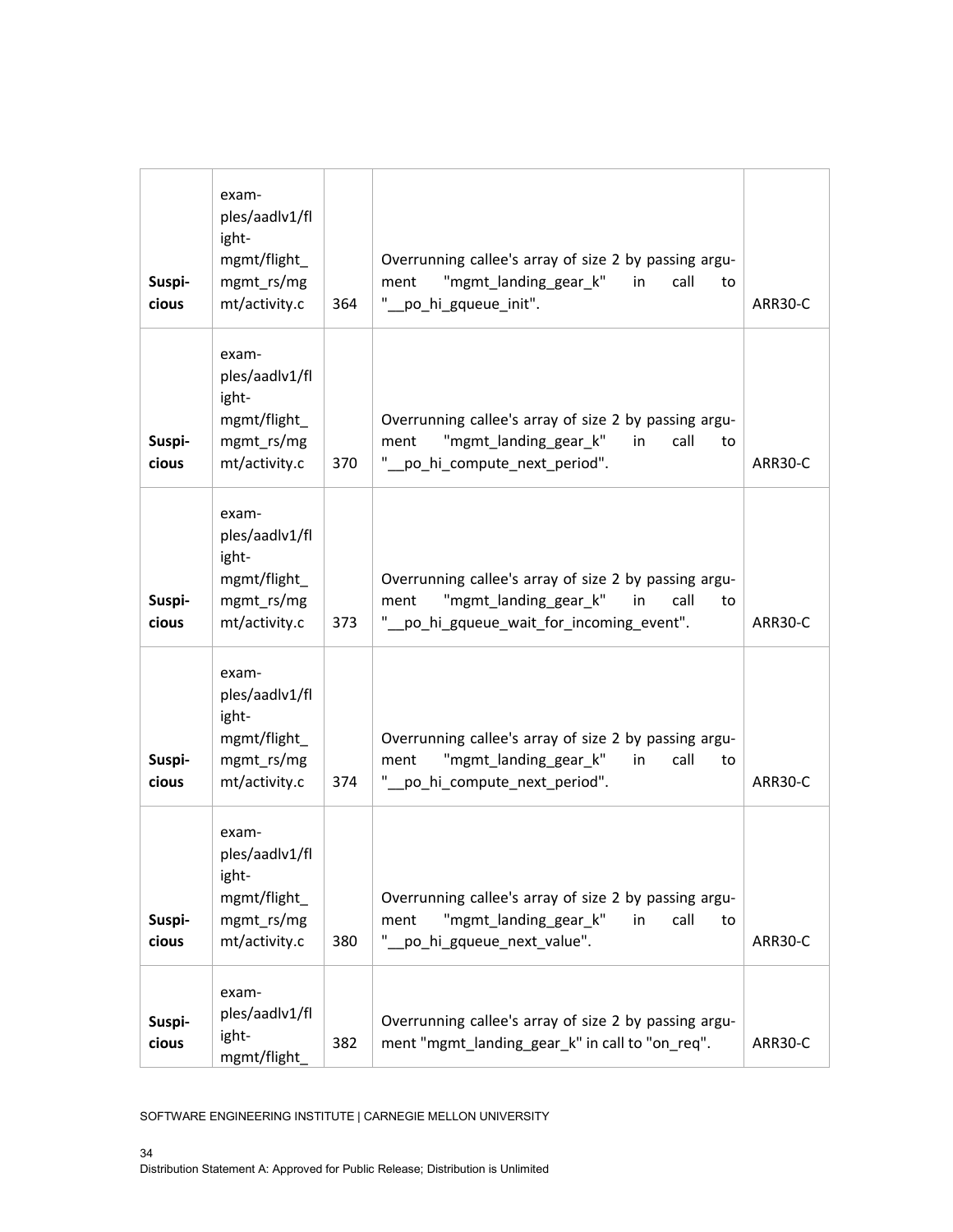|                 | mgmt_rs/mg<br>mt/activity.c                                                          |     |                                                                                                                                           |         |
|-----------------|--------------------------------------------------------------------------------------|-----|-------------------------------------------------------------------------------------------------------------------------------------------|---------|
| Suspi-<br>cious | exam-<br>ples/aadlv1/fl<br>ight-<br>$mgmt/flight_{-}$<br>mgmt_rs/mg<br>mt/activity.c | 388 | Overrunning callee's array of size 2 by passing argu-<br>"mgmt_landing_gear_k"<br>call<br>ment<br>in<br>to<br>"_po_hi_gqueue_next_value". | ARR30-C |
| Suspi-<br>cious | exam-<br>ples/aadlv1/fl<br>ight-<br>mgmt/flight_<br>mgmt_rs/mg<br>mt/activity.c      | 390 | Overrunning callee's array of size 2 by passing argu-<br>"mgmt landing gear k"<br>call<br>ment<br>in<br>to<br>"on_dummy_in".              | ARR30-C |
| Suspi-<br>cious | exam-<br>ples/aadlv1/fl<br>ight-<br>mgmt/flight_<br>mgmt_rs/mg<br>mt/activity.c      | 400 | Overrunning callee's array of size 4 by passing argu-<br>"landing_gear_global_ack"<br>in<br>call<br>ment<br>to<br>po_hi_transport_send".  | ARR30-C |
| Suspi-<br>cious | exam-<br>ples/aadlv1/fl<br>ight-<br>mgmt/flight_<br>mgmt_rs/mg<br>mt/activity.c      | 400 | Overrunning callee's array of size 2 by passing argu-<br>"mgmt landing gear k"<br>call<br>in<br>ment<br>to<br>po_hi_transport_send".      | ARR30-C |
| Suspi-<br>cious | exam-<br>ples/aadlv1/fl<br>ight-<br>mgmt/flight_<br>mgmt_rs/mg<br>mt/activity.c      | 402 | Overrunning callee's array of size 4 by passing argu-<br>ment "landing gear global dummy out" in call to<br>po_hi_transport_send".        | ARR30-C |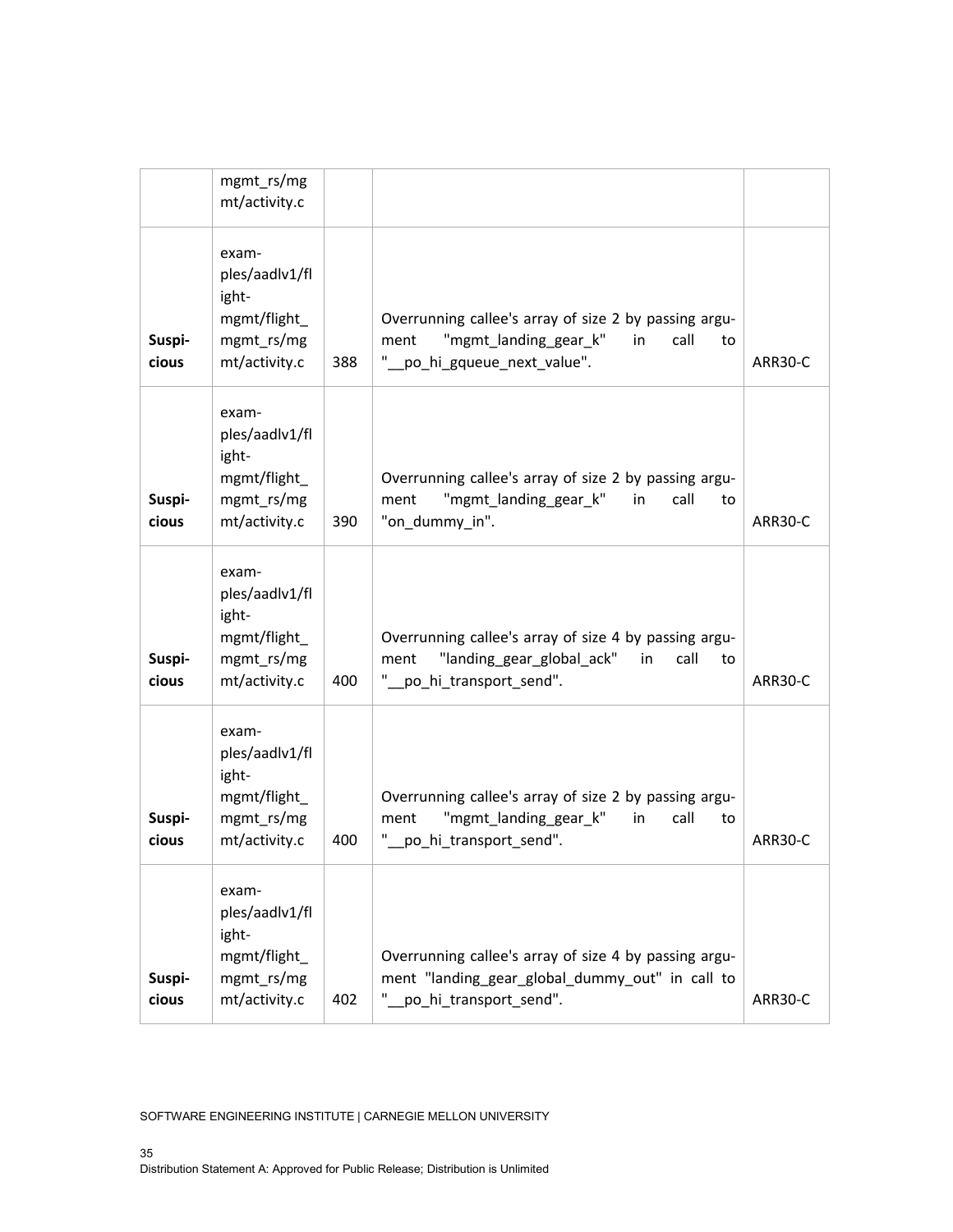| Suspi-<br>cious | exam-<br>ples/aadlv1/fl<br>ight-<br>mgmt/flight<br>mgmt_rs/mg<br>mt/activity.c  | 402 | Overrunning callee's array of size 2 by passing argu-<br>"mgmt_landing_gear_k"<br>call<br>ment<br>in<br>to<br>" po_hi_transport_send".       | ARR30-C |
|-----------------|---------------------------------------------------------------------------------|-----|----------------------------------------------------------------------------------------------------------------------------------------------|---------|
| Suspi-<br>cious | exam-<br>ples/aadlv1/fl<br>ight-<br>mgmt/flight_<br>mgmt_rs/mg<br>mt/activity.c | 404 | Overrunning callee's array of size 2 by passing argu-<br>"mgmt_landing_gear_k"<br>call<br>ment<br>in<br>to<br>" po_hi_wait_for_next_period". | ARR30-C |
| Suspi-<br>cious | exam-<br>ples/aadlv1/fl<br>ight-<br>mgmt/flight_<br>mgmt rs/mg<br>mt/activity.c | 437 | Overrunning callee's array of size 2 by passing argu-<br>"mgmt_operator_k"<br>call<br>ment<br>in<br>to<br>"_po_hi_gqueue_init".              | ARR30-C |
| Suspi-<br>cious | exam-<br>ples/aadlv1/fl<br>ight-<br>mgmt/flight_<br>mgmt_rs/mg<br>mt/activity.c | 443 | Overrunning callee's array of size 2 by passing argu-<br>ment "mgmt_operator_k" in call to "_po_hi_com-<br>pute_next_period".                | ARR30-C |
| Suspi-<br>cious | exam-<br>ples/aadlv1/fl<br>ight-<br>mgmt/flight_<br>mgmt_rs/mg<br>mt/activity.c | 447 | Overrunning callee's array of size 2 by passing argu-<br>ment "mgmt_operator_k" in call to "on_operator".                                    | ARR30-C |
| Suspi-<br>cious | exam-<br>ples/aadlv1/fl<br>ight-<br>mgmt/flight_                                | 449 | Overrunning callee's array of size 4 by passing argu-<br>"operator_global_gear_cmd"<br>call<br>ment<br>in<br>to to<br>po_hi_transport_send". | ARR30-C |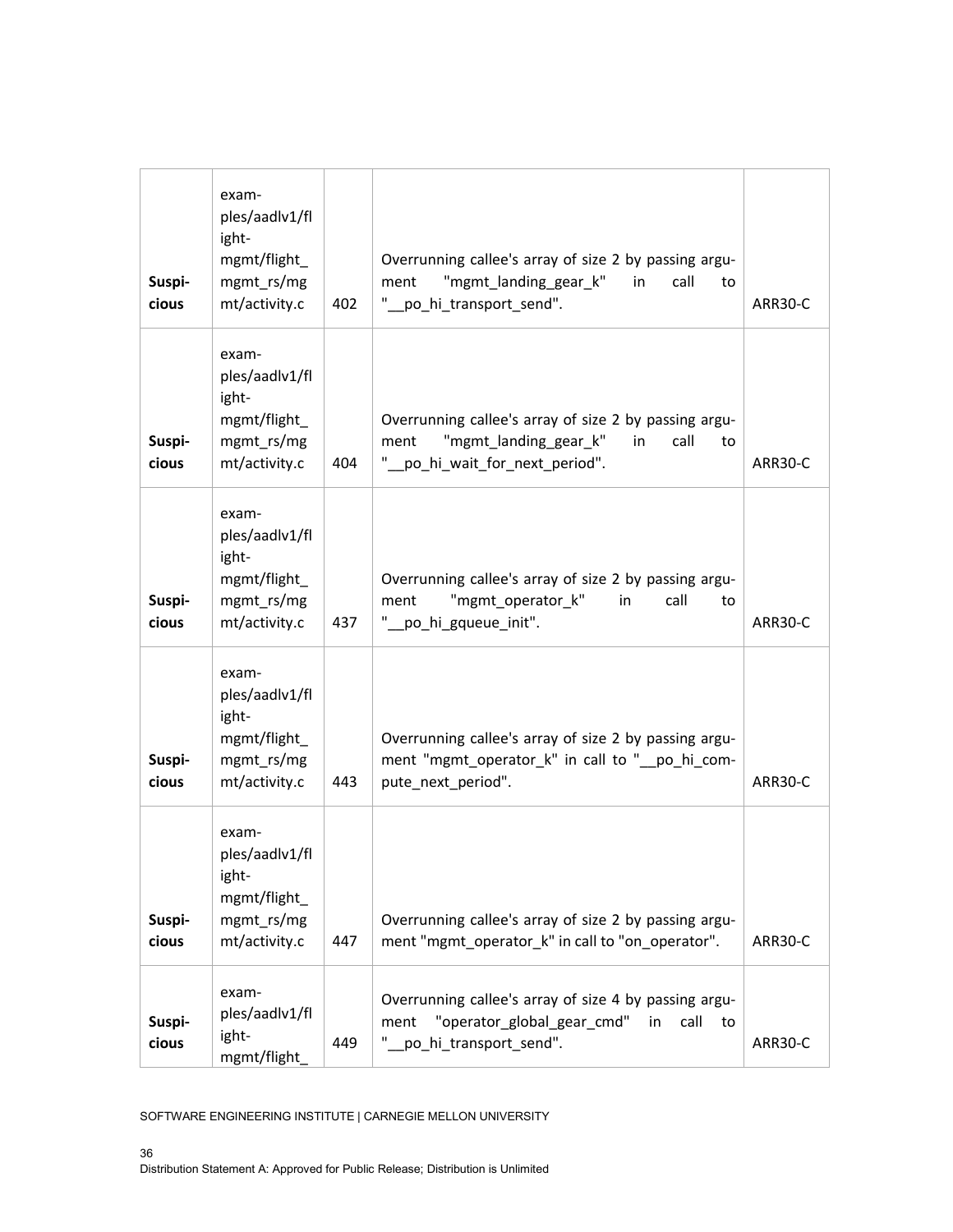|                 | mgmt_rs/mg<br>mt/activity.c                                                     |     |                                                                                                                                          |         |
|-----------------|---------------------------------------------------------------------------------|-----|------------------------------------------------------------------------------------------------------------------------------------------|---------|
| Suspi-<br>cious | exam-<br>ples/aadlv1/fl<br>ight-<br>mgmt/flight_<br>mgmt_rs/mg<br>mt/activity.c | 449 | Overrunning callee's array of size 2 by passing argu-<br>"mgmt_operator_k"<br>call<br>ment<br>in<br>to<br>"_po_hi_transport_send".       | ARR30-C |
| Suspi-<br>cious | exam-<br>ples/aadlv1/fl<br>ight-<br>mgmt/flight_<br>mgmt rs/mg<br>mt/activity.c | 451 | Overrunning callee's array of size 2 by passing argu-<br>"mgmt_operator_k"<br>ment<br>in<br>call<br>to<br>" po_hi_wait_for_next_period". | ARR30-C |
| Suspi-<br>cious | exam-<br>ples/aadlv2/fl<br>ight-<br>mgmt/flight_<br>mgmt_rs/mg<br>mt/activity.c | 144 | Overrunning callee's array of size 4 by passing argu-<br>ment "stall_monitor_global_stall_warn" in call to<br>po_hi_transport_send".     | ARR30-C |
| Suspi-<br>cious | exam-<br>ples/aadlv2/fl<br>ight-<br>mgmt/flight_<br>mgmt_rs/mg<br>mt/activity.c | 180 | Overrunning callee's array of size 2 by passing argu-<br>"mgmt_hci_k"<br>call<br>ment<br>in<br>to<br>po_hi_gqueue_store_in".             | ARR30-C |
| Suspi-<br>cious | exam-<br>ples/aadlv2/fl<br>ight-<br>mgmt/flight<br>mgmt_rs/mg<br>mt/activity.c  | 186 | Overrunning callee's array of size 2 by passing argu-<br>"mgmt_hci_k"<br>call<br>in<br>ment<br>to<br>po_hi_gqueue_store_in".             | ARR30-C |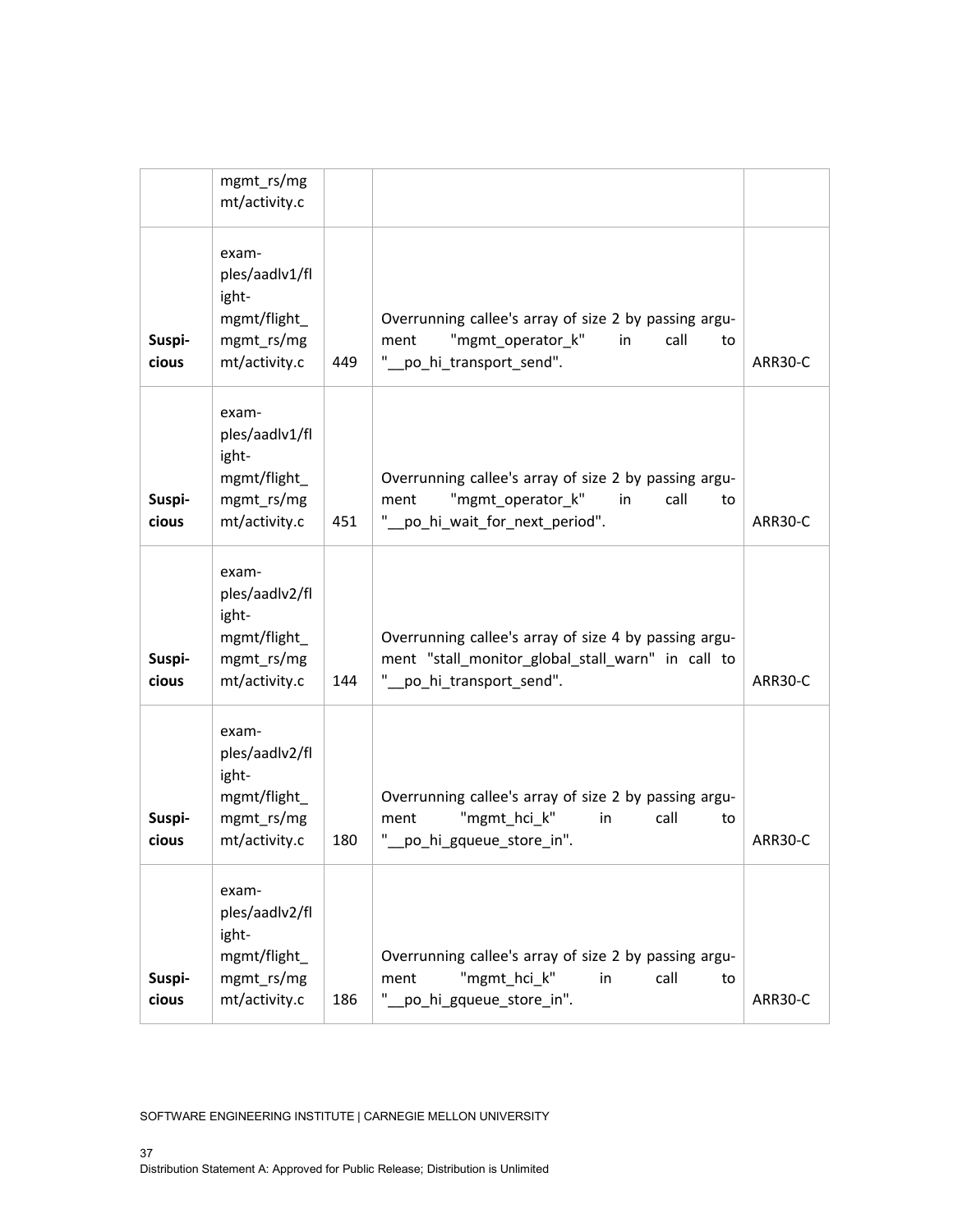| Suspi-<br>cious | exam-<br>ples/aadlv2/fl<br>ight-<br>mgmt/flight_<br>mgmt_rs/mg<br>mt/activity.c | 192 | Overrunning callee's array of size 2 by passing argu-<br>"mgmt hci k"<br>ment<br>in<br>call<br>to<br>" po_hi_gqueue_store_in".                | ARR30-C |
|-----------------|---------------------------------------------------------------------------------|-----|-----------------------------------------------------------------------------------------------------------------------------------------------|---------|
| Suspi-<br>cious | exam-<br>ples/aadlv2/fl<br>ight-<br>mgmt/flight_<br>mgmt_rs/mg<br>mt/activity.c | 198 | Overrunning callee's array of size 2 by passing argu-<br>"mgmt_hci_k"<br>call<br>ment<br>in<br>to<br>" po_hi_gqueue_store_in".                | ARR30-C |
| Suspi-<br>cious | exam-<br>ples/aadlv2/fl<br>ight-<br>mgmt/flight_<br>mgmt_rs/mg<br>mt/activity.c | 234 | Overrunning callee's array of size 2 by passing argu-<br>ment "mgmt_hci_k" in call to "_po_hi_gqueue_init".                                   | ARR30-C |
| Suspi-<br>cious | exam-<br>ples/aadlv2/fl<br>ight-<br>mgmt/flight_<br>mgmt_rs/mg<br>mt/activity.c | 240 | Overrunning callee's array of size 2 by passing argu-<br>ment "mgmt_hci_k" in call to "_po_hi_com-<br>pute_next_period".                      | ARR30-C |
| Suspi-<br>cious | exam-<br>ples/aadlv2/fl<br>ight-<br>mgmt/flight_<br>mgmt_rs/mg<br>mt/activity.c | 243 | Overrunning callee's array of size 2 by passing argu-<br>"mgmt hci k"<br>call<br>ment<br>in<br>to<br>" po hi_gqueue_wait_for_incoming_event". | ARR30-C |
| Suspi-<br>cious | exam-<br>ples/aadlv2/fl<br>ight-<br>mgmt/flight_                                | 244 | Overrunning callee's array of size 2 by passing argu-<br>ment "mgmt_hci_k" in call to "_po_hi_com-<br>pute_next_period".                      | ARR30-C |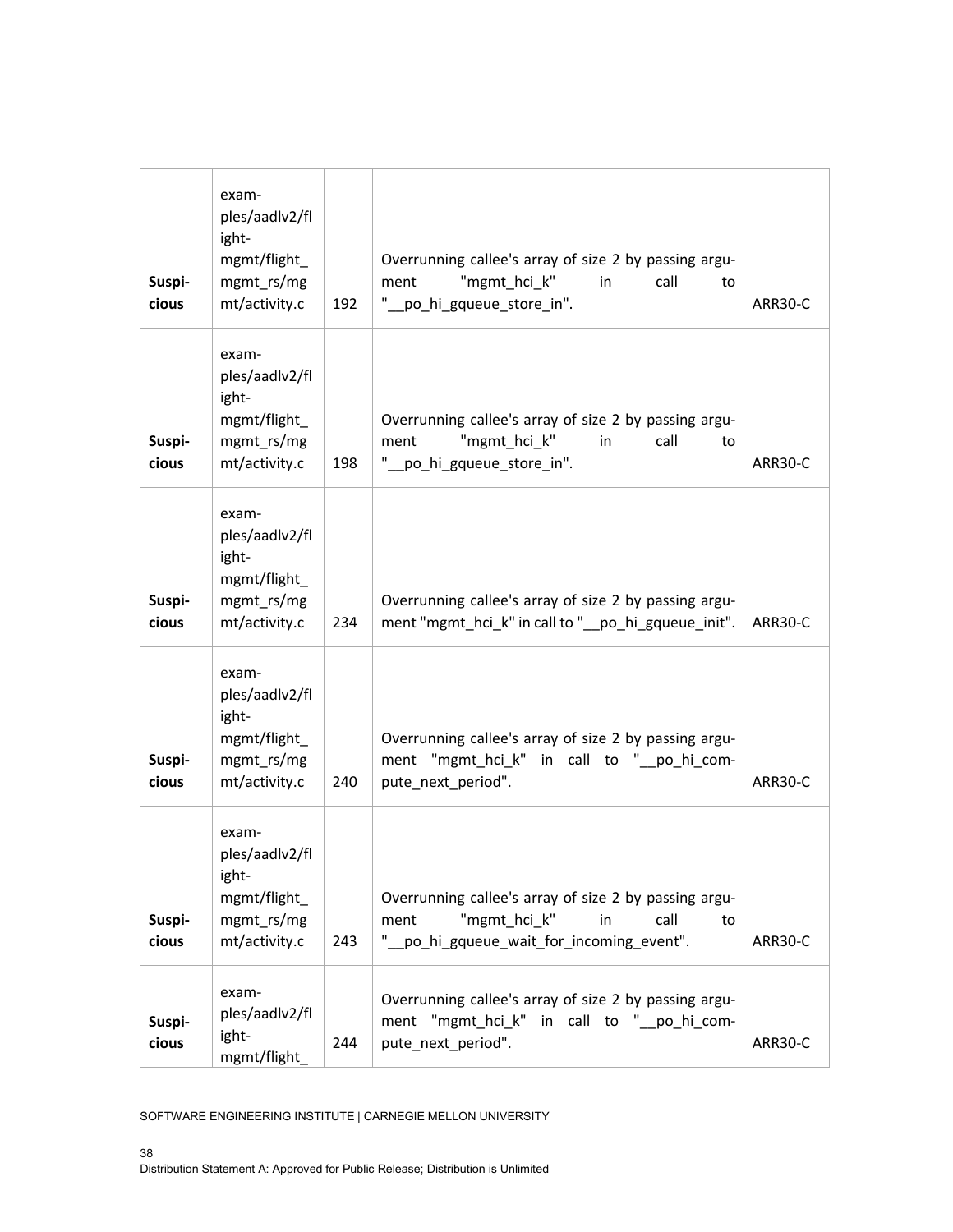|                 | mgmt_rs/mg<br>mt/activity.c                                                     |     |                                                                                                                                  |         |
|-----------------|---------------------------------------------------------------------------------|-----|----------------------------------------------------------------------------------------------------------------------------------|---------|
| Suspi-<br>cious | exam-<br>ples/aadlv2/fl<br>ight-<br>mgmt/flight_<br>mgmt rs/mg<br>mt/activity.c | 250 | Overrunning callee's array of size 2 by passing argu-<br>"mgmt hci k"<br>ment<br>in<br>call<br>to<br>"_po_hi_gqueue_get_count".  | ARR30-C |
| Suspi-<br>cious | exam-<br>ples/aadlv2/fl<br>ight-<br>mgmt/flight_<br>mgmt rs/mg<br>mt/activity.c | 252 | Overrunning callee's array of size 2 by passing argu-<br>"mgmt hci k"<br>call<br>ment<br>in.<br>to<br>"_po_hi_gqueue_get_value". | ARR30-C |
| Suspi-<br>cious | exam-<br>ples/aadlv2/fl<br>ight-<br>mgmt/flight_<br>mgmt_rs/mg<br>mt/activity.c | 253 | Overrunning callee's array of size 2 by passing argu-<br>"mgmt_hci_k"<br>ment<br>in<br>call<br>to<br>po_hi_gqueue_next_value".   | ARR30-C |
| Suspi-<br>cious | exam-<br>ples/aadlv2/fl<br>ight-<br>mgmt/flight_<br>mgmt_rs/mg<br>mt/activity.c | 263 | Overrunning callee's array of size 2 by passing argu-<br>"mgmt_hci_k"<br>call<br>ment<br>in<br>to<br>po_hi_gqueue_next_value".   | ARR30-C |
| Suspi-<br>cious | exam-<br>ples/aadlv2/fl<br>ight-<br>mgmt/flight_<br>mgmt_rs/mg<br>mt/activity.c | 271 | Overrunning callee's array of size 2 by passing argu-<br>"mgmt_hci_k"<br>call<br>ment<br>in<br>to<br>po_hi_gqueue_next_value".   | ARR30-C |
| Suspi-<br>cious | exam-<br>ples/aadlv2/fl<br>ight-                                                | 273 | Overrunning callee's array of size 2 by passing argu-<br>ment "mgmt_hci_k" in call to "on_gear_cmd".                             | ARR30-C |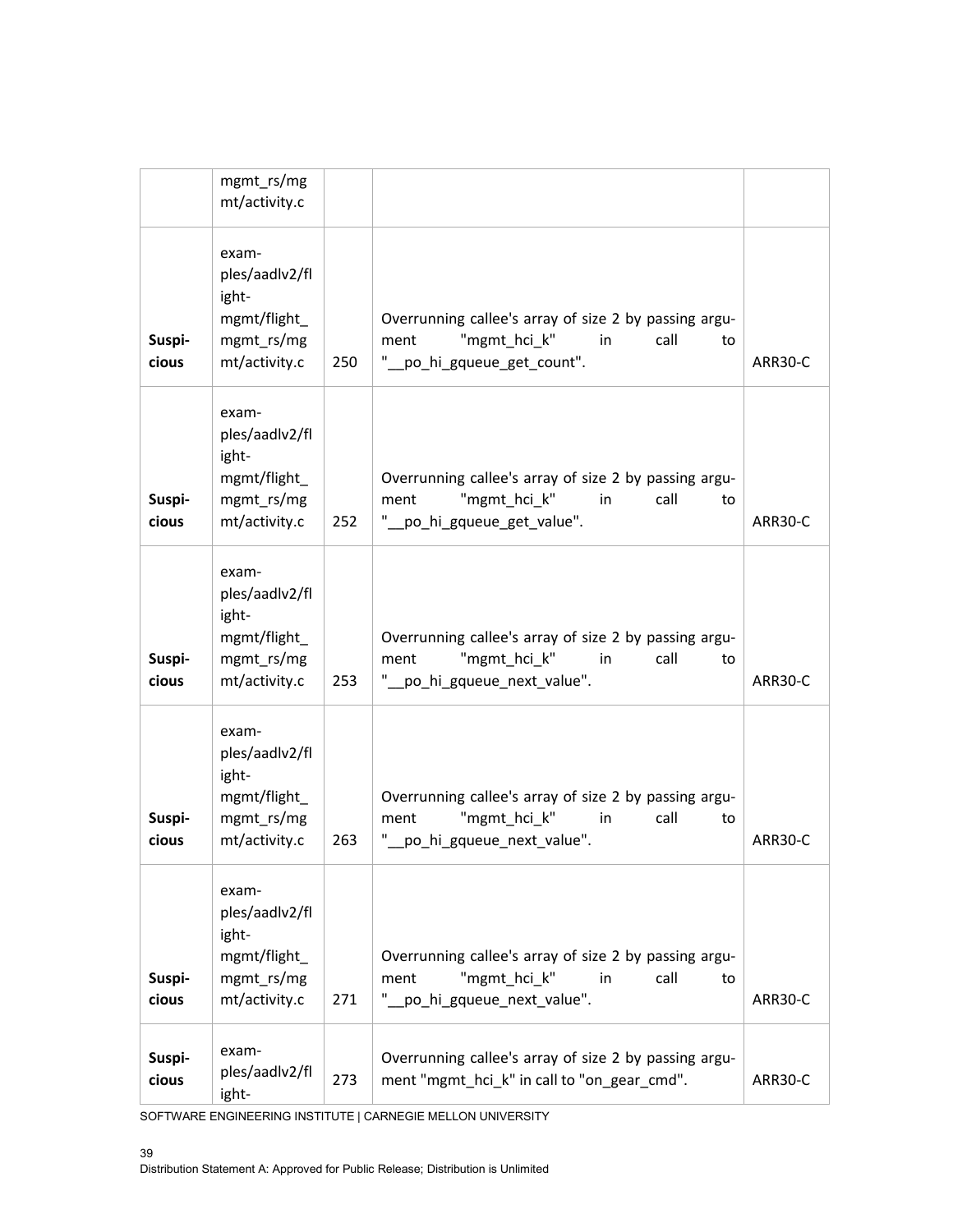|                 | mgmt/flight_<br>mgmt_rs/mg<br>mt/activity.c                                     |     |                                                                                                                                         |         |
|-----------------|---------------------------------------------------------------------------------|-----|-----------------------------------------------------------------------------------------------------------------------------------------|---------|
| Suspi-<br>cious | exam-<br>ples/aadlv2/fl<br>ight-<br>mgmt/flight_<br>mgmt_rs/mg<br>mt/activity.c | 279 | Overrunning callee's array of size 2 by passing argu-<br>"mgmt hci k"<br>call<br>ment<br>in<br>to<br>po_hi_gqueue_next_value".          | ARR30-C |
| Suspi-<br>cious | exam-<br>ples/aadlv2/fl<br>ight-<br>mgmt/flight_<br>mgmt_rs/mg<br>mt/activity.c | 291 | Overrunning callee's array of size 4 by passing argu-<br>"hci global gear req"<br>call<br>ment<br>in<br>to<br>po_hi_transport_send".    | ARR30-C |
| Suspi-<br>cious | exam-<br>ples/aadlv2/fl<br>ight-<br>mgmt/flight_<br>mgmt_rs/mg<br>mt/activity.c | 291 | Overrunning callee's array of size 2 by passing argu-<br>"mgmt_hci_k"<br>call<br>ment<br>in<br>to<br>"_po_hi_transport_send".           | ARR30-C |
| Suspi-<br>cious | exam-<br>ples/aadlv2/fl<br>ight-<br>mgmt/flight_<br>mgmt rs/mg<br>mt/activity.c | 293 | Overrunning callee's array of size 2 by passing argu-<br>"mgmt hci k"<br>ment<br>call<br>in<br>to<br>щ<br>_po_hi_wait_for_next_period". | ARR30-C |
| Suspi-<br>cious | exam-<br>ples/aadlv2/fl<br>ight-<br>mgmt/flight_<br>mgmt_rs/mg<br>mt/activity.c | 328 | Overrunning callee's array of size 2 by passing argu-<br>"mgmt landing gear k"<br>call<br>ment<br>in<br>to<br>"_po_hi_gqueue_store_in". | ARR30-C |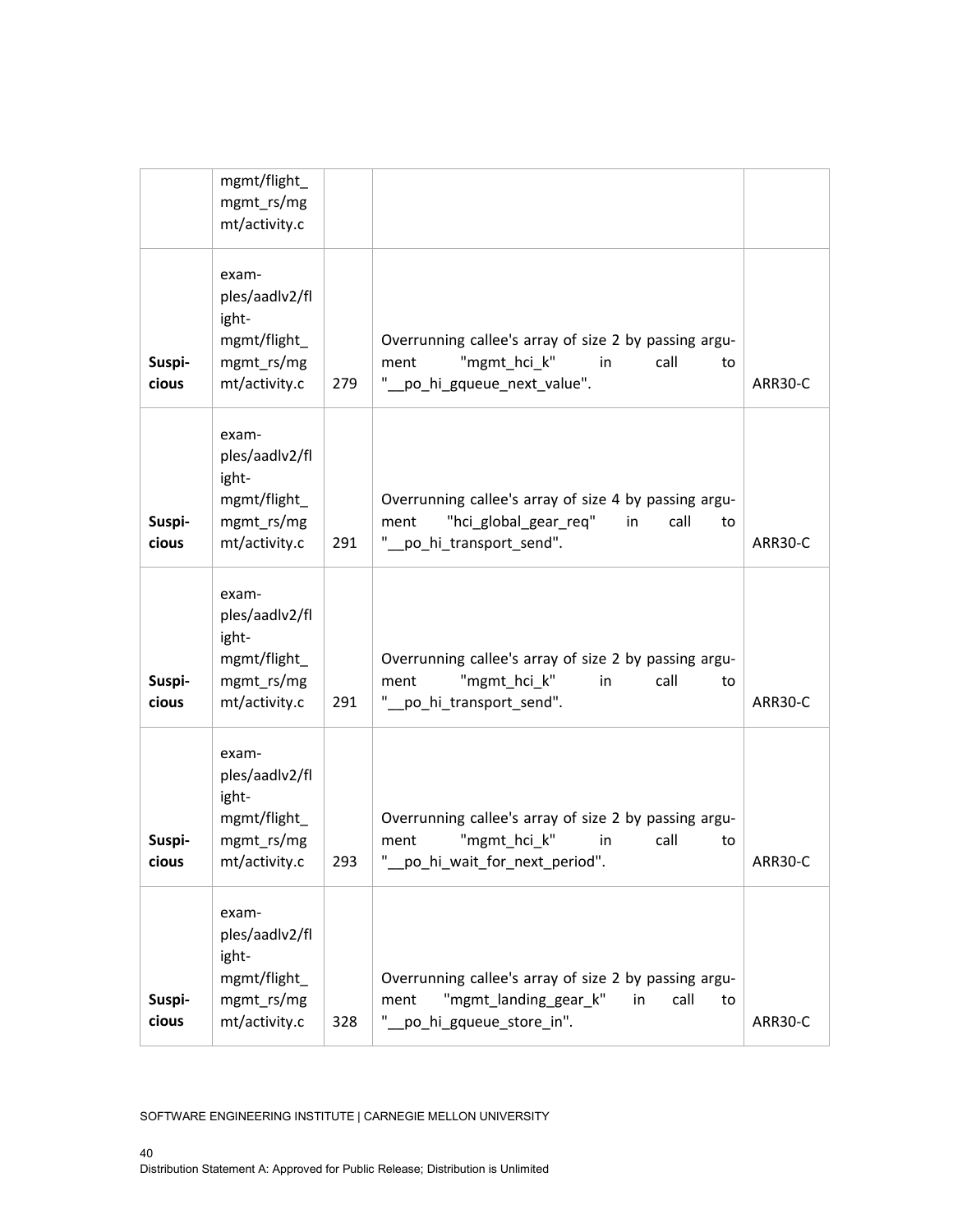| Suspi-<br>cious | exam-<br>ples/aadlv2/fl<br>ight-<br>mgmt/flight<br>mgmt_rs/mg<br>mt/activity.c  | 334 | Overrunning callee's array of size 2 by passing argu-<br>"mgmt_landing_gear_k"<br>call<br>ment<br>in<br>to<br>" po_hi_gqueue_store_in".                | ARR30-C |
|-----------------|---------------------------------------------------------------------------------|-----|--------------------------------------------------------------------------------------------------------------------------------------------------------|---------|
| Suspi-<br>cious | exam-<br>ples/aadlv2/fl<br>ight-<br>mgmt/flight_<br>mgmt_rs/mg<br>mt/activity.c | 364 | Overrunning callee's array of size 2 by passing argu-<br>"mgmt_landing_gear_k"<br>call<br>ment<br>in<br>to<br>" po hi gqueue init".                    | ARR30-C |
| Suspi-<br>cious | exam-<br>ples/aadlv2/fl<br>ight-<br>mgmt/flight_<br>mgmt_rs/mg<br>mt/activity.c | 370 | Overrunning callee's array of size 2 by passing argu-<br>"mgmt_landing_gear_k"<br>call<br>ment<br>in<br>to<br>" po_hi_compute_next_period".            | ARR30-C |
| Suspi-<br>cious | exam-<br>ples/aadlv2/fl<br>ight-<br>mgmt/flight_<br>mgmt_rs/mg<br>mt/activity.c | 373 | Overrunning callee's array of size 2 by passing argu-<br>"mgmt_landing_gear_k"<br>in<br>call<br>ment<br>to<br>" po hi gqueue wait for incoming event". | ARR30-C |
| Suspi-<br>cious | exam-<br>ples/aadlv2/fl<br>ight-<br>mgmt/flight_<br>mgmt_rs/mg<br>mt/activity.c | 374 | Overrunning callee's array of size 2 by passing argu-<br>"mgmt_landing_gear_k"<br>call<br>in<br>ment<br>to<br>po_hi_compute_next_period".              | ARR30-C |
| Suspi-<br>cious | exam-<br>ples/aadlv2/fl<br>ight-<br>mgmt/flight_                                | 380 | Overrunning callee's array of size 2 by passing argu-<br>"mgmt_landing_gear_k"<br>call<br>ment<br>in<br>to<br>" po_hi_gqueue_next_value".              | ARR30-C |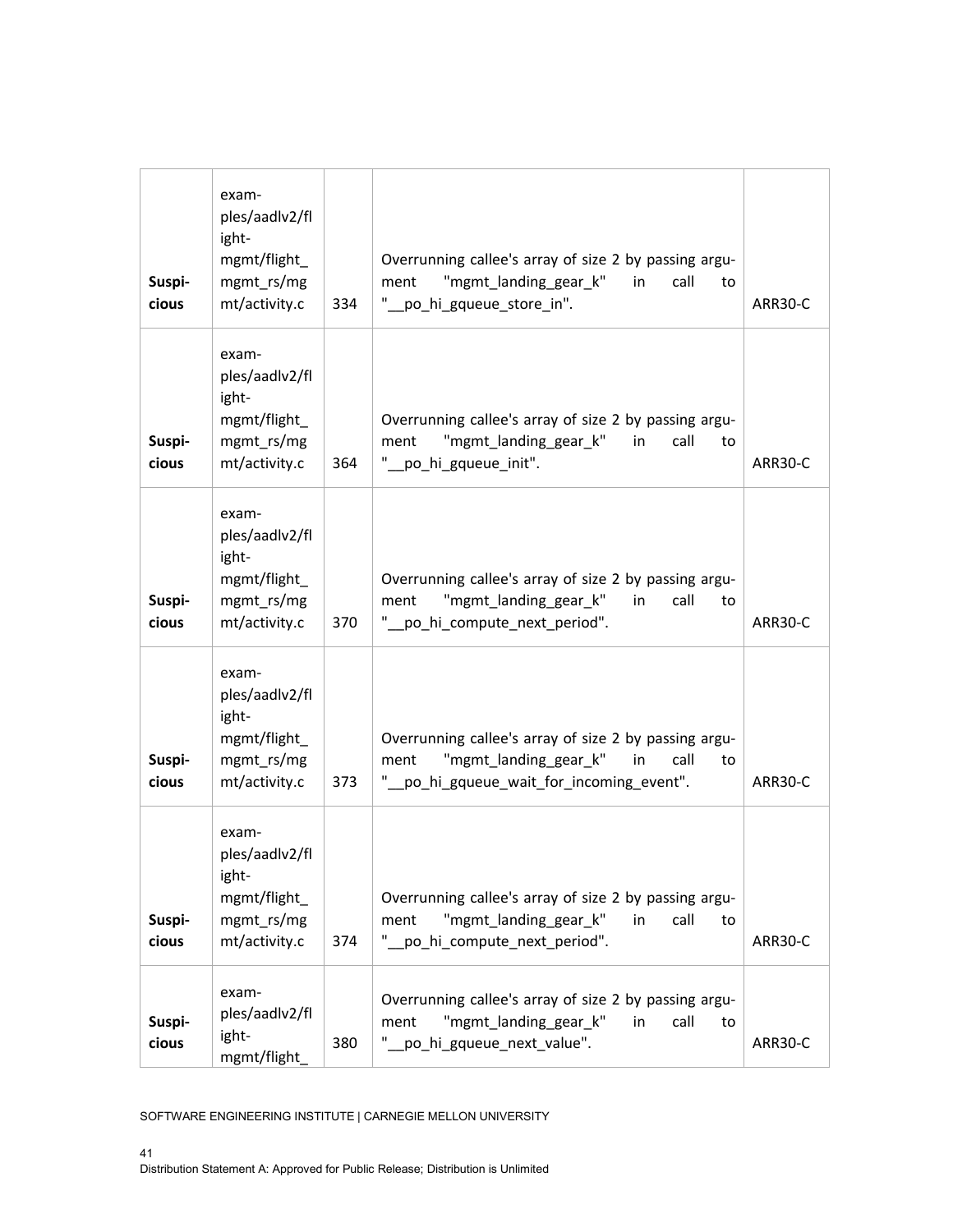| Suspi-<br>cious | exam-<br>ples/aadlv2/fl<br>ight-<br>mgmt/flight_<br>mgmt rs/mg<br>mt/activity.c | 400 | Overrunning callee's array of size 2 by passing argu-<br>"mgmt_landing_gear_k"<br>call<br>ment<br>in<br>to<br>po_hi_transport_send".      | ARR30-C |
|-----------------|---------------------------------------------------------------------------------|-----|-------------------------------------------------------------------------------------------------------------------------------------------|---------|
| Suspi-<br>cious | exam-<br>ples/aadlv2/fl<br>ight-<br>mgmt/flight_<br>mgmt_rs/mg<br>mt/activity.c | 400 | Overrunning callee's array of size 4 by passing argu-<br>"landing_gear_global_ack"<br>call<br>ment<br>in<br>to<br>po_hi_transport_send".  | ARR30-C |
| Suspi-<br>cious | exam-<br>ples/aadlv2/fl<br>ight-<br>mgmt/flight_<br>mgmt_rs/mg<br>mt/activity.c | 390 | Overrunning callee's array of size 2 by passing argu-<br>"mgmt_landing_gear_k"<br>ment<br>in<br>call<br>to<br>"on_dummy_in".              | ARR30-C |
| Suspi-<br>cious | exam-<br>ples/aadlv2/fl<br>ight-<br>mgmt/flight_<br>mgmt_rs/mg<br>mt/activity.c | 388 | Overrunning callee's array of size 2 by passing argu-<br>"mgmt_landing_gear_k"<br>call<br>ment<br>in<br>to<br>" po hi gqueue next value". | ARR30-C |
| Suspi-<br>cious | exam-<br>ples/aadlv2/fl<br>ight-<br>mgmt/flight_<br>mgmt_rs/mg<br>mt/activity.c | 382 | Overrunning callee's array of size 2 by passing argu-<br>ment "mgmt_landing_gear_k" in call to "on_req".                                  | ARR30-C |
|                 | mgmt_rs/mg<br>mt/activity.c                                                     |     |                                                                                                                                           |         |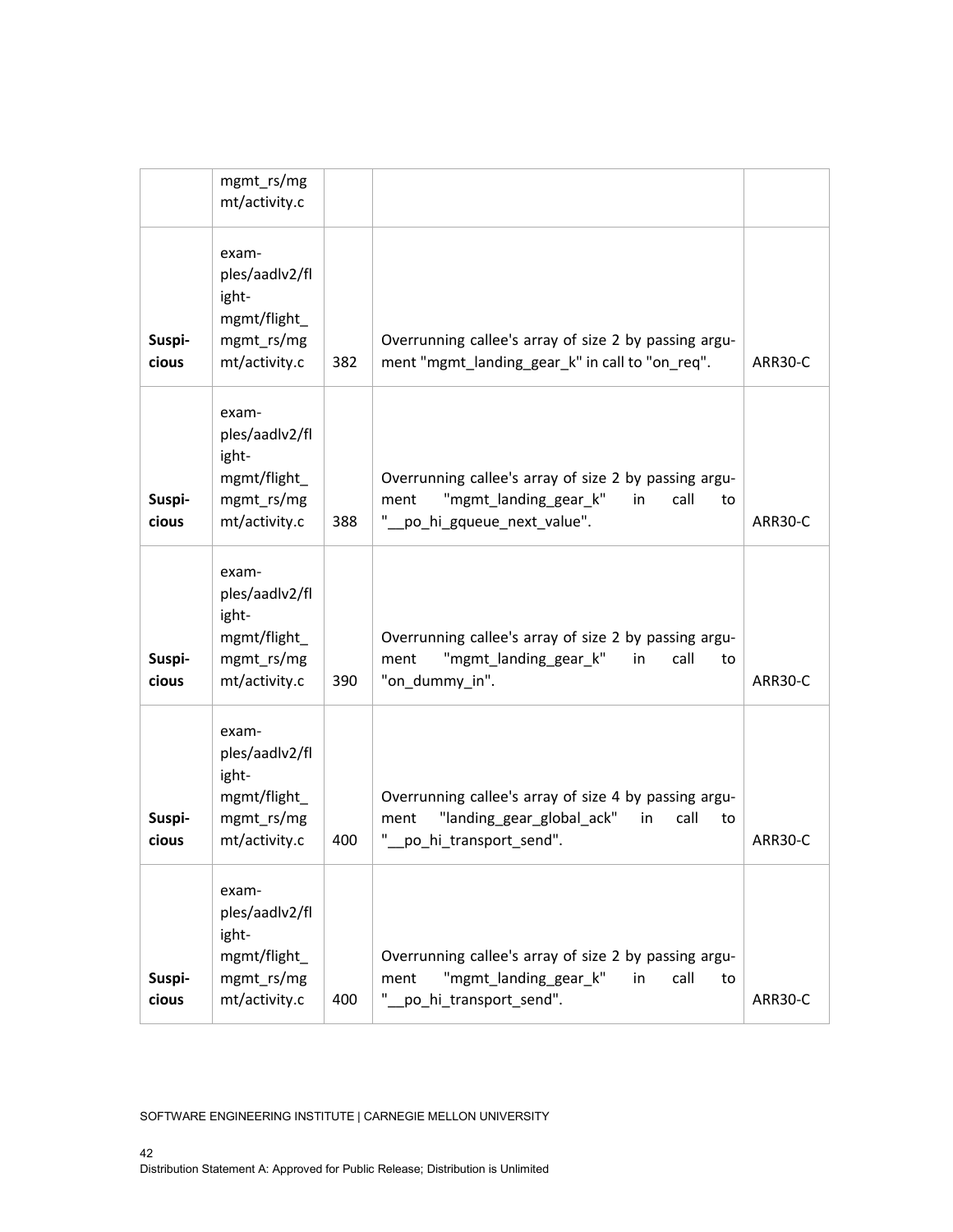| Suspi-<br>cious | exam-<br>ples/aadlv2/fl<br>ight-<br>mgmt/flight_<br>mgmt_rs/mg<br>mt/activity.c | 402 | Overrunning callee's array of size 4 by passing argu-<br>ment "landing_gear_global_dummy_out" in call to<br>" po_hi_transport_send".         | ARR30-C |
|-----------------|---------------------------------------------------------------------------------|-----|----------------------------------------------------------------------------------------------------------------------------------------------|---------|
| Suspi-<br>cious | exam-<br>ples/aadlv2/fl<br>ight-<br>mgmt/flight_<br>mgmt_rs/mg<br>mt/activity.c | 402 | Overrunning callee's array of size 2 by passing argu-<br>"mgmt_landing_gear_k"<br>call<br>ment<br>in<br>to<br>"_po_hi_transport_send".       | ARR30-C |
| Suspi-<br>cious | exam-<br>ples/aadlv2/fl<br>ight-<br>mgmt/flight_<br>mgmt_rs/mg<br>mt/activity.c | 404 | Overrunning callee's array of size 2 by passing argu-<br>"mgmt_landing_gear_k"<br>call<br>ment<br>in<br>to<br>"_po_hi_wait_for_next_period". | ARR30-C |
| Suspi-<br>cious | exam-<br>ples/aadlv2/fl<br>ight-<br>mgmt/flight_<br>mgmt_rs/mg<br>mt/activity.c | 437 | Overrunning callee's array of size 2 by passing argu-<br>"mgmt_operator_k"<br>in<br>call<br>ment<br>to<br>" po hi gqueue init".              | ARR30-C |
| Suspi-<br>cious | exam-<br>ples/aadlv2/fl<br>ight-<br>mgmt/flight_<br>mgmt_rs/mg<br>mt/activity.c | 443 | Overrunning callee's array of size 2 by passing argu-<br>ment "mgmt_operator_k" in call to "_po_hi_com-<br>pute_next_period".                | ARR30-C |
| Suspi-<br>cious | exam-<br>ples/aadlv2/fl<br>ight-<br>mgmt/flight_                                | 447 | Overrunning callee's array of size 2 by passing argu-<br>ment "mgmt_operator_k" in call to "on_operator".                                    | ARR30-C |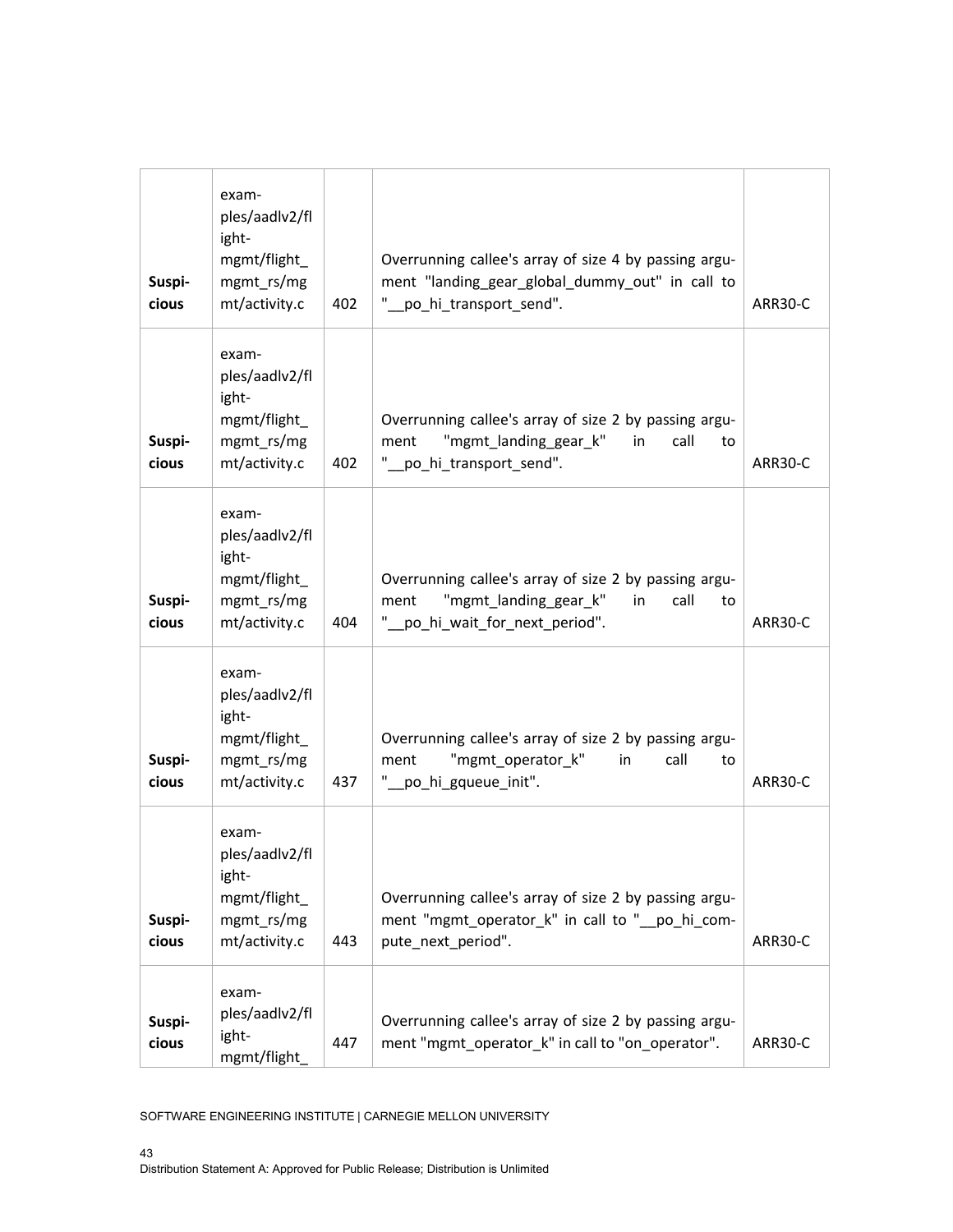|                 | mgmt_rs/mg<br>mt/activity.c                                                            |     |                                                                                                                                           |         |
|-----------------|----------------------------------------------------------------------------------------|-----|-------------------------------------------------------------------------------------------------------------------------------------------|---------|
| Suspi-<br>cious | exam-<br>ples/aadlv2/fl<br>ight-<br>mgmt/flight_<br>mgmt rs/mg<br>mt/activity.c        | 449 | Overrunning callee's array of size 4 by passing argu-<br>"operator_global_gear_cmd" in<br>call<br>ment<br>to<br>" po_hi_transport_send".  | ARR30-C |
| Suspi-<br>cious | exam-<br>ples/aadlv2/fl<br>ight-<br>mgmt/flight_<br>mgmt_rs/mg<br>mt/activity.c        | 449 | Overrunning callee's array of size 2 by passing argu-<br>"mgmt_operator_k"<br>call<br>ment<br>in<br>to<br>"_po_hi_transport_send".        | ARR30-C |
| Suspi-<br>cious | exam-<br>ples/aadlv2/fl<br>ight-<br>mgmt/flight_<br>mgmt_rs/mg<br>mt/activity.c        | 451 | Overrunning callee's array of size 2 by passing argu-<br>"mgmt_operator_k"<br>in<br>call<br>ment<br>to<br>po_hi_wait_for_next_period".    | ARR30-C |
| Suspi-<br>cious | exam-<br>ples/aadlv2/s<br>ome-<br>types/some_t<br>ypes_impl/no<br>de_b/activ-<br>ity.c | 204 | Overrunning callee's array of size 2 by passing argu-<br>"node_b_struct_rcv_thread_k" in call to<br>ment<br>ш<br>_po_hi_gqueue_store_in". | ARR30-C |
| Suspi-<br>cious | exam-<br>ples/aadlv2/s<br>ome-<br>types/some_t<br>ypes_impl/no<br>de b/activ-<br>ity.c | 231 | Overrunning callee's array of size 2 by passing argu-<br>ment "node_b_struct_rcv_thread_k" in call to<br>" po_hi_gqueue_init".            | ARR30-C |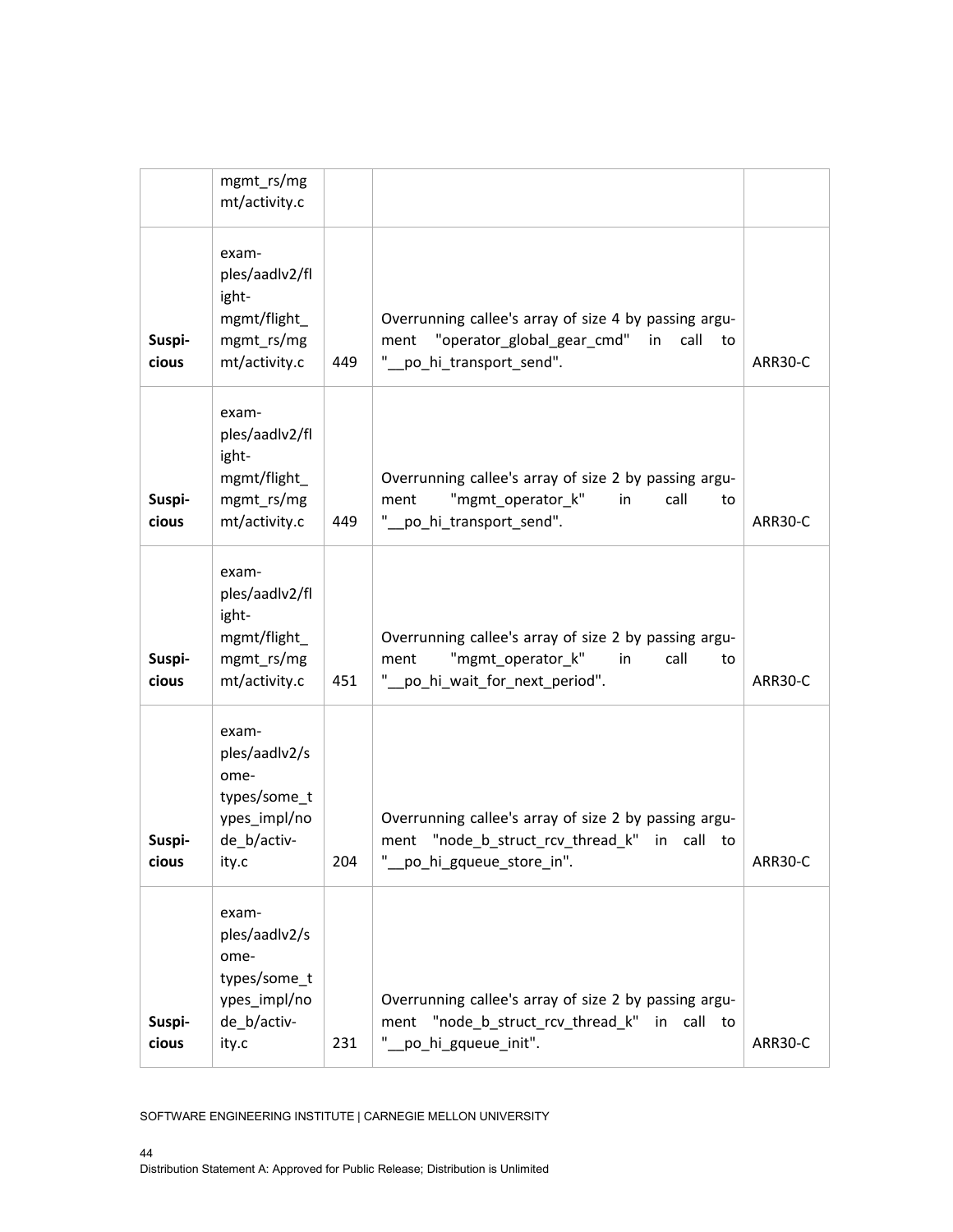| Suspi-<br>cious | exam-<br>ples/aadlv2/s<br>ome-<br>types/some_t<br>ypes_impl/no<br>de_b/activ-<br>ity.c | 237 | Overrunning callee's array of size 2 by passing argu-<br>ment "node_b_struct_rcv_thread_k" in call to<br>"_po_hi_compute_next_period".          | ARR30-C |
|-----------------|----------------------------------------------------------------------------------------|-----|-------------------------------------------------------------------------------------------------------------------------------------------------|---------|
| Suspi-<br>cious | exam-<br>ples/aadlv2/s<br>ome-<br>types/some_t<br>ypes_impl/no<br>de_b/activ-<br>ity.c | 240 | Overrunning callee's array of size 2 by passing argu-<br>ment "node b struct rcv thread k" in call to<br>po_hi_gqueue_wait_for_incoming_event". | ARR30-C |
| Suspi-<br>cious | exam-<br>ples/aadlv2/s<br>ome-<br>types/some_t<br>ypes_impl/no<br>de_b/activ-<br>ity.c | 241 | Overrunning callee's array of size 2 by passing argu-<br>ment "node_b_struct_rcv_thread_k" in call to<br>" po_hi_compute_next_period".          | ARR30-C |
| Suspi-<br>cious | exam-<br>ples/aadlv2/s<br>ome-<br>types/some_t<br>ypes_impl/no<br>de_b/activ-<br>ity.c | 242 | Overrunning callee's array of size 2 by passing argu-<br>ment "node_b_struct_rcv_thread_k" in call to<br>po_hi_gqueue_get_count".               | ARR30-C |
| Suspi-<br>cious | exam-<br>ples/aadlv2/s<br>ome-<br>types/some_t<br>ypes_impl/no<br>de_b/activ-<br>ity.c | 244 | Overrunning callee's array of size 2 by passing argu-<br>"node_b_struct_rcv_thread_k" in call to<br>ment<br>po_hi_gqueue_get_value".            | ARR30-C |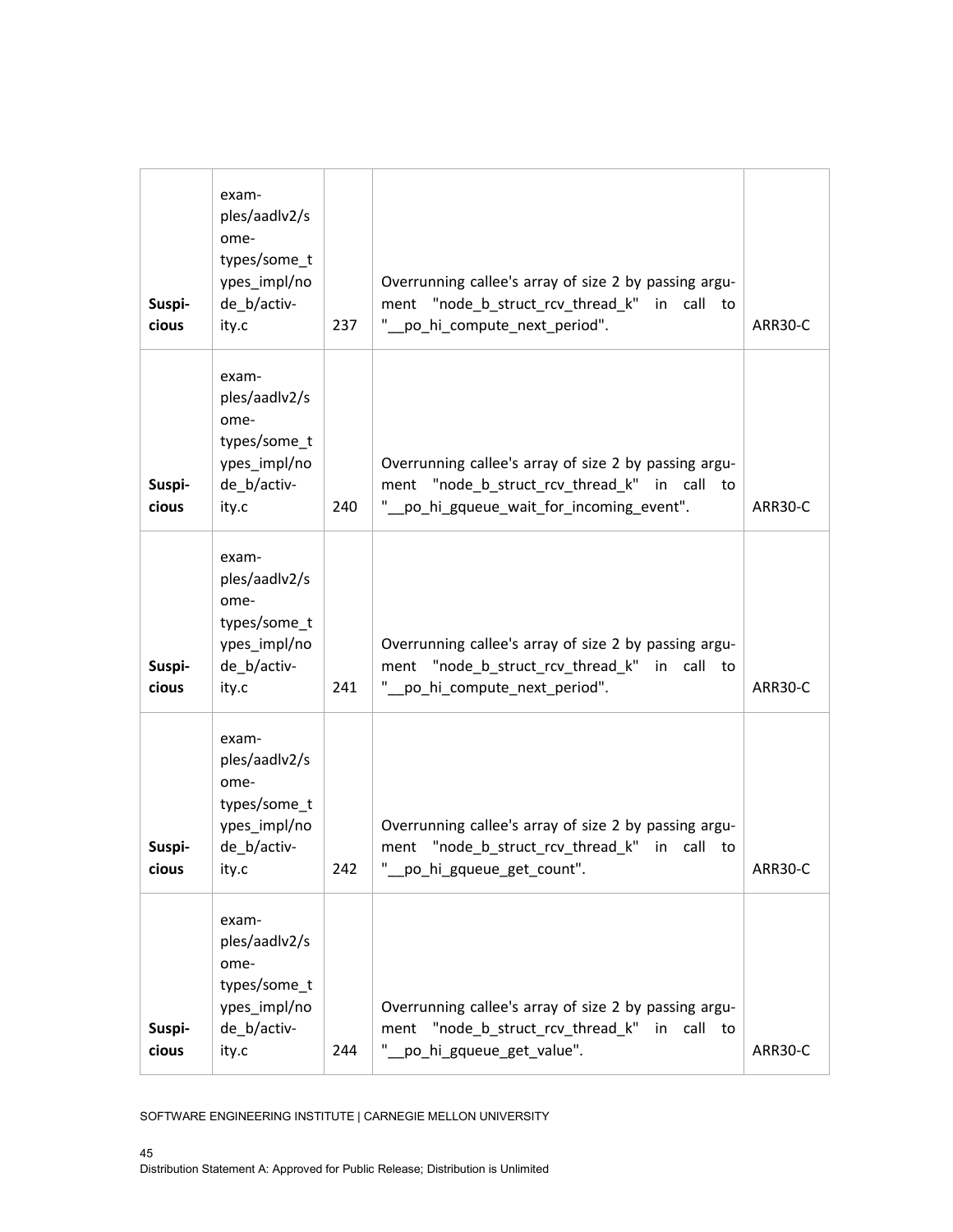| Suspi-<br>cious | exam-<br>ples/aadlv2/s<br>ome-<br>types/some_t<br>ypes_impl/no<br>de_b/activ-<br>ity.c                                   | 245 | Overrunning callee's array of size 2 by passing argu-<br>ment "node_b_struct_rcv_thread_k" in call to<br>"_po_hi_gqueue_next_value".  | ARR30-C |
|-----------------|--------------------------------------------------------------------------------------------------------------------------|-----|---------------------------------------------------------------------------------------------------------------------------------------|---------|
| Suspi-<br>cious | exam-<br>ples/aadlv2/s<br>ome-<br>types/some_t<br>ypes_impl/no<br>de_b/activ-<br>ity.c                                   | 250 | Overrunning callee's array of size 2 by passing argu-<br>ment "node_b_struct_rcv_thread_k" in call to<br>po_hi_wait_for_next_period". | ARR30-C |
| Suspi-<br>cious | exam-<br>ples/aadlv2/s<br>$un-$<br>seeker/sun-<br>seekercon-<br>trolsystem_ty<br>pe_local/sun-<br>seeker/activ-<br>ity.c | 82  | No conditions allow control to exit the loop.                                                                                         | MSC21-C |
| Suspi-<br>cious | exam-<br>ples/aadlv2/s<br>$un-$<br>seeker/sun-<br>seekercon-<br>trolsystem_ty<br>pe_local/sun-<br>seeker/activ-<br>ity.c | 169 | No conditions allow control to exit the loop.                                                                                         | MSC21-C |
| Suspi-<br>cious | exam-<br>ples/aadlv1/d<br>$3.1.3 -$<br>1/toy_exam-                                                                       | 30  | No conditions allow control to exit the loop.                                                                                         | MSC21-C |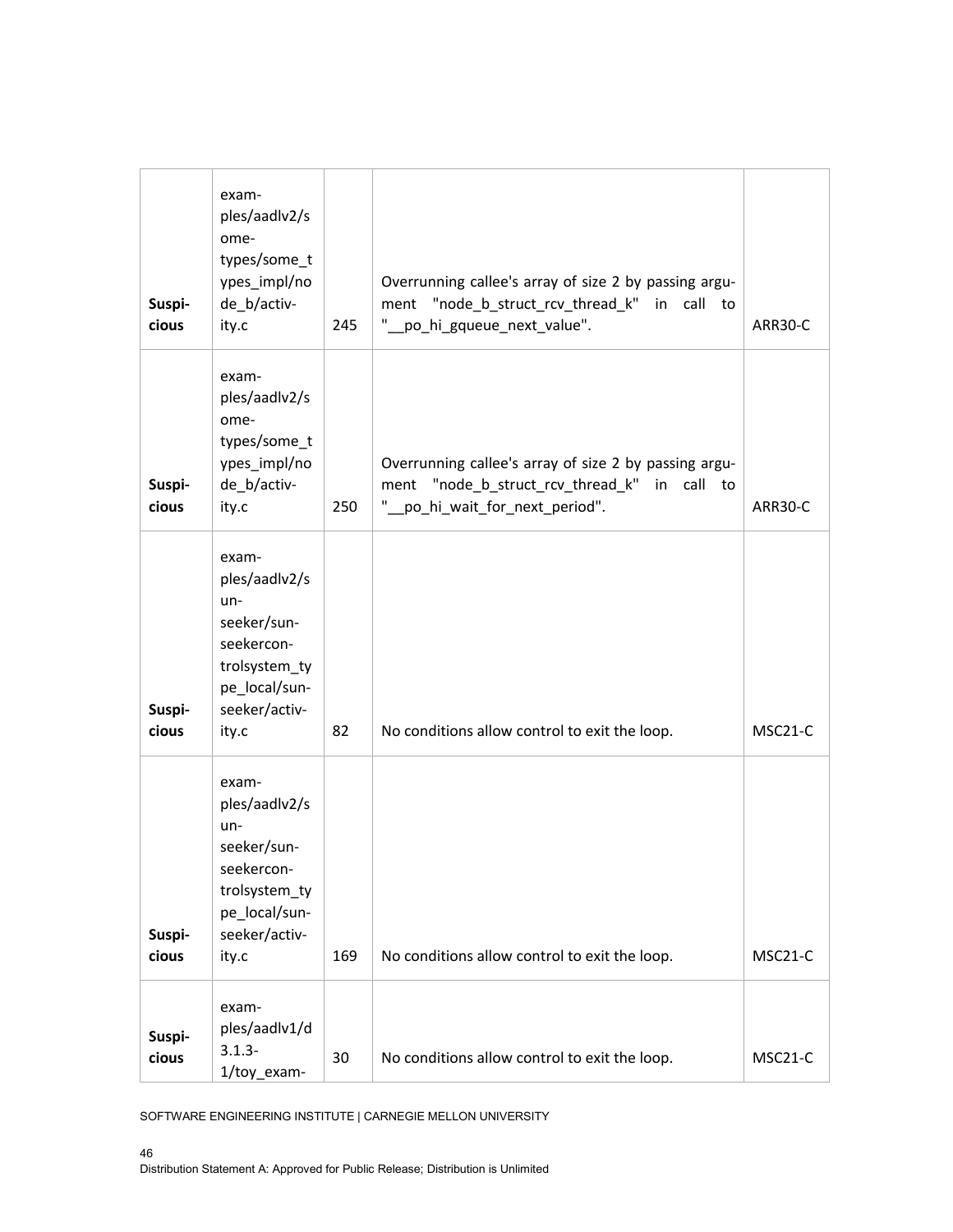|                 | ple_sam-<br>ple_1/gnc_tm<br>tc_pos/activ-<br>ity.c                                                       |     |                                               |         |
|-----------------|----------------------------------------------------------------------------------------------------------|-----|-----------------------------------------------|---------|
| Suspi-<br>cious | exam-<br>ples/aadlv1/d<br>$3.1.3 -$<br>1/toy_exam-<br>ple_sam-<br>ple_1/gnc_tm<br>tc_pos/activ-<br>ity.c | 57  | No conditions allow control to exit the loop. | MSC21-C |
| Suspi-<br>cious | exam-<br>ples/aadlv1/fl<br>ight-<br>mgmt/flight_<br>mgmt_rs/mg<br>mt/activity.c                          | 53  | No conditions allow control to exit the loop. | MSC21-C |
| Suspi-<br>cious | exam-<br>ples/aadlv1/fl<br>ight-<br>mgmt/flight_<br>mgmt_rs/mg<br>mt/activity.c                          | 139 | No conditions allow control to exit the loop. | MSC21-C |
| Suspi-<br>cious | exam-<br>ples/aadlv1/fl<br>ight-<br>mgmt/flight_<br>mgmt_rs/mg<br>mt/activity.c                          | 241 | No conditions allow control to exit the loop. | MSC21-C |
| Suspi-<br>cious | exam-<br>ples/aadlv1/fl<br>ight-<br>mgmt/flight_                                                         | 371 | No conditions allow control to exit the loop. | MSC21-C |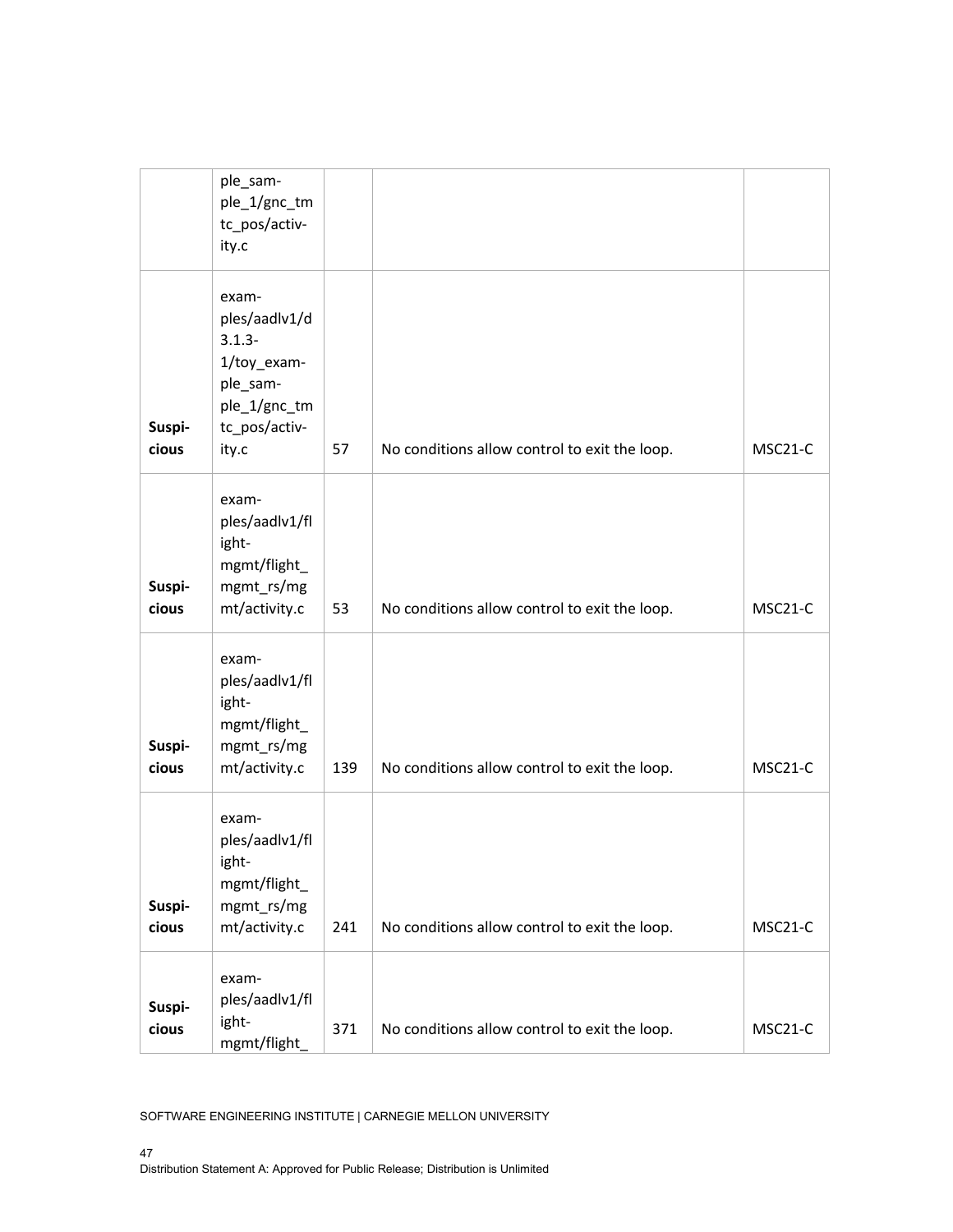|                 | mgmt_rs/mg<br>mt/activity.c                                                     |     |                                               |                      |
|-----------------|---------------------------------------------------------------------------------|-----|-----------------------------------------------|----------------------|
| Suspi-<br>cious | exam-<br>ples/aadlv1/fl<br>ight-<br>mgmt/flight_<br>mgmt_rs/mg<br>mt/activity.c | 444 | No conditions allow control to exit the loop. | MSC21-C              |
| Suspi-<br>cious | exam-<br>ples/aadlv1/p<br>ing/ping_lo-<br>cal/node_a/a<br>ctivity.c             | 52  | No conditions allow control to exit the loop. | MSC <sub>21</sub> -C |
| Suspi-<br>cious | exam-<br>ples/aadlv1/p<br>ing/ping_lo-<br>cal/node_a/a<br>ctivity.c             | 130 | No conditions allow control to exit the loop. | MSC <sub>21</sub> -C |
| Suspi-<br>cious | exam-<br>ples/aadlv1/r<br>ma/rma_impl<br>/node_a/ac-<br>tivity.c                | 28  | No conditions allow control to exit the loop. | MSC21-C              |
| Suspi-<br>cious | exam-<br>ples/aadlv1/r<br>ma/rma_impl<br>/node_a/ac-<br>tivity.c                | 55  | No conditions allow control to exit the loop. | MSC21-C              |
| Suspi-<br>cious | exam-<br>ples/aadlv1/s<br>un-<br>seeker/sun-<br>seekercon-<br>trolsystem_ty     | 82  | No conditions allow control to exit the loop. | MSC21-C              |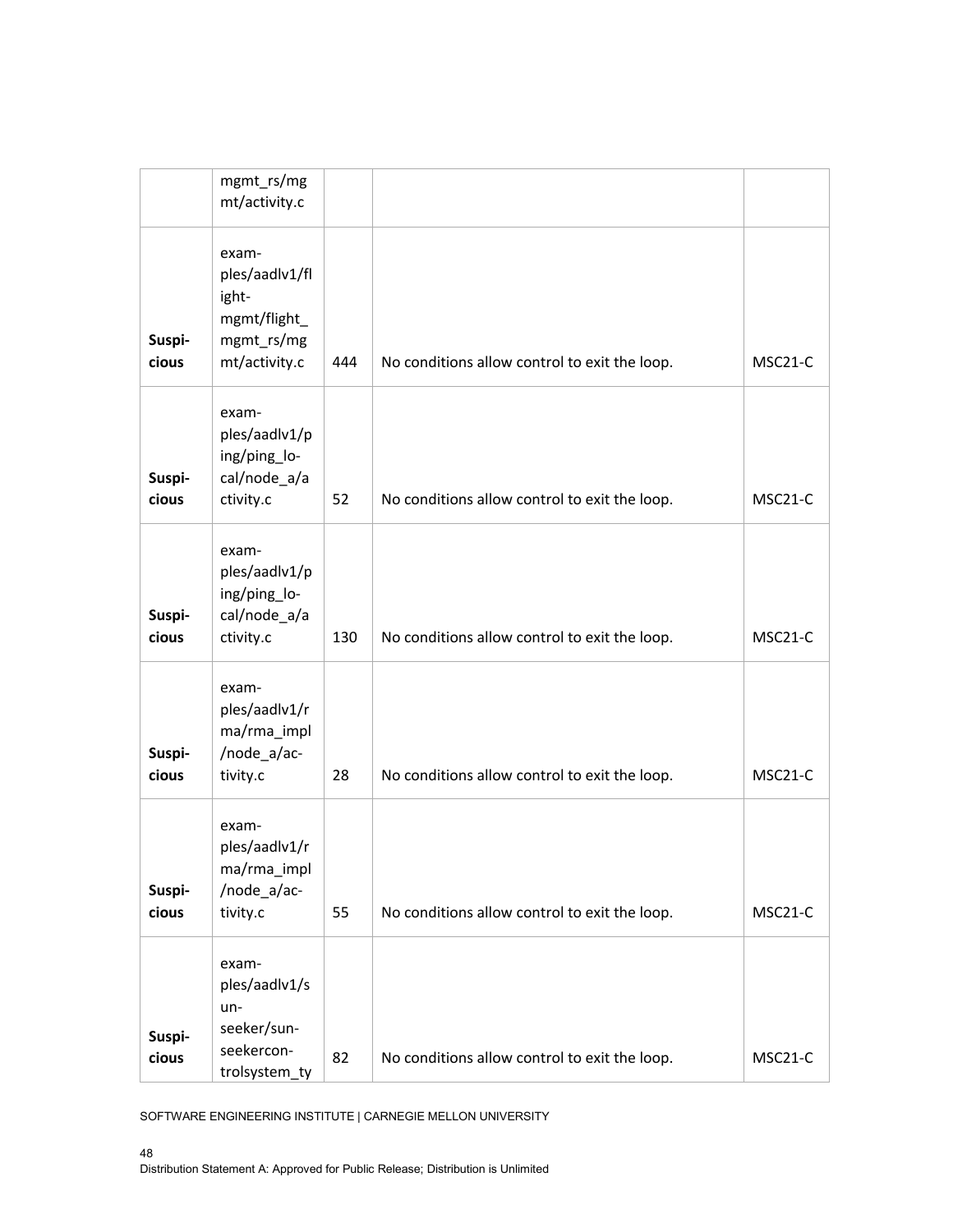|                 | pe_local/sun-<br>seeker/activ-<br>ity.c                                                                                  |     |                                               |         |
|-----------------|--------------------------------------------------------------------------------------------------------------------------|-----|-----------------------------------------------|---------|
| Suspi-<br>cious | exam-<br>ples/aadlv1/s<br>$un-$<br>seeker/sun-<br>seekercon-<br>trolsystem_ty<br>pe_local/sun-<br>seeker/activ-<br>ity.c | 169 | No conditions allow control to exit the loop. | MSC21-C |
| Suspi-<br>cious | exam-<br>ples/aadlv2/c<br>pp/cpp_test_i<br>mpl/node_a/<br>activity.c                                                     | 28  | No conditions allow control to exit the loop. | MSC21-C |
| Suspi-<br>cious | exam-<br>ples/aadlv2/d<br>$3.1.3 -$<br>1/toy_exam-<br>ple_sam-<br>ple_1/gnc_tm<br>tc_pos/activ-<br>ity.c                 | 30  | No conditions allow control to exit the loop. | MSC21-C |
| Suspi-<br>cious | exam-<br>ples/aadlv2/d<br>$3.1.3 -$<br>1/toy_exam-<br>ple_sam-<br>ple_1/gnc_tm<br>tc_pos/activ-<br>ity.c                 | 57  | No conditions allow control to exit the loop. | MSC21-C |
| Suspi-<br>cious | exam-<br>ples/aadlv2/fi<br>le-                                                                                           | 51  | No conditions allow control to exit the loop. | MSC21-C |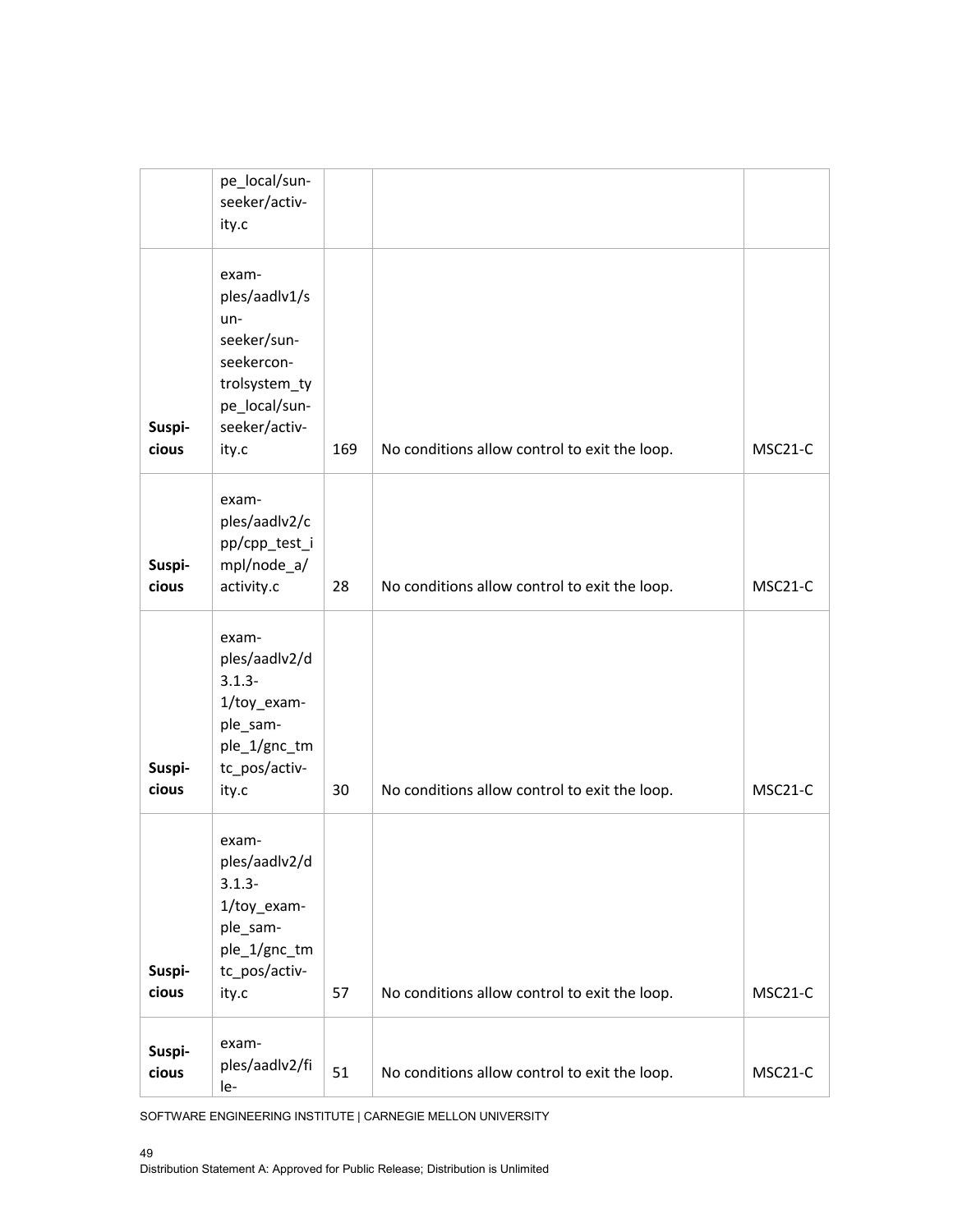|                 | store/ping_im<br>pl/node_a/ac-<br>tivity.c                                      |     |                                               |         |
|-----------------|---------------------------------------------------------------------------------|-----|-----------------------------------------------|---------|
| Suspi-<br>cious | exam-<br>ples/aadlv2/fi<br>$le-$<br>store/ping_im<br>pl/node_a/ac-<br>tivity.c  | 87  | No conditions allow control to exit the loop. | MSC21-C |
| Suspi-<br>cious | exam-<br>ples/aadlv2/fi<br>le-<br>store/ping_im<br>pl/node_b/ac<br>tivity.c     | 77  | No conditions allow control to exit the loop. | MSC21-C |
| Suspi-<br>cious | exam-<br>ples/aadlv2/fl<br>ight-<br>mgmt/flight_<br>mgmt_rs/mg<br>mt/activity.c | 53  | No conditions allow control to exit the loop. | MSC21-C |
| Suspi-<br>cious | exam-<br>ples/aadlv2/fl<br>ight-<br>mgmt/flight_<br>mgmt_rs/mg<br>mt/activity.c | 139 | No conditions allow control to exit the loop. | MSC21-C |
| Suspi-<br>cious | exam-<br>ples/aadlv2/fl<br>ight-<br>mgmt/flight_<br>mgmt_rs/mg<br>mt/activity.c | 241 | No conditions allow control to exit the loop. | MSC21-C |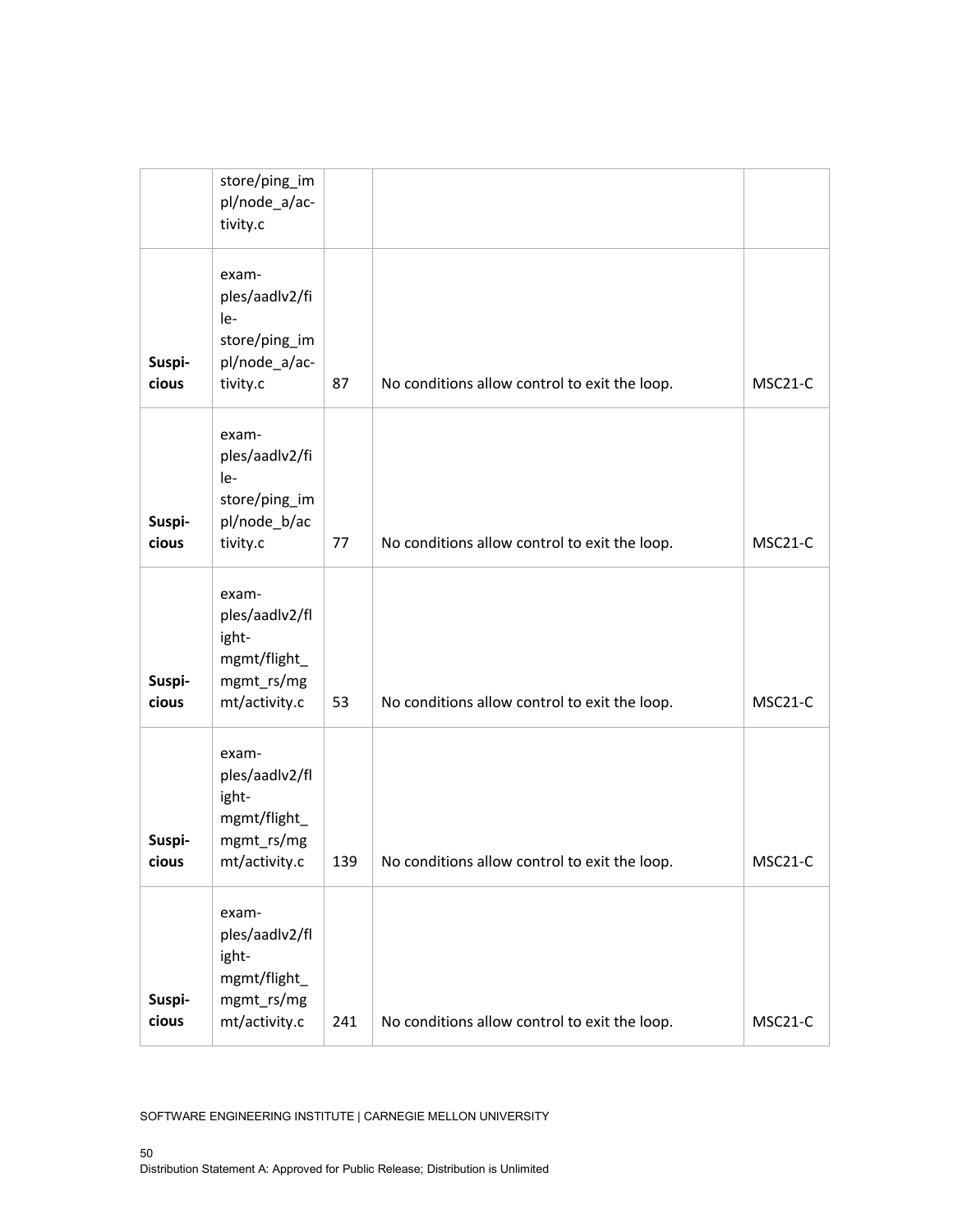| Suspi-<br>cious | exam-<br>ples/aadlv2/fl<br>ight-<br>mgmt/flight_<br>mgmt_rs/mg<br>mt/activity.c | 371 | No conditions allow control to exit the loop. | MSC21-C |
|-----------------|---------------------------------------------------------------------------------|-----|-----------------------------------------------|---------|
| Suspi-<br>cious | exam-<br>ples/aadlv2/fl<br>ight-<br>mgmt/flight_<br>mgmt_rs/mg<br>mt/activity.c | 444 | No conditions allow control to exit the loop. | MSC21-C |
| Suspi-<br>cious | exam-<br>ples/aadlv2/i<br>mport/ping_n<br>ative/node_a/<br>activity.c           | 52  | No conditions allow control to exit the loop. | MSC21-C |
| Suspi-<br>cious | exam-<br>ples/aadlv2/i<br>mport/ping_n<br>ative/node_b<br>/activity.c           | 77  | No conditions allow control to exit the loop. | MSC21-C |
| Suspi-<br>cious | exam-<br>ples/aadlv2/<br>moni-<br>tor/ping_impl<br>/node_a/ac-<br>tivity.c      | 54  | No conditions allow control to exit the loop. | MSC21-C |
| Suspi-<br>cious | exam-<br>ples/aadlv2/<br>moni-<br>tor/ping_impl<br>/node_b/ac-<br>tivity.c      | 77  | No conditions allow control to exit the loop. | MSC21-C |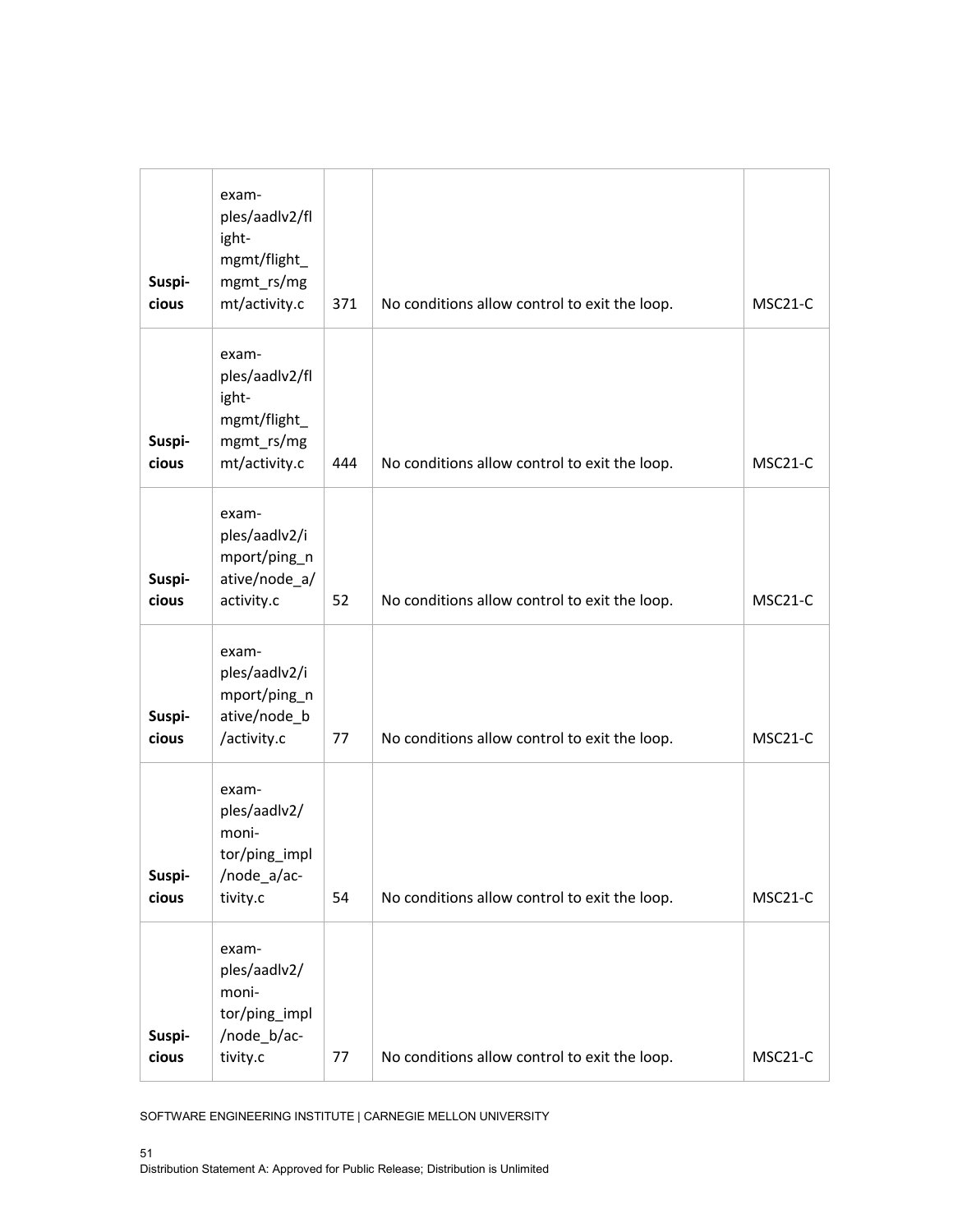| Suspi-<br>cious | exam-<br>ples/aadlv2/p<br>acket-<br>store/ping_im<br>pl/node_a/ac-<br>tivity.c         | 51  | No conditions allow control to exit the loop. | MSC21-C              |
|-----------------|----------------------------------------------------------------------------------------|-----|-----------------------------------------------|----------------------|
| Suspi-<br>cious | exam-<br>ples/aadlv2/p<br>acket-<br>store/ping_im<br>pl/node_a/ac-<br>tivity.c         | 87  | No conditions allow control to exit the loop. | MSC <sub>21</sub> -C |
| Suspi-<br>cious | exam-<br>ples/aadlv2/p<br>acket-<br>store/ping_im<br>pl/node_b/ac<br>tivity.c          | 77  | No conditions allow control to exit the loop. | MSC21-C              |
| Suspi-<br>cious | exam-<br>ples/aadlv2/p<br>roducer-con-<br>sumer/pc_sim<br>ple_impl/pr_a<br>/activity.c | 52  | No conditions allow control to exit the loop. | MSC21-C              |
| Suspi-<br>cious | exam-<br>ples/aadlv2/p<br>roducer-con-<br>sumer/pc_sim<br>ple_impl/pr_a<br>/activity.c | 130 | No conditions allow control to exit the loop. | MSC21-C              |
| Suspi-<br>cious | exam-<br>ples/aadlv2/p<br>roducer-con-<br>sumer/pc_sim                                 | 78  | No conditions allow control to exit the loop. | MSC21-C              |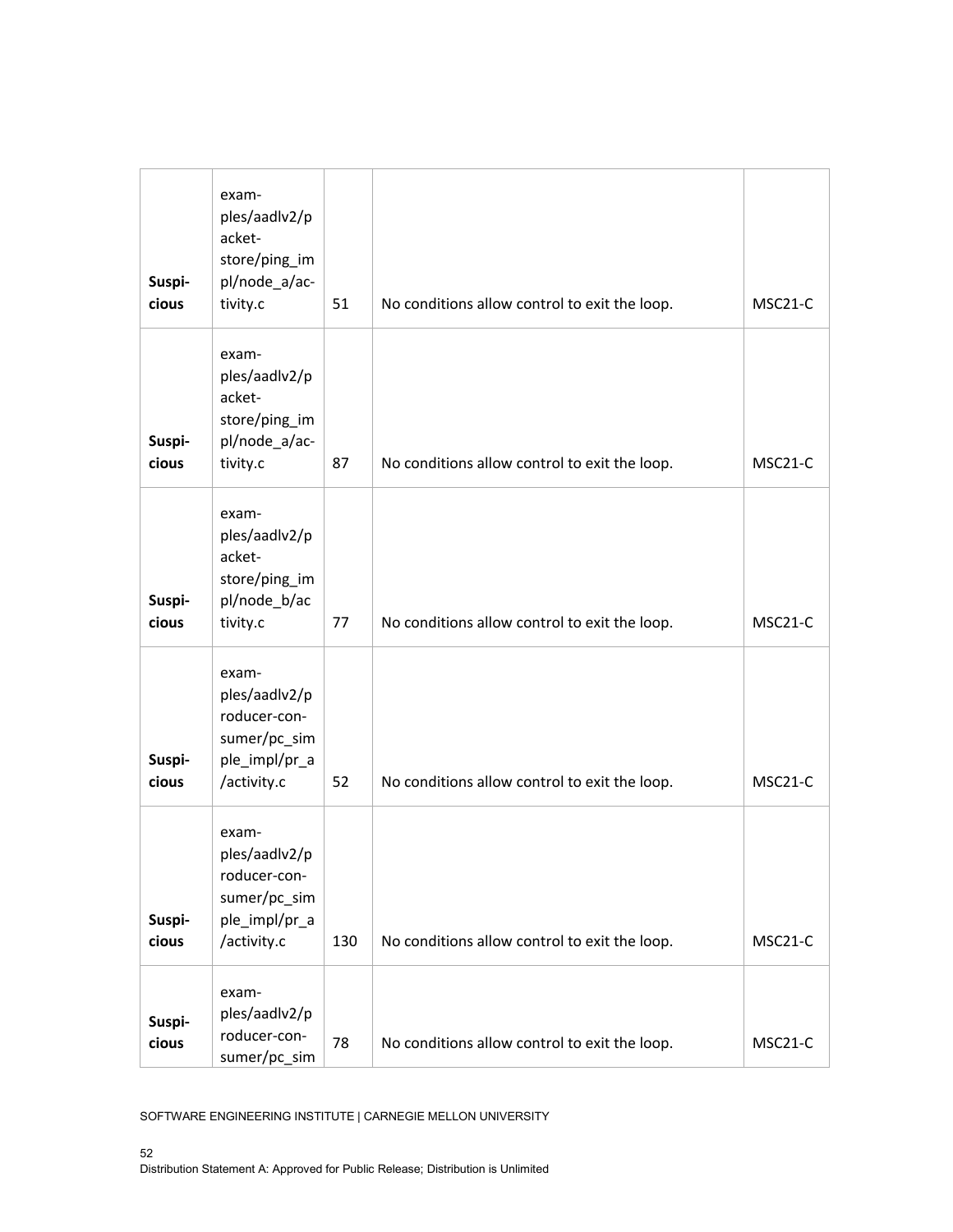|                 | ple_impl/pr_b<br>/activity.c                                                                        |     |                                               |         |
|-----------------|-----------------------------------------------------------------------------------------------------|-----|-----------------------------------------------|---------|
| Suspi-<br>cious | exam-<br>ples/aadlv2/p<br>roducer-con-<br>sumer/pc_sim<br>ple_impl/pr_b<br>/activity.c              | 128 | No conditions allow control to exit the loop. | MSC21-C |
| Suspi-<br>cious | exam-<br>ples/aadlv2/s<br>ome-types-<br>stdint/some_t<br>ypes_stdint_i<br>mpl/node_a/<br>activity.c | 55  | No conditions allow control to exit the loop. | MSC21-C |
| Suspi-<br>cious | exam-<br>ples/aadlv2/s<br>ome-types-<br>stdint/some_t<br>ypes_stdint_i<br>mpl/node_b/<br>activity.c | 78  | No conditions allow control to exit the loop. | MSC21-C |
| Suspi-<br>cious | exam-<br>ples/aadlv2/s<br>ome-types-<br>stdint/some_t<br>ypes_stdint_i<br>mpl/node_b/<br>activity.c | 158 | No conditions allow control to exit the loop. | MSC21-C |
| Suspi-<br>cious | exam-<br>ples/aadlv2/s<br>ome-<br>types/some_t<br>ypes_impl/no                                      | 58  | No conditions allow control to exit the loop. | MSC21-C |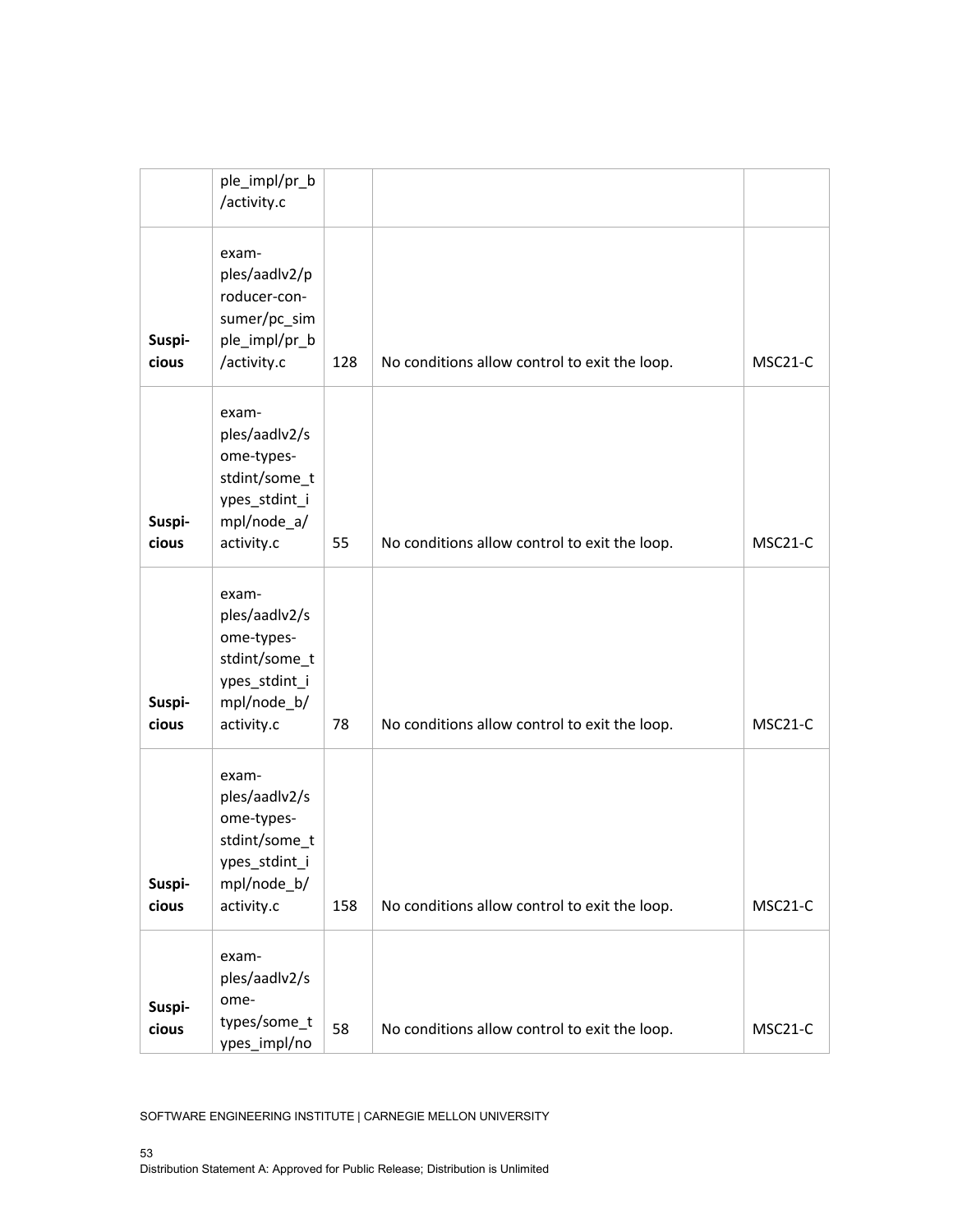|                 | de_a/activ-<br>ity.c                                                                                                                 |     |                                               |         |
|-----------------|--------------------------------------------------------------------------------------------------------------------------------------|-----|-----------------------------------------------|---------|
| Suspi-<br>cious | exam-<br>ples/aadlv2/s<br>ome-<br>types/some_t<br>ypes_impl/no<br>de_b/activ-<br>ity.c                                               | 78  | No conditions allow control to exit the loop. | MSC21-C |
| Suspi-<br>cious | exam-<br>ples/aadlv2/s<br>ome-<br>types/some_t<br>ypes_impl/no<br>de_b/activ-<br>ity.c                                               | 158 | No conditions allow control to exit the loop. | MSC21-C |
| Suspi-<br>cious | exam-<br>ples/aadlv2/s<br>ome-<br>types/some_t<br>ypes_impl/no<br>de_b/activ-<br>ity.c                                               | 238 | No conditions allow control to exit the loop. | MSC21-C |
| Suspi-<br>cious | exam-<br>ples/aadlv2/s<br>un-<br>seeker/sun-<br>seekercon-<br>trolsystem_ty<br>pe_dist/sun-<br>seekercon-<br>troller/activ-<br>ity.c | 82  | No conditions allow control to exit the loop. | MSC21-C |
| Suspi-<br>cious | exam-<br>ples/aadlv2/s                                                                                                               | 82  | No conditions allow control to exit the loop. | MSC21-C |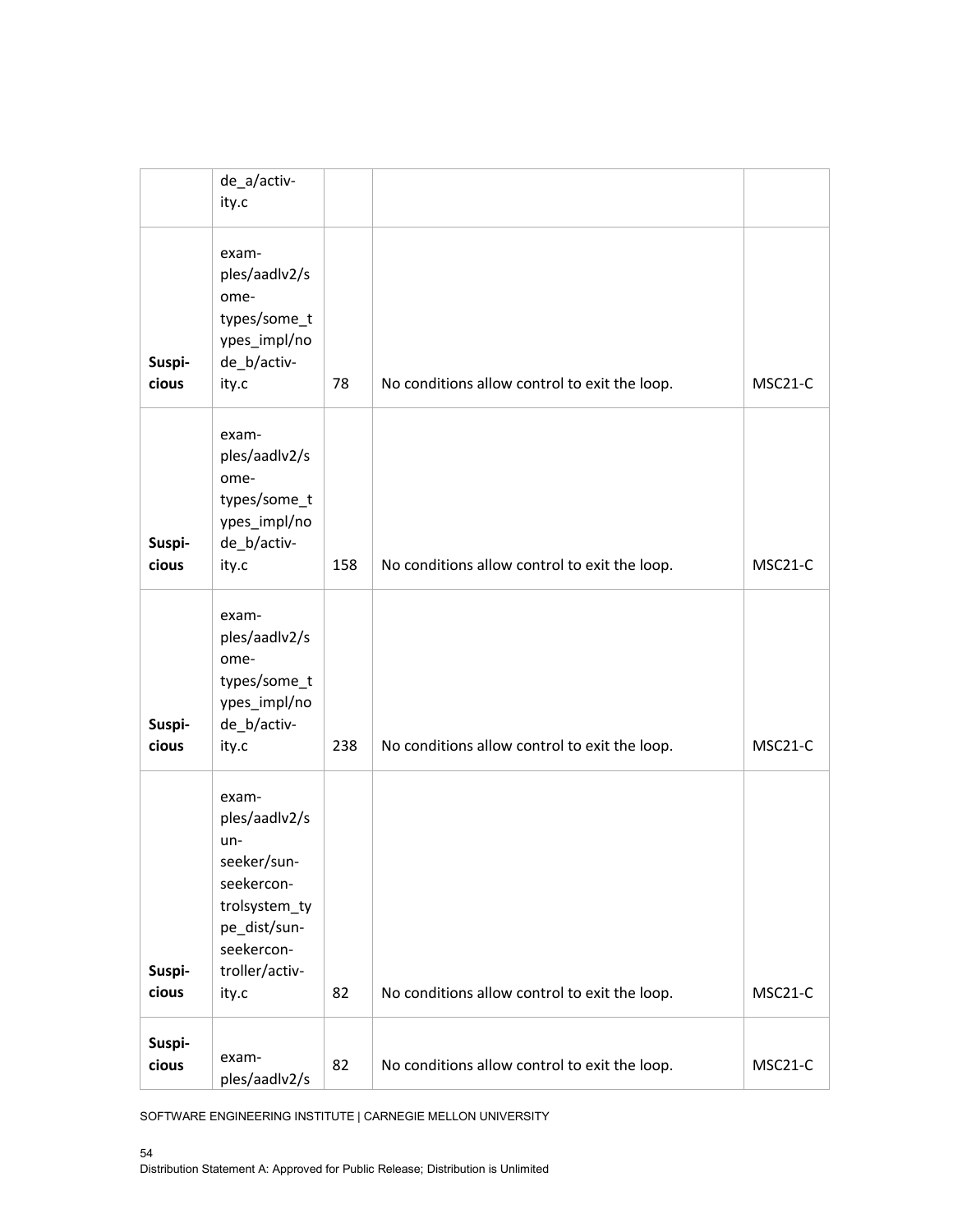|                 | un-<br>seeker/sun-<br>seekercon-<br>trolsystem_ty<br>pe_dist/sun-<br>seek-<br>erplant/activ-<br>ity.c                                    |    |                                         |         |
|-----------------|------------------------------------------------------------------------------------------------------------------------------------------|----|-----------------------------------------|---------|
| Suspi-<br>cious | exam-<br>ples/aadlv1/s<br>un-<br>seeker/sun-<br>seekercon-<br>trolsystem_ty<br>pe_local/sun-<br>seeker/sun-<br>seekercon-<br>troller.c   | 31 | Detect and handle floating point errors | FLP03-C |
| Suspi-<br>cious | exam-<br>ples/aadlv1/s<br>$un-$<br>seeker/sun-<br>seekercon-<br>trolsystem_ty<br>pe_local/sun-<br>seeker/sun-<br>seekercon-<br>troller.c | 32 | Detect and handle floating point errors | FLP03-C |
| Suspi-<br>cious | exam-<br>ples/aadlv1/s<br>un-<br>seeker/sun-<br>seekercon-<br>trolsystem_ty<br>pe_local/sun-<br>seeker/sun-<br>seekercon-<br>troller.c   | 34 | Detect and handle floating point errors | FLP03-C |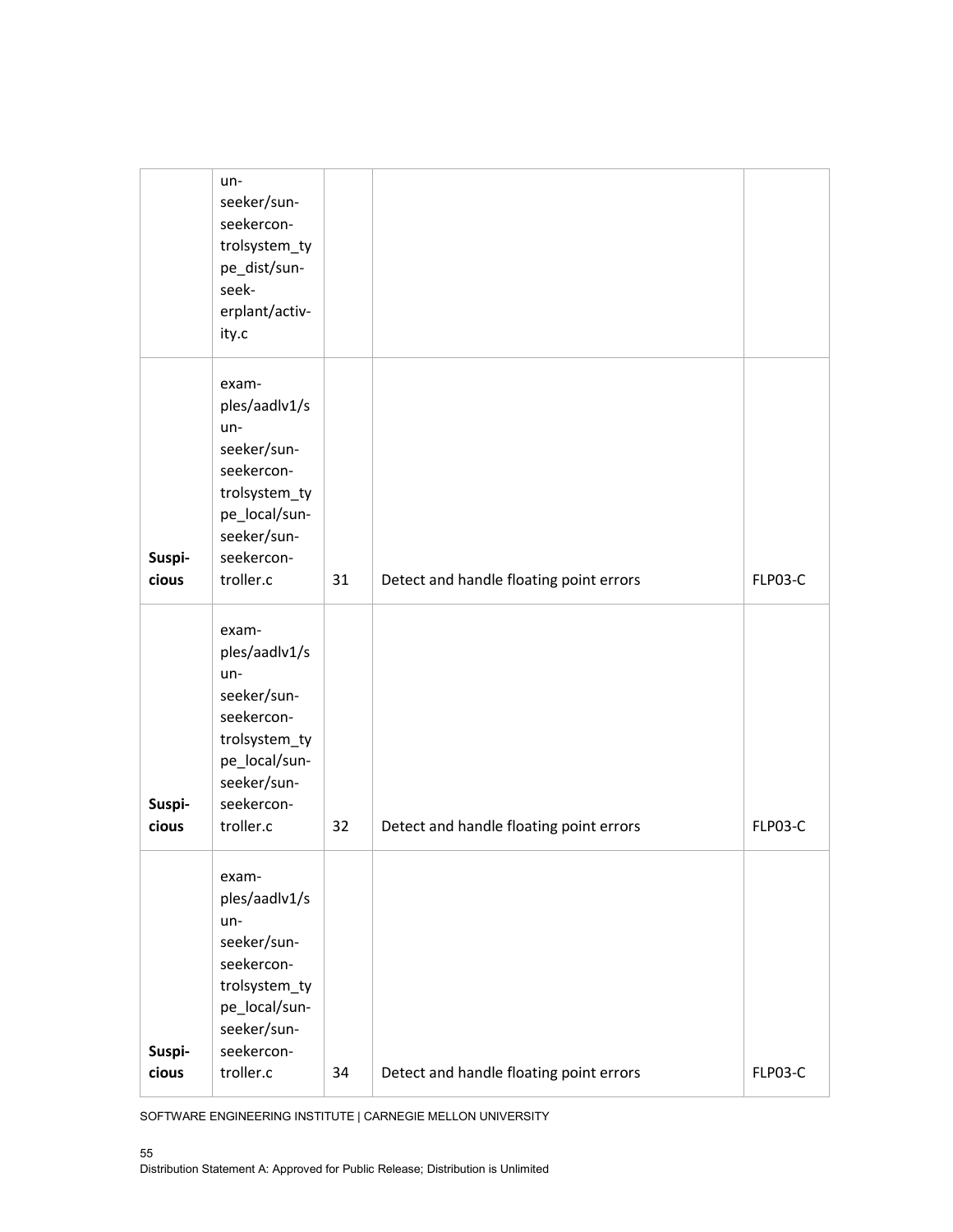| Suspi-<br>cious | exam-<br>ples/aadlv1/s<br>un-<br>seeker/sun-<br>seekercon-<br>trolsystem_ty<br>pe_local/sun-<br>seeker/sun-<br>seekercon-<br>troller.c | 36 | Detect and handle floating point errors | FLP03-C |
|-----------------|----------------------------------------------------------------------------------------------------------------------------------------|----|-----------------------------------------|---------|
| Suspi-<br>cious | exam-<br>ples/aadlv1/s<br>un-<br>seeker/sun-<br>seekercon-<br>trolsystem_ty<br>pe_local/sun-<br>seeker/sun-<br>seekercon-<br>troller.c | 38 | Detect and handle floating point errors | FLP03-C |
| Suspi-<br>cious | exam-<br>ples/aadlv1/s<br>un-<br>seeker/sun-<br>seekercon-<br>trolsystem_ty<br>pe_local/sun-<br>seeker/sun-<br>seekerplant.c           | 19 | Detect and handle floating point errors | FLP03-C |
| Suspi-<br>cious | exam-<br>ples/aadlv1/s<br>un-<br>seeker/sun-<br>seekercon-<br>trolsystem_ty                                                            | 21 | Detect and handle floating point errors | FLP03-C |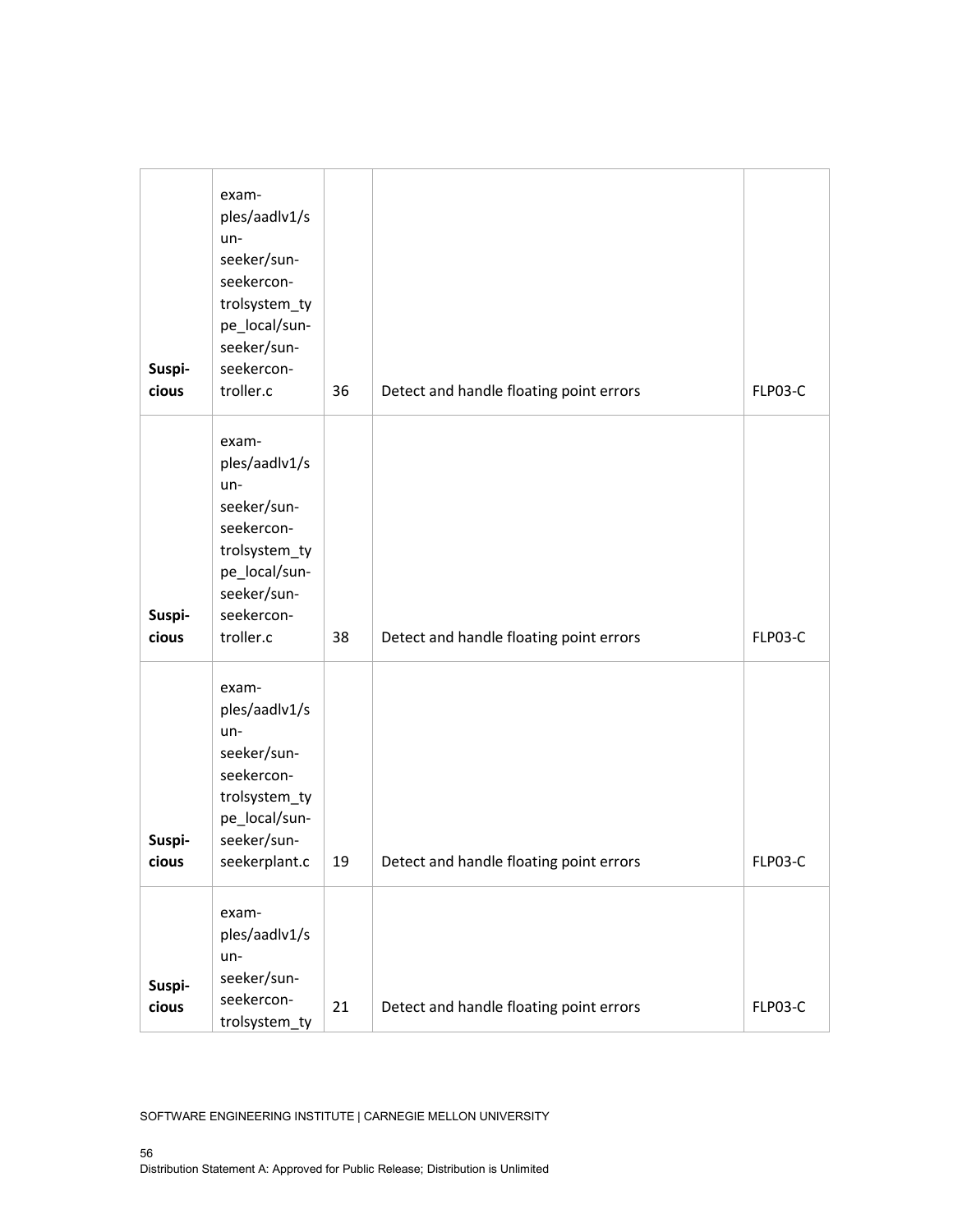|                 | pe_local/sun-<br>seeker/sun-<br>seekerplant.c                                                                                |    |                                         |         |
|-----------------|------------------------------------------------------------------------------------------------------------------------------|----|-----------------------------------------|---------|
| Suspi-<br>cious | exam-<br>ples/aadlv1/s<br>un-<br>seeker/sun-<br>seekercon-<br>trolsystem_ty<br>pe_local/sun-<br>seeker/sun-<br>seekerplant.c | 22 | Detect and handle floating point errors | FLP03-C |
| Suspi-<br>cious | exam-<br>ples/aadlv1/s<br>un-<br>seeker/sun-<br>seekercon-<br>trolsystem_ty<br>pe_local/sun-<br>seeker/sun-<br>seekerplant.c | 24 | Detect and handle floating point errors | FLP03-C |
| Suspi-<br>cious | exam-<br>ples/aadlv1/s<br>un-<br>seeker/sun-<br>seekercon-<br>trolsystem_ty<br>pe_local/sun-<br>seeker/sun-<br>seekerplant.c | 25 | Detect and handle floating point errors | FLP03-C |
| Suspi-<br>cious | exam-<br>ples/aadlv1/s<br>un-<br>seeker/sun-<br>seekercon-<br>trolsystem_ty                                                  | 28 | Detect and handle floating point errors | FLP03-C |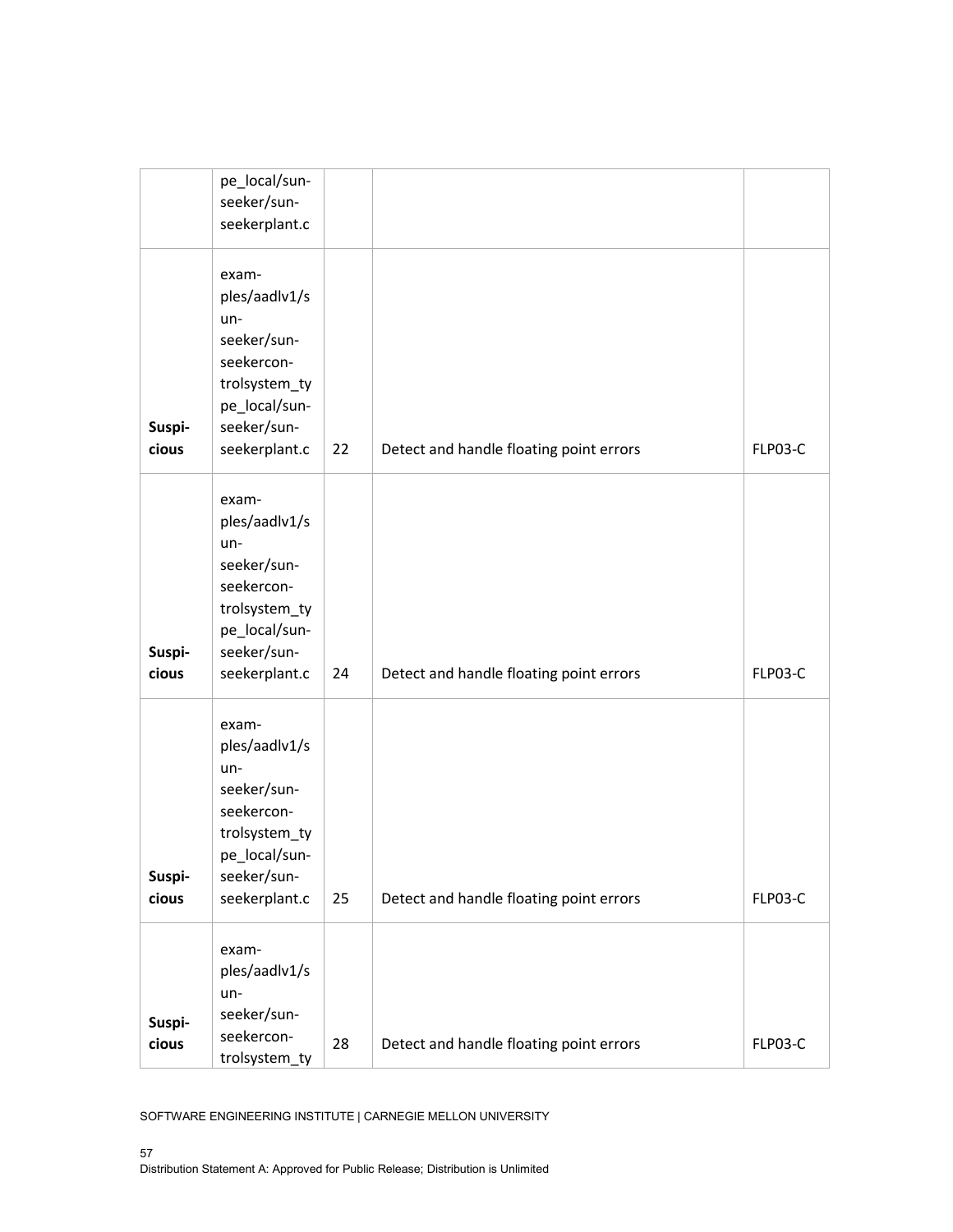|        | pe_local/sun- |    |                                         |         |
|--------|---------------|----|-----------------------------------------|---------|
|        | seeker/sun-   |    |                                         |         |
|        |               |    |                                         |         |
|        | seekerplant.c |    |                                         |         |
|        |               |    |                                         |         |
|        | exam-         |    |                                         |         |
|        |               |    |                                         |         |
|        | ples/aadlv1/s |    |                                         |         |
|        | $un-$         |    |                                         |         |
|        | seeker/sun-   |    |                                         |         |
|        | seekercon-    |    |                                         |         |
|        |               |    |                                         |         |
|        | trolsystem_ty |    |                                         |         |
|        | pe_local/sun- |    |                                         |         |
| Suspi- | seeker/sun-   |    |                                         |         |
| cious  | seekerplant.c | 30 | Detect and handle floating point errors | FLP03-C |
|        |               |    |                                         |         |
|        |               |    |                                         |         |
|        | exam-         |    |                                         |         |
|        | ples/aadlv2/s |    |                                         |         |
|        | $un-$         |    |                                         |         |
|        | seeker/sun-   |    |                                         |         |
|        |               |    |                                         |         |
|        | seekercon-    |    |                                         |         |
|        | trolsystem_ty |    |                                         |         |
|        | pe_dist/sun-  |    |                                         |         |
|        | seekercon-    |    |                                         |         |
|        | troller/sun-  |    |                                         |         |
|        |               |    |                                         |         |
| Suspi- | seekercontrol |    |                                         |         |
| cious  | ler.c         | 31 | Detect and handle floating point errors | FLP03-C |
|        |               |    |                                         |         |
|        |               |    |                                         |         |
|        | exam-         |    |                                         |         |
|        | ples/aadlv2/s |    |                                         |         |
|        | un-           |    |                                         |         |
|        | seeker/sun-   |    |                                         |         |
|        | seekercon-    |    |                                         |         |
|        |               |    |                                         |         |
|        | trolsystem_ty |    |                                         |         |
|        | pe_dist/sun-  |    |                                         |         |
|        | seekercon-    |    |                                         |         |
|        | troller/sun-  |    |                                         |         |
| Suspi- | seekercontrol |    |                                         |         |
|        |               |    |                                         |         |
| cious  | ler.c         | 32 | Detect and handle floating point errors | FLP03-C |
| Suspi- |               |    |                                         |         |
|        | exam-         |    |                                         |         |
| cious  | ples/aadlv2/s | 34 | Detect and handle floating point errors | FLP03-C |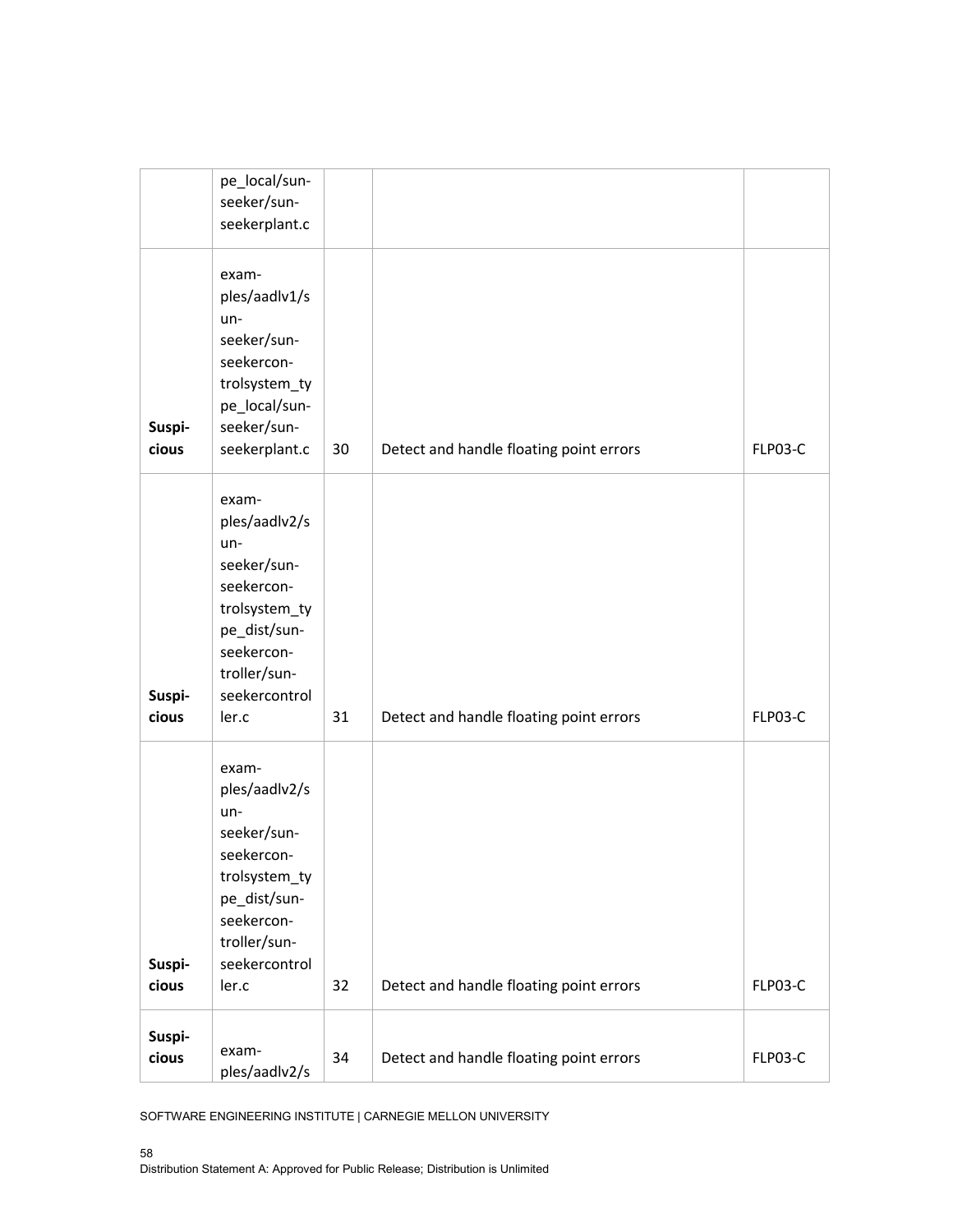|                 | un-<br>seeker/sun-<br>seekercon-<br>trolsystem_ty<br>pe_dist/sun-<br>seekercon-<br>troller/sun-<br>seekercontrol<br>ler.c                           |    |                                         |         |
|-----------------|-----------------------------------------------------------------------------------------------------------------------------------------------------|----|-----------------------------------------|---------|
| Suspi-<br>cious | exam-<br>ples/aadlv2/s<br>un-<br>seeker/sun-<br>seekercon-<br>trolsystem_ty<br>pe_dist/sun-<br>seekercon-<br>troller/sun-<br>seekercontrol<br>ler.c | 36 | Detect and handle floating point errors | FLP03-C |
| Suspi-<br>cious | exam-<br>ples/aadlv2/s<br>un-<br>seeker/sun-<br>seekercon-<br>trolsystem_ty<br>pe_dist/sun-<br>seekercon-<br>troller/sun-<br>seekercontrol<br>ler.c | 38 | Detect and handle floating point errors | FLP03-C |
| Suspi-<br>cious | exam-<br>ples/aadlv2/s<br>un-<br>seeker/sun-<br>seekercon-<br>trolsystem_ty                                                                         | 19 | Detect and handle floating point errors | FLP03-C |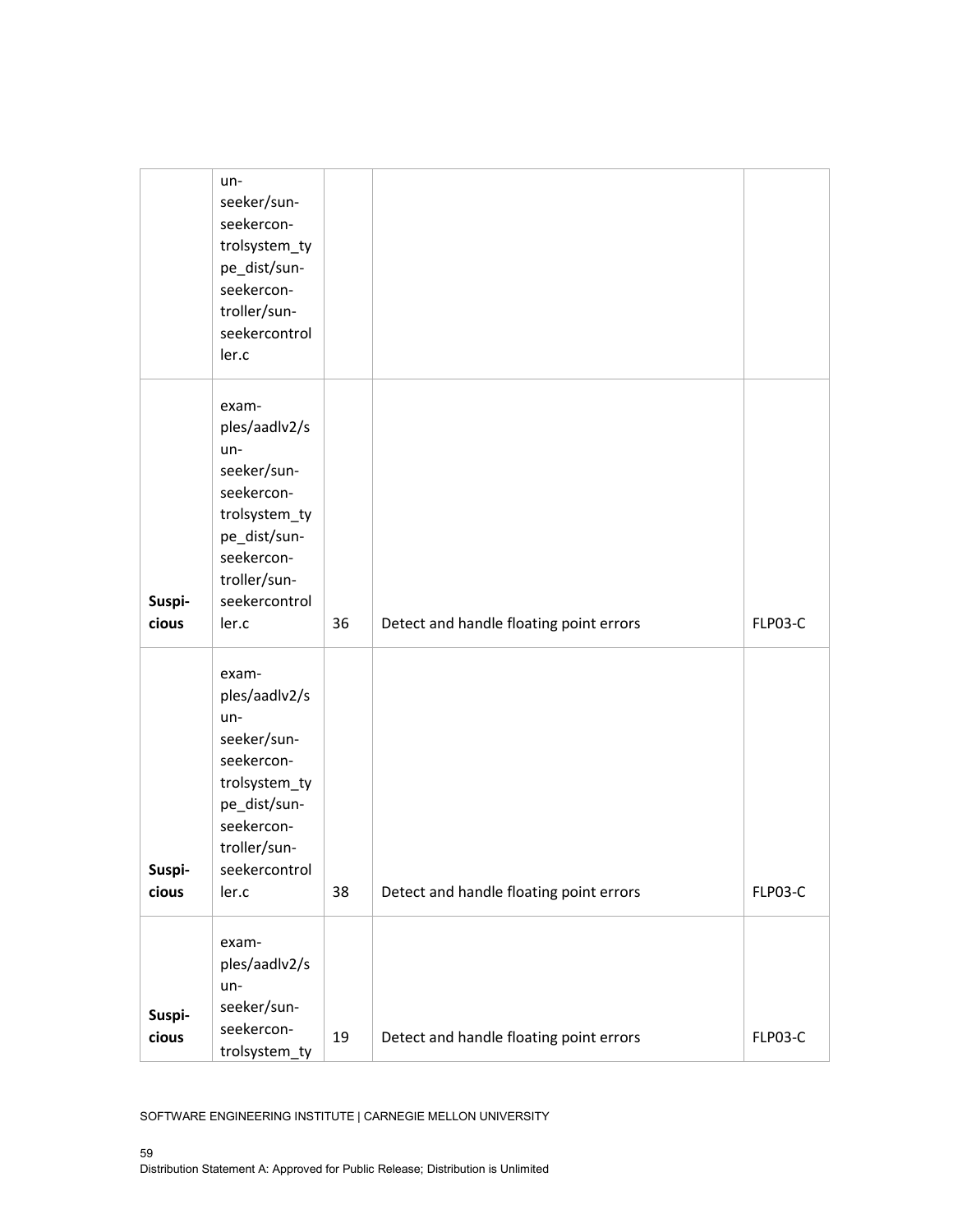|                 | pe_dist/sun-<br>seek-<br>erplant/sun-<br>seekerplant.c                                                                                  |    |                                         |         |
|-----------------|-----------------------------------------------------------------------------------------------------------------------------------------|----|-----------------------------------------|---------|
| Suspi-<br>cious | exam-<br>ples/aadlv2/s<br>$un-$<br>seeker/sun-<br>seekercon-<br>trolsystem_ty<br>pe_dist/sun-<br>seek-<br>erplant/sun-<br>seekerplant.c | 21 | Detect and handle floating point errors | FLP03-C |
| Suspi-<br>cious | exam-<br>ples/aadlv2/s<br>un-<br>seeker/sun-<br>seekercon-<br>trolsystem_ty<br>pe_dist/sun-<br>seek-<br>erplant/sun-<br>seekerplant.c   | 22 | Detect and handle floating point errors | FLP03-C |
| Suspi-<br>cious | exam-<br>ples/aadlv2/s<br>un-<br>seeker/sun-<br>seekercon-<br>trolsystem_ty<br>pe_dist/sun-<br>seek-<br>erplant/sun-<br>seekerplant.c   | 24 | Detect and handle floating point errors | FLP03-C |
| Suspi-<br>cious | exam-<br>ples/aadlv2/s                                                                                                                  | 25 | Detect and handle floating point errors | FLP03-C |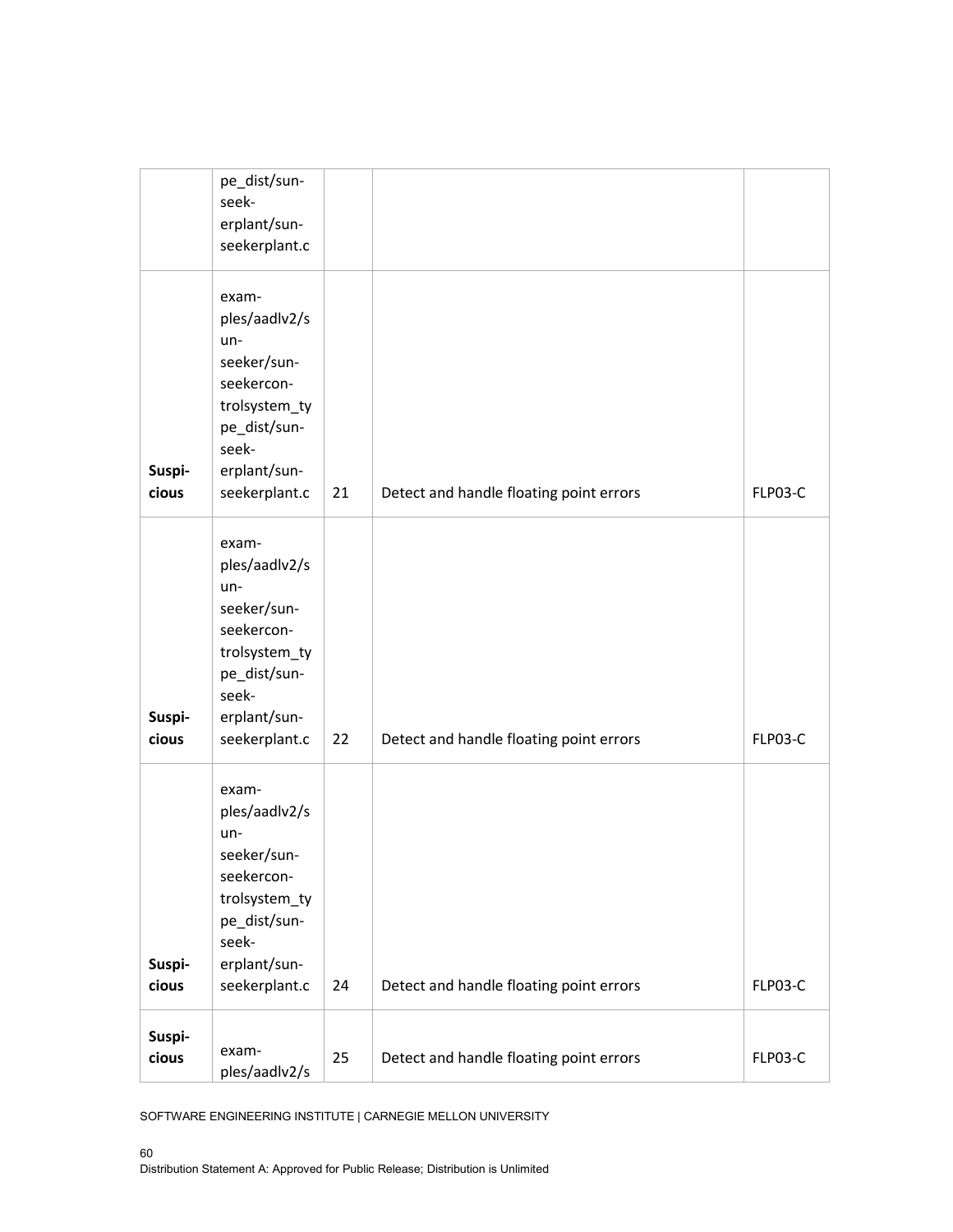|                 | un-<br>seeker/sun-<br>seekercon-<br>trolsystem_ty<br>pe_dist/sun-<br>seek-<br>erplant/sun-<br>seekerplant.c                             |    |                                         |                |
|-----------------|-----------------------------------------------------------------------------------------------------------------------------------------|----|-----------------------------------------|----------------|
| Suspi-<br>cious | exam-<br>ples/aadlv2/s<br>un-<br>seeker/sun-<br>seekercon-<br>trolsystem_ty<br>pe_dist/sun-<br>seek-<br>erplant/sun-<br>seekerplant.c   | 28 | Detect and handle floating point errors | FLP03-C        |
| Suspi-<br>cious | exam-<br>ples/aadlv2/s<br>$un-$<br>seeker/sun-<br>seekercon-<br>trolsystem_ty<br>pe_dist/sun-<br>seek-<br>erplant/sun-<br>seekerplant.c | 30 | Detect and handle floating point errors | <b>FLP03-C</b> |
| Suspi-<br>cious | exam-<br>ples/aadlv2/s<br>un-<br>seeker/sun-<br>seekercon-<br>trolsystem_ty<br>pe_local/sun-<br>seeker/sun-<br>seekercon-<br>troller.c  | 31 | Detect and handle floating point errors | FLP03-C        |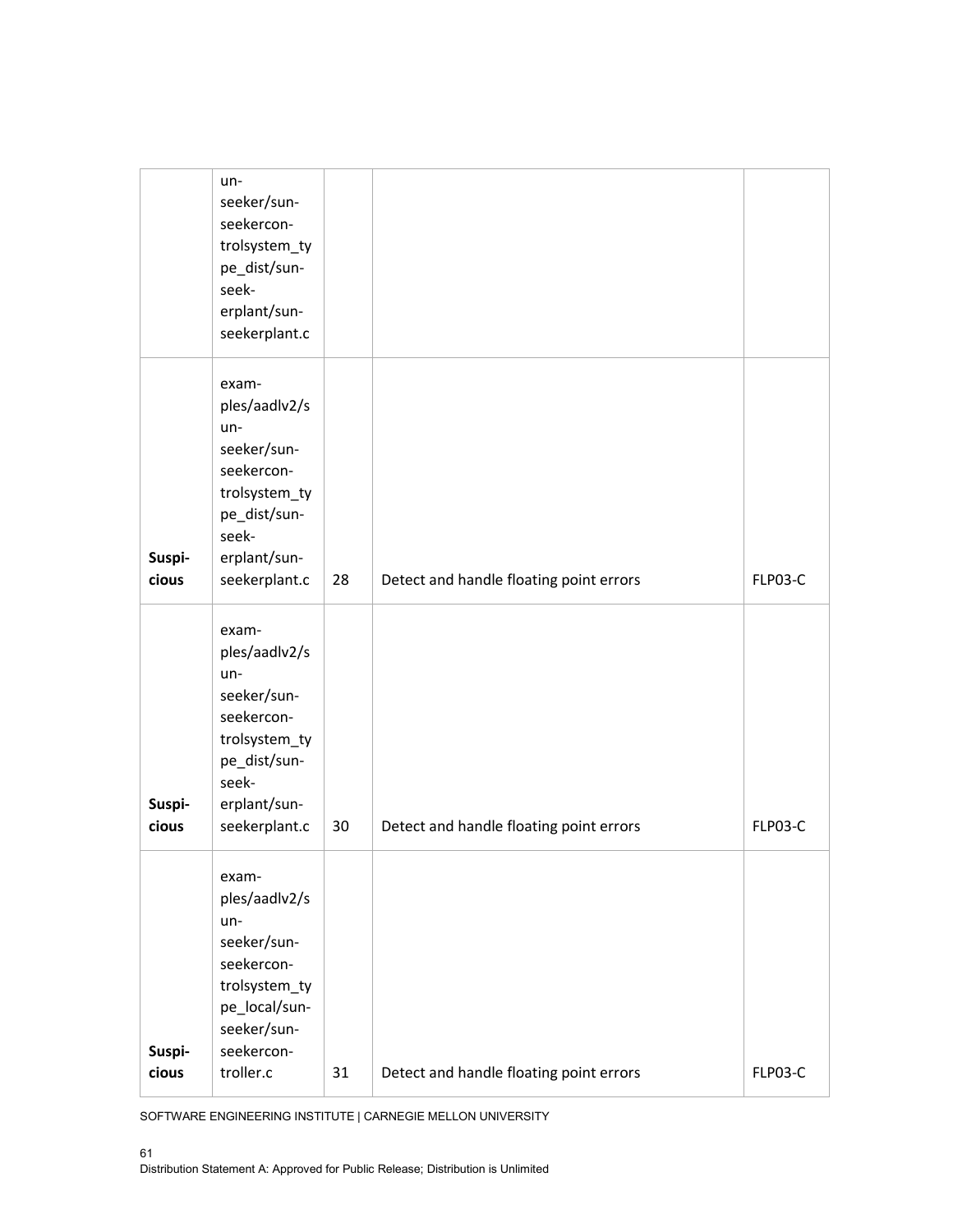| Suspi-<br>cious        | exam-<br>ples/aadlv2/s<br>un-<br>seeker/sun-<br>seekercon-<br>trolsystem_ty<br>pe_local/sun-<br>seeker/sun-<br>seekercon-<br>troller.c | 32 | Detect and handle floating point errors | FLP03-C |
|------------------------|----------------------------------------------------------------------------------------------------------------------------------------|----|-----------------------------------------|---------|
| Suspi-<br>cious        | exam-<br>ples/aadlv2/s<br>un-<br>seeker/sun-<br>seekercon-<br>trolsystem_ty<br>pe_local/sun-<br>seeker/sun-<br>seekercon-<br>troller.c | 34 | Detect and handle floating point errors | FLP03-C |
| <b>Suspi-</b><br>cious | exam-<br>ples/aadlv2/s<br>un-<br>seeker/sun-<br>seekercon-<br>trolsystem_ty<br>pe_local/sun-<br>seeker/sun-<br>seekercon-<br>troller.c | 36 | Detect and handle floating point errors | FLP03-C |
| Suspi-<br>cious        | exam-<br>ples/aadlv2/s<br>un-<br>seeker/sun-<br>seekercon-<br>trolsystem_ty<br>pe_local/sun-                                           | 38 | Detect and handle floating point errors | FLP03-C |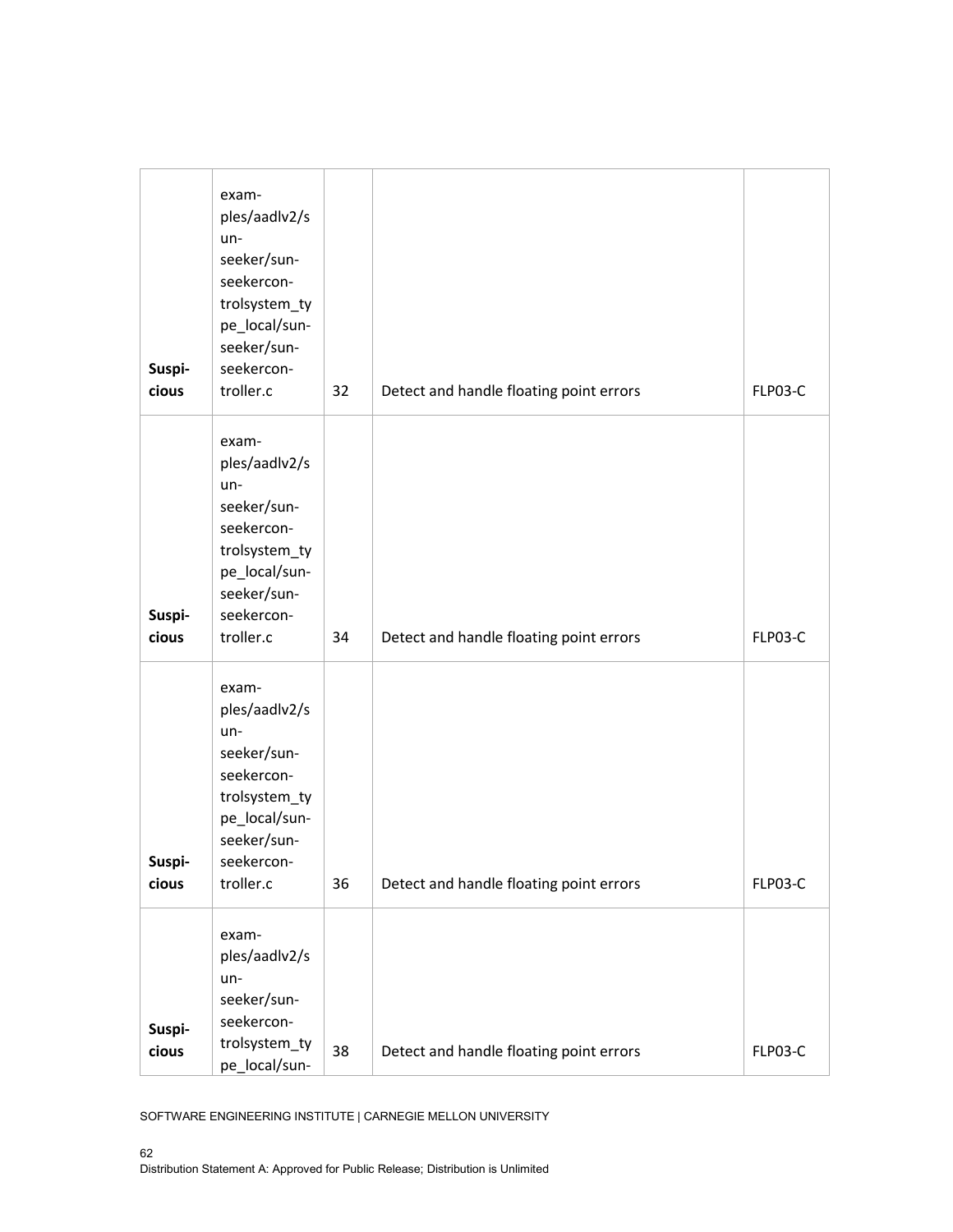|                 | seeker/sun-<br>seekercon-<br>troller.c                                                                                       |    |                                         |         |
|-----------------|------------------------------------------------------------------------------------------------------------------------------|----|-----------------------------------------|---------|
| Suspi-<br>cious | exam-<br>ples/aadlv2/s<br>un-<br>seeker/sun-<br>seekercon-<br>trolsystem_ty<br>pe_local/sun-<br>seeker/sun-<br>seekerplant.c | 19 | Detect and handle floating point errors | FLP03-C |
| Suspi-<br>cious | exam-<br>ples/aadlv2/s<br>un-<br>seeker/sun-<br>seekercon-<br>trolsystem_ty<br>pe_local/sun-<br>seeker/sun-<br>seekerplant.c | 21 | Detect and handle floating point errors | FLP03-C |
| Suspi-<br>cious | exam-<br>ples/aadlv2/s<br>un-<br>seeker/sun-<br>seekercon-<br>trolsystem_ty<br>pe_local/sun-<br>seeker/sun-<br>seekerplant.c | 22 | Detect and handle floating point errors | FLP03-C |
| Suspi-<br>cious | exam-<br>ples/aadlv2/s<br>un-<br>seeker/sun-<br>seekercon-<br>trolsystem_ty                                                  | 24 | Detect and handle floating point errors | FLP03-C |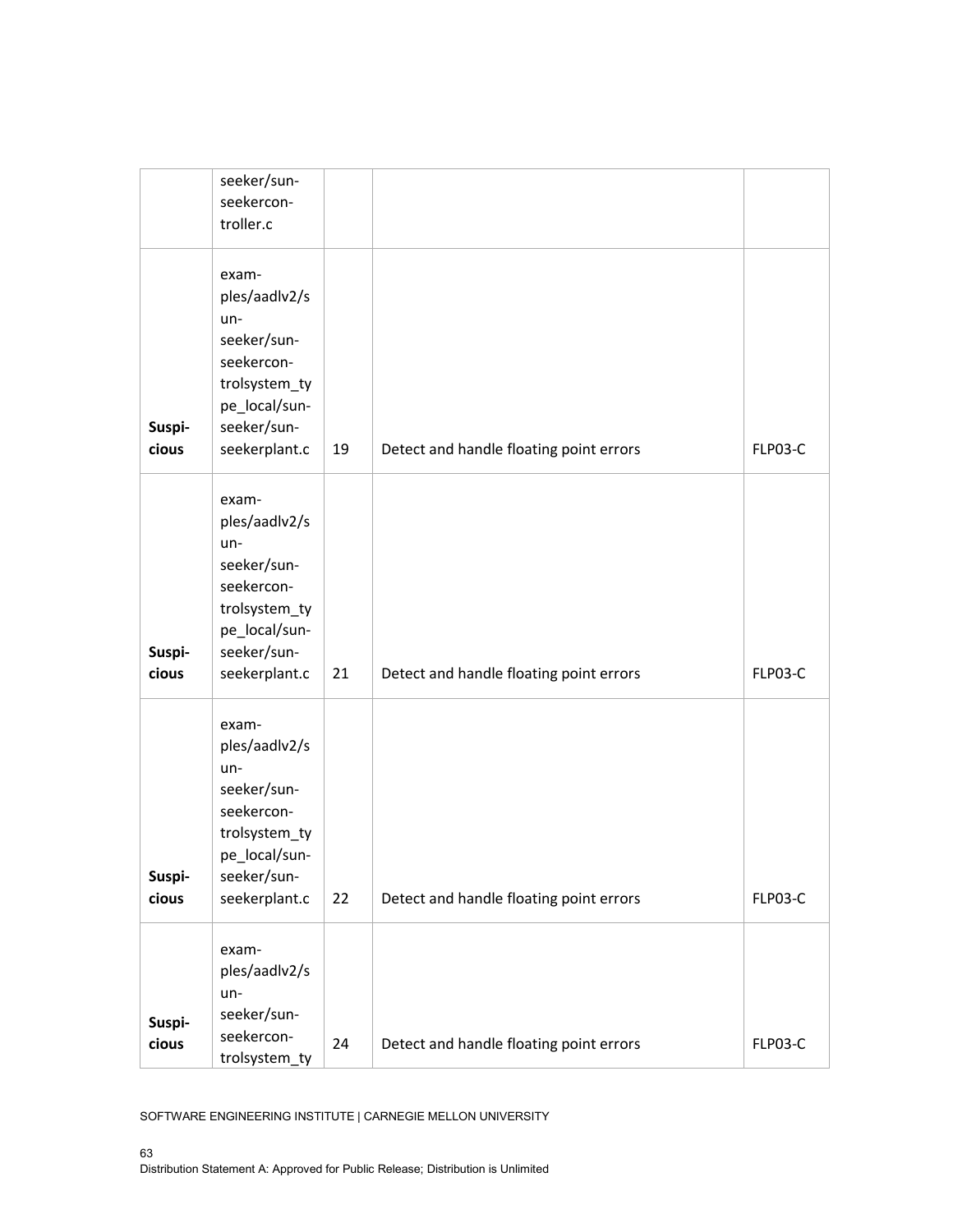|                 | pe_local/sun-<br>seeker/sun-<br>seekerplant.c                                                                                  |     |                                                                                                                                    |         |
|-----------------|--------------------------------------------------------------------------------------------------------------------------------|-----|------------------------------------------------------------------------------------------------------------------------------------|---------|
| Suspi-<br>cious | exam-<br>ples/aadlv2/s<br>$un-$<br>seeker/sun-<br>seekercon-<br>trolsystem_ty<br>pe_local/sun-<br>seeker/sun-<br>seekerplant.c | 25  | Detect and handle floating point errors                                                                                            | FLP03-C |
| Suspi-<br>cious | exam-<br>ples/aadlv2/s<br>un-<br>seeker/sun-<br>seekercon-<br>trolsystem_ty<br>pe_local/sun-<br>seeker/sun-<br>seekerplant.c   | 28  | Detect and handle floating point errors                                                                                            | FLP03-C |
| Suspi-<br>cious | exam-<br>ples/aadlv2/s<br>un-<br>seeker/sun-<br>seekercon-<br>trolsystem_ty<br>pe_local/sun-<br>seeker/sun-<br>seekerplant.c   | 30  | Detect and handle floating point errors                                                                                            | FLP03-C |
| Suspi-<br>cious | src/po_hi_gq<br>ueue.c                                                                                                         | 132 | The<br>function<br>po_hi_gqueue_init()<br>in<br>po_hi_gqueue.c never uses the value it assigns to the<br>variable err on line 132. | MSC13-C |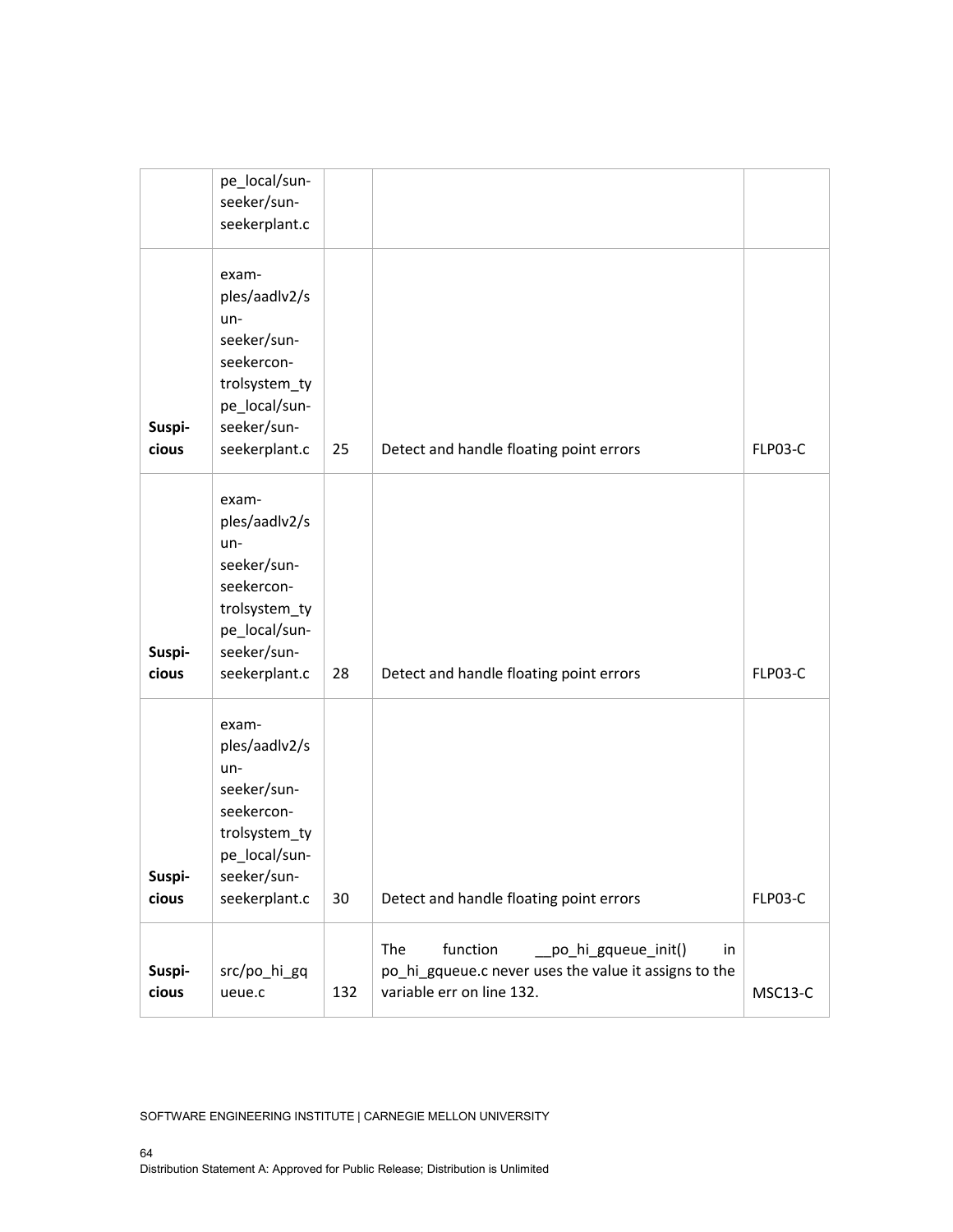| Suspi-<br>cious | src/po_hi_gq<br>ueue.c  | 134 | The<br>function<br>po hi gqueue init()<br>in<br>po_hi_gqueue.c never uses the value it assigns to the<br>variable err on line 134.                                      | MSC13-C              |
|-----------------|-------------------------|-----|-------------------------------------------------------------------------------------------------------------------------------------------------------------------------|----------------------|
| Suspi-<br>cious | src/po_hi_gq<br>ueue.c  | 140 | The<br>function<br>__po_hi_gqueue_init()<br>in<br>po_hi_gqueue.c never uses the value it assigns to the<br>variable err on line 140.                                    | MSC <sub>13</sub> -C |
| Suspi-<br>cious | src/po_hi_gq<br>ueue.c  | 144 | The<br>function<br>__po_hi_gqueue_init()<br>in.<br>po_hi_gqueue.c never uses the value it assigns to the<br>variable err on line 144.                                   | MSC13-C              |
| Suspi-<br>cious | src/po_hi_gq<br>ueue.c  | 146 | The<br>function<br>__po_hi_gqueue_init()<br>in<br>po hi gqueue.c never uses the value it assigns to the<br>variable err on line 146.                                    | MSC <sub>13</sub> -C |
| Suspi-<br>cious | src/po_hi_gq<br>ueue.c  | 333 | The<br>function<br>__po_hi_gqueue_store_in()<br>in<br>po hi gqueue.c never uses the initial value it assigns<br>to the variable err on line 333.                        | MSC13-C              |
| Suspi-<br>cious | src/po_hi_gq<br>ueue.c  | 369 | __po_hi_gqueue_wait_for_incom-<br><b>The</b><br>function<br>ing_event() in po_hi_gqueue.c never uses the initial<br>value it assigns to the variable error on line 369. | MSC <sub>13</sub> -C |
| Suspi-<br>cious | src/po hi gq<br>ueue.c  | 389 | function __po_hi_gqueue_wait_for_incom-<br><b>The</b><br>ing_event() in po_hi_gqueue.c never uses the initial<br>value it assigns to the variable error on line 389.    | MSC <sub>13</sub> -C |
| Suspi-<br>cious | src/po_hi_sto<br>rage.c | 324 | warning: unused parameter "oldfile" [-Wunused-pa-<br>rameter]                                                                                                           | MSC13-C              |
| Suspi-<br>cious | src/po_hi_sto<br>rage.c | 324 | warning: unused parameter "newfile" [-Wunused-pa-<br>rameter]                                                                                                           | MSC13-C              |
| Suspi-<br>cious | src/po_hi_sto<br>rage.c | 329 | warning: unused parameter "file" [-Wunused-param-<br>eter]                                                                                                              | MSC13-C              |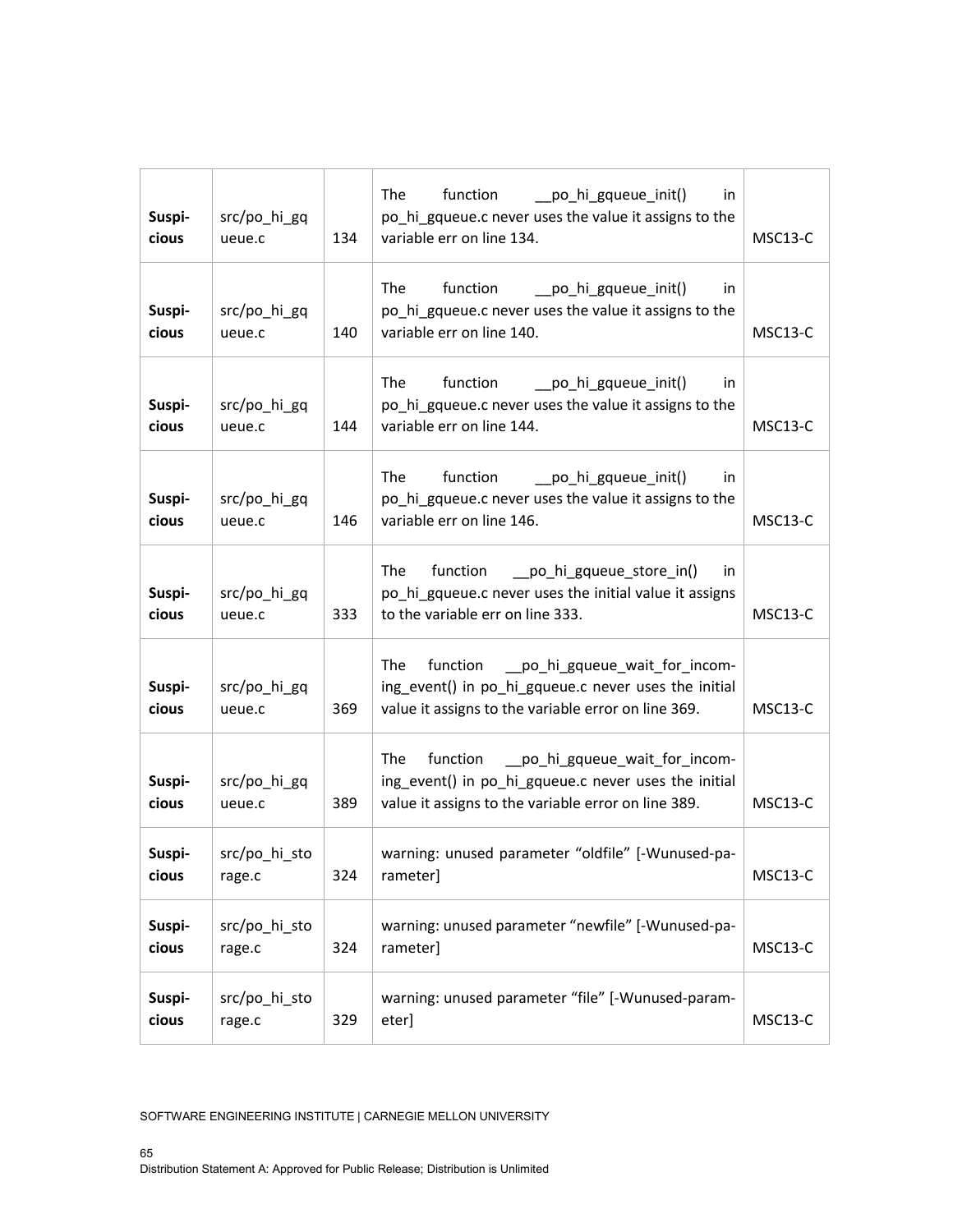| Suspi-<br>cious | src/po_hi_sto<br>rage.c                     | 334 | warning: unused parameter "file" [-Wunused-param-<br>eter]    | MSC13-C |
|-----------------|---------------------------------------------|-----|---------------------------------------------------------------|---------|
| Suspi-<br>cious | src/po_hi_sto<br>rage.c                     | 528 | warning: unused parameter "dir" [-Wunused-param-<br>eter]     | MSC13-C |
| Suspi-<br>cious | src/po_hi_sto<br>rage.c                     | 533 | warning: unused parameter "dir" [-Wunused-param-<br>eter]     | MSC13-C |
| Suspi-<br>cious | src/po_hi_sto<br>rage.c                     | 591 | warning: unused parameter "store" [-Wunused-pa-<br>rameter]   | MSC13-C |
| Suspi-<br>cious | src/po_hi_sto<br>rage.c                     | 591 | warning: unused parameter "file" [-Wunused-param-<br>eter]    | MSC13-C |
| Suspi-<br>cious | src/po_hi_sto<br>rage.c                     | 596 | warning: unused parameter "store" [-Wunused-pa-<br>rameter]   | MSC13-C |
| Suspi-<br>cious | src/po_hi_sto<br>rage.c                     | 596 | warning: unused parameter "file" [-Wunused-param-<br>eter]    | MSC13-C |
| Suspi-<br>cious | src/po_hi_tas<br>k.c                        | 556 | warning: unused parameter "time" [-Wunused-pa-<br>rameter]    | MSC13-C |
| Suspi-<br>cious | src/po_hi_tra<br>nsport.c                   | 378 | warning: unused parameter "task id" [-Wunused-pa-<br>rameter] | MSC13-C |
| Suspi-<br>cious | src/po_hi_tra<br>nsport.c                   | 378 | warning: unused parameter "port" [-Wunused-pa-<br>rameter]    | MSC13-C |
| Suspi-<br>cious | exam-<br>ples/aadlv1/d<br>$3.1.3 - 1/toy.c$ | 7   | warning: unused parameter "n" [-Wunused-parame-<br>ter]       | MSC13-C |
| Suspi-<br>cious | exam-<br>ples/aadlv1/fl<br>ight-            | 16  | warning: unused parameter "self" [-Wunused-param-<br>eter]    | MSC13-C |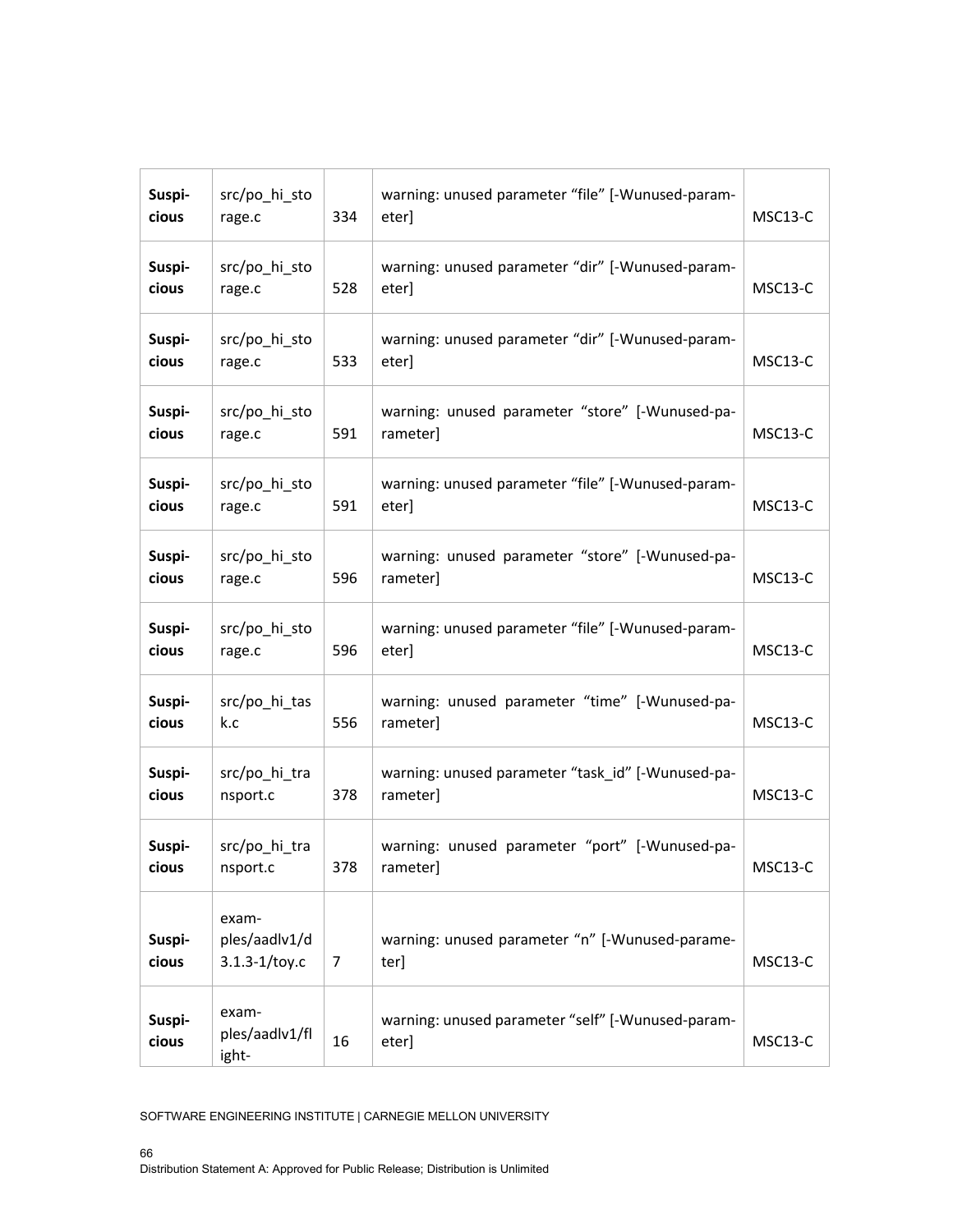|                 | mgmt/flight-<br>mgmt.c                                     |    |                                                            |                      |
|-----------------|------------------------------------------------------------|----|------------------------------------------------------------|----------------------|
| Suspi-<br>cious | exam-<br>ples/aadlv1/fl<br>ight-<br>mgmt/flight-<br>mgmt.c | 28 | warning: unused parameter "self" [-Wunused-param-<br>eter] | MSC <sub>13</sub> -C |
| Suspi-<br>cious | exam-<br>ples/aadlv1/fl<br>ight-<br>mgmt/flight-<br>mgmt.c | 40 | warning: unused parameter "self" [-Wunused-param-<br>eter] | MSC13-C              |
| Suspi-<br>cious | exam-<br>ples/aadlv1/fl<br>ight-<br>mgmt/flight-<br>mgmt.c | 51 | warning: unused parameter "self" [-Wunused-param-<br>eter] | MSC <sub>13</sub> -C |
| Suspi-<br>cious | exam-<br>ples/aadlv2/d<br>$3.1.3 - 1/toy.c$                | 7  | warning: unused parameter "n" [-Wunused-parame-<br>ter]    | MSC13-C              |
| Suspi-<br>cious | exam-<br>ples/aadlv2/fl<br>ight-<br>mgmt/flight-<br>mgmt.c | 16 | warning: unused parameter "self" [-Wunused-param-<br>eter] | MSC13-C              |
| Suspi-<br>cious | exam-<br>ples/aadlv2/fl<br>ight-<br>mgmt/flight-<br>mgmt.c | 28 | warning: unused parameter "self" [-Wunused-param-<br>eter] | MSC13-C              |
| Suspi-<br>cious | exam-<br>ples/aadlv2/fl<br>ight-                           | 40 | warning: unused parameter "self" [-Wunused-param-<br>eter] | MSC13-C              |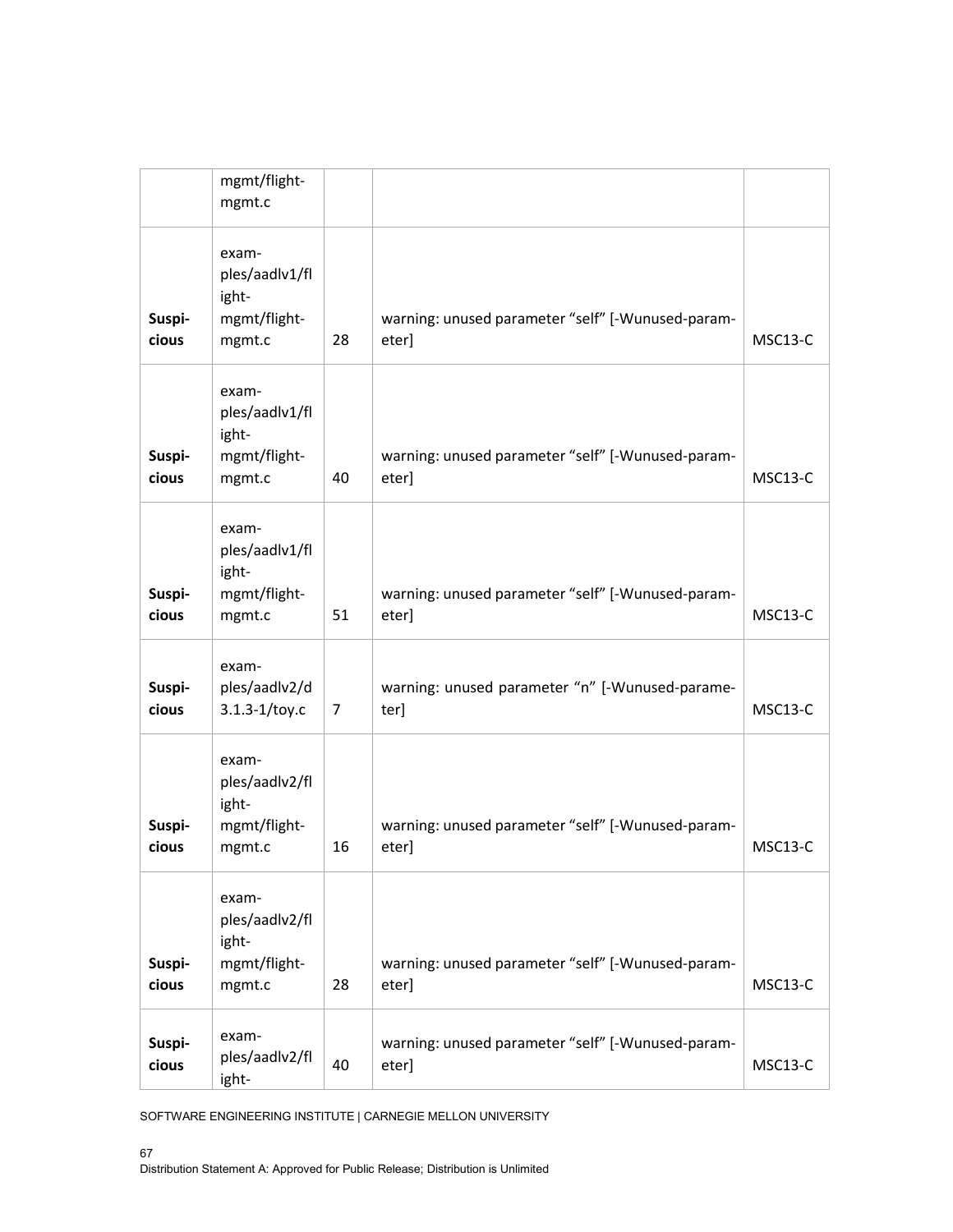|                 | mgmt/flight-<br>mgmt.c                                     |    |                                                            |         |
|-----------------|------------------------------------------------------------|----|------------------------------------------------------------|---------|
| Suspi-<br>cious | exam-<br>ples/aadlv2/fl<br>ight-<br>mgmt/flight-<br>mgmt.c | 51 | warning: unused parameter "self" [-Wunused-param-<br>eter] | MSC13-C |